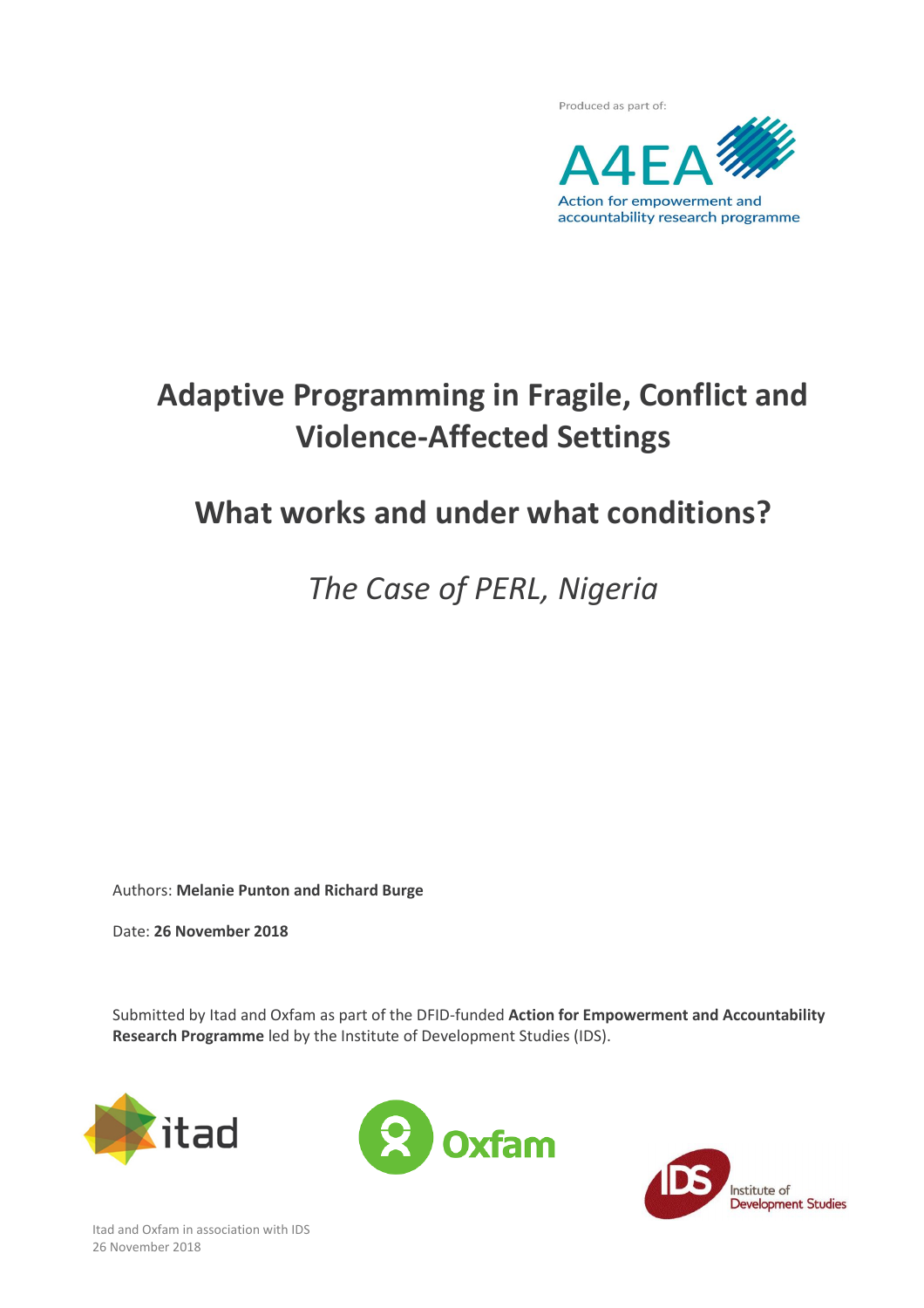## **Action for Empowerment and Accountability Research Programme (A4EA)**

In a world shaped by rapid change, the Action for Empowerment and Accountability Research programme focuses on fragile, conflict and violence affected settings to ask how social and political action for empowerment and accountability emerges in these contexts, what pathways it takes, and what impacts it has.

A4EA is implemented by a consortium consisting of the Institute of Development Studies (IDS), the Accountability Research Center (ARC), the Collective for Social Science Research (CSSR), the Institute of Development and Economic Alternatives (IDEAS), Itad, Oxfam GB, and the Partnership for African Social and Governance Research (PASGR). Research focuses on five countries: Egypt, Mozambique, Myanmar, Nigeria, and Pakistan. A4EA is funded by UK aid from the UK government. The views expressed in this publication do not necessarily reflect the official policies of our funder.

## **Acknowledgements**

The authors would like to thank the dozens of activists, officials and other change makers in Nigeria and beyond, who gave freely of their time and wisdom. They include Hadiza Abdul, Yetunde Adegoke, Abel Adejo, Ayodele Adesanmi, Istifanus Akau, Greg Anyaegbudike, Alix Arquilliere, Margarita Aswani, Ishaya Bajama, Daniel Bijimi, Myani Bukar, Helen Derbyshire, Ore Disu, Rachel Eager, Kemakolam Egere, Stephen Fraser, Hassan Hamza, Chidiebere Ibe, Mustapha Kurfi, Hajara Muhammad, John Mutu, Wilfred Mwamba, Ordu Obibuaku, Adiya Ode, Chris Perry, Ifeanyi Peters, Ashiru Sani, Adam Suleiman, Adam Talsma, Sam Unom, and Mark Walker. We would also like to thank representatives from Kaduna State Accountability Mechanism (KADMAM) in Kaduna and participants in PERL's Ease of Doing Business Meeting in June 2018 who generously shared their perspectives, as well as our fellow researchers who have contributed to our thinking on the case study and research framework: Angela Christie (Itad Associate), Duncan Green and Jo Rowlands (Oxfam), and John Gaventa and Annette Fisher (IDS). Any errors are, however, our sole responsibility.

## **About the authors**

Melanie Punton is a Senior Consultant within the Knowledge Hub at Itad. She specialises in innovative theory-based evaluation approaches within and beyond the governance field, including contribution analysis, realist evaluation and process tracing. As a member of Itad's Knowledge Hub she works to distil lessons and share learning and innovation from Itad projects, including on adaptive programming.

Richard Burge is a Partner at Itad leading on its Governance and Institutional Strengthening practice. With over 25 years of experience in international development and politics, he has worked extensively on designing, implementing and evaluating development initiatives related to governance and in fragile and conflict settings. His work has included leading the evaluation and learning on empowerment, accountability and transparency programming for a range of donors and actors and led or contributed to the evaluation and design of politically informed adaptive programming.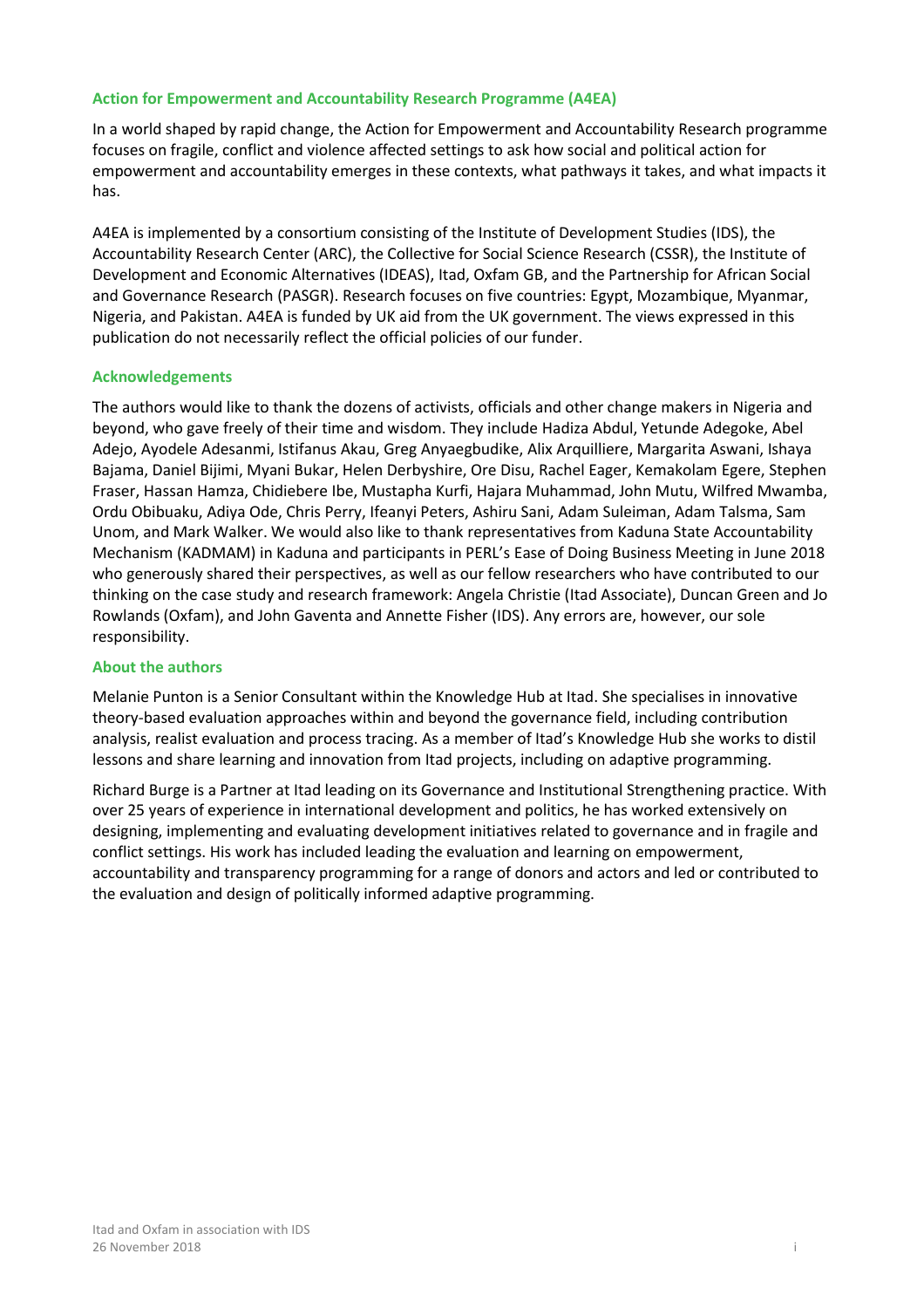# **Contents**

| <b>Executive Summary</b>                                                         |                                                             | 3  |
|----------------------------------------------------------------------------------|-------------------------------------------------------------|----|
| Section 1: Purpose of the Case Study                                             |                                                             | 5  |
| Section 2: An introduction to our conceptual framework - the 'adaptive triangle' |                                                             | 6  |
| Section 3: An introduction to PERL                                               |                                                             | 8  |
| Introduction                                                                     |                                                             | 8  |
| History of PERL                                                                  |                                                             | 9  |
| In what ways is PERL adaptive?                                                   |                                                             | 10 |
|                                                                                  | Section 4. What have we learned about adaptive programming? | 12 |
| 1.                                                                               | Fragmentation requires adaptation                           | 12 |
| 2.                                                                               | Beyond 'working with the grain'                             | 14 |
| 3.                                                                               | Beyond an issue-based approach                              | 17 |
| 4.                                                                               | Managing upwards and outwards                               | 19 |
| 5.                                                                               | Demonstrating results                                       | 21 |
| 6.                                                                               | People matter most                                          | 25 |
| <b>Section 6.</b> Lessons from PERL on adaptive ways of working                  |                                                             | 29 |
| Bibliography                                                                     |                                                             | 32 |

# Acronyms and abbreviations

| A4EA          | Action for Empowerment and Accountability research programme        |  |
|---------------|---------------------------------------------------------------------|--|
| <b>ARC</b>    | Accountable, Responsible and Capable Government pillar              |  |
| <b>CBDD</b>   | Capacity Building for Decentralised Development programme           |  |
| <b>CSO</b>    | Civil society organisation                                          |  |
| <b>DFID</b>   | Department for International Development                            |  |
| EU            | <b>European Union</b>                                               |  |
| <b>FCVAS</b>  | Fragile, conflict and violence-affected settings                    |  |
| <b>FEPAR</b>  | Federal Public Administration Reform programme                      |  |
| <b>IBA</b>    | <b>Issue Based Approach</b>                                         |  |
| <b>IDS</b>    | Institute of Development Studies                                    |  |
| <b>IMEP</b>   | Independent Monitoring and Evaluation Project                       |  |
| <b>JWL</b>    | Joint Wetlands Livelihoods project                                  |  |
| <b>KADMAM</b> | Kaduna State Accountability Mechanism                               |  |
| <b>LEAP</b>   | Learning, Evidencing and Advocacy Partnership                       |  |
| M&E           | Monitoring and Evaluation                                           |  |
| <b>NGO</b>    | Non-governmental organisation                                       |  |
| <b>OGP</b>    | Open Government Partnership                                         |  |
| <b>PDIA</b>   | Problem Driven Iterative Adaptation                                 |  |
| <b>PEA</b>    | Political economy analysis                                          |  |
| <b>PERL</b>   | Partnership to Engage, Reform and Learn programme                   |  |
| SAVI          | <b>State Accountability and Voice Initiative</b>                    |  |
| <b>SLGP</b>   | State and Local Governance Programme                                |  |
| <b>SPARC</b>  | State Partnership for Accountability, Responsiveness and Capability |  |
| <b>SRO</b>    | <b>Senior Reporting Officer</b>                                     |  |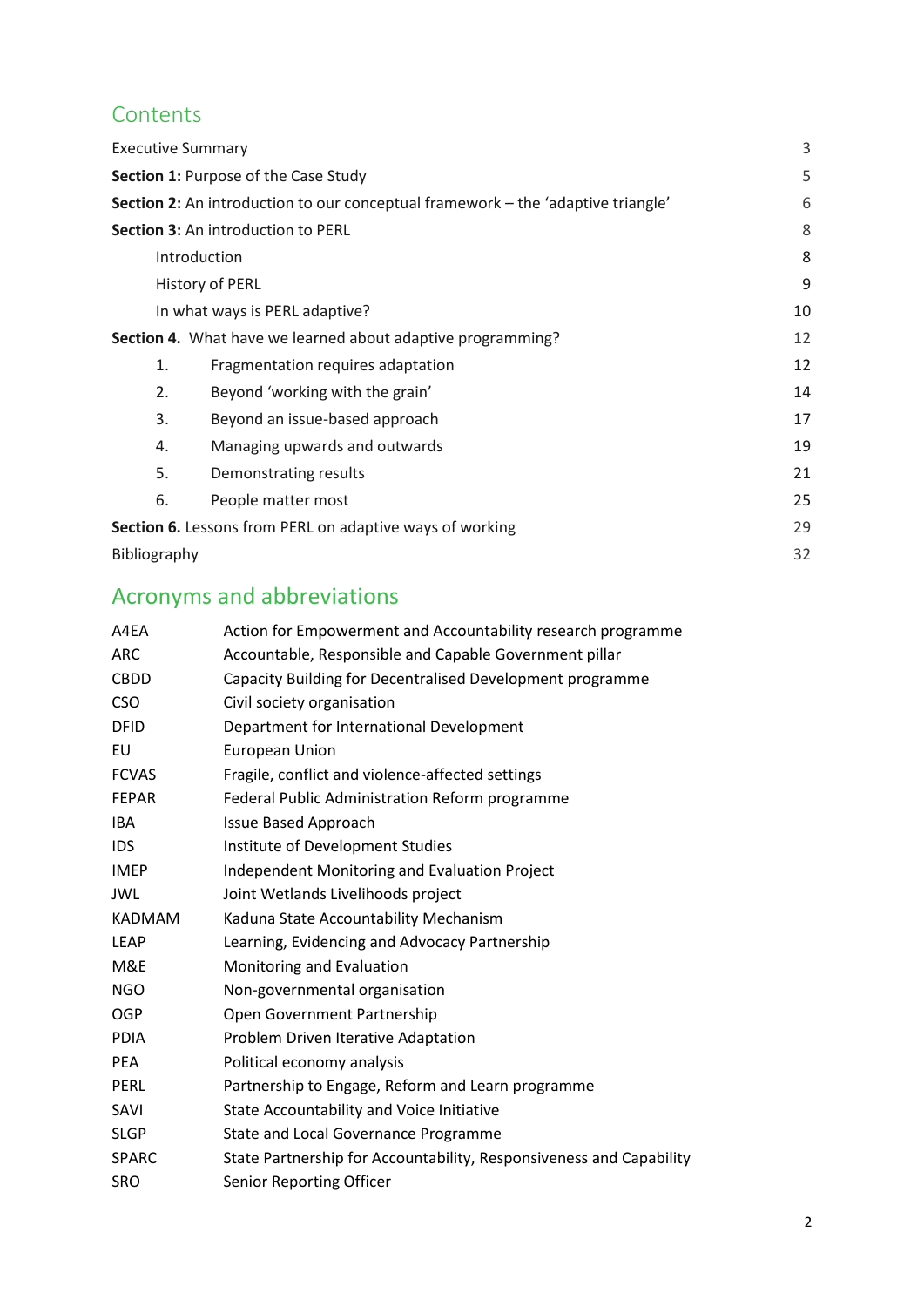## <span id="page-3-0"></span>Executive Summary

*"When you look at Nigeria…the differences in development stages, in government willingness to implement reform, and where quite a lot relies on the big men and the deals that they make, you have to have programmes that are flexible."* DFID staff

This paper examines adaptive approaches to aid programming in Nigeria. Through field research and desk reviews, we have investigated some of the assertions around the 'adaptive management and programming' approach, which has arisen in recent years as a response to critiques of overly rigid, pre-designed, blue-print and linear project plans. This is the second of three case studies in a series which explore if and how adaptive approaches, including rapid learning and planning responses, are particularly relevant and useful for promoting empowerment and accountability in fragile, conflict and violence-affected settings (FCVAS).

This case study focuses on PERL (Partnership to Engage, Reform and Learn) in Nigeria, a five-year governance programme (2016-21) with a total budget of £100 million. It aims to promote better service delivery through bringing together government and citizens groups to collectively address governance challenges. PERL is viewed by DFID as the final stage of a 20-year investment, building on learning, experience and partnerships from 15 years of DFID-funded governance programming in Nigeria. It was designed to incorporate learning and adaptation through a 'living' theory of change, continuous political economy analysis at different levels, adaptive implementation by location-based delivery teams who are encouraged to be flexible and let partners take the lead, regular learning and reflection, and adaptive resourcing, HR and administrative systems.

The case study draws on a conceptual framework (the 'adaptive triangle') that looks at three types of adaptation – adaptive management, adaptive programming and adaptive delivery – and the interconnections and tensions between them.

## **What have we learned about adaptive programming?**

**Fragmentation requires adaptation:** Adaptation is not just possible but necessary – although never easy – in complex, fragile, diverse environments. Conflict and fragility in Nigeria make linear planning incredibly difficult, as the context and priorities with it shift so rapidly, quickly making 'step by step' reform approaches redundant or unworkable. Marked differences between regions and states necessitate locally-led approaches, an acute understanding of the political economy, and a capability to rapidly adapt and flex as circumstances change. PERL offers an approach that can accommodate diverse voices and help find consensus solutions to problems. Working adaptively allows PERL to apply different models of engagement in response to varying levels of fragility and commitment to reform – addressing immediate conflict in some areas, post-conflict and recovery in others, and supporting development-minded reform agendas where conditions are more stable. However, while working adaptively is felt to be the only way to make progress in a context like Nigeria, PERL staff stressed that it is still 'fantastically difficult' to make an adaptive programme work in complex fragile and conflict affected environments.

## **Beyond 'working with the grain':** understanding when and how to navigate a reform process

requires sophisticated analysis and careful negotiation between various tensions. For PERL, adaptive programming is intertwined with the notion of 'working with the grain': allowing the programme to pivot and respond to ever-changing contextual dynamics, and follow windows of opportunity as they open and close. Our case study uncovers nuances and contradictions within the concept of 'working with the grain', which PERL needs to constantly navigate. Identifying issues where there is genuine traction in a context of contestation, co-option and corruption is not always straightforward, and where donor agendas and resources can create illusory windows of opportunity. There is also a fine line between going with the grain, and ensuring PERL stays committed to activities that will genuinely promote sustainable reform – delivery teams must tread a tightrope between being seen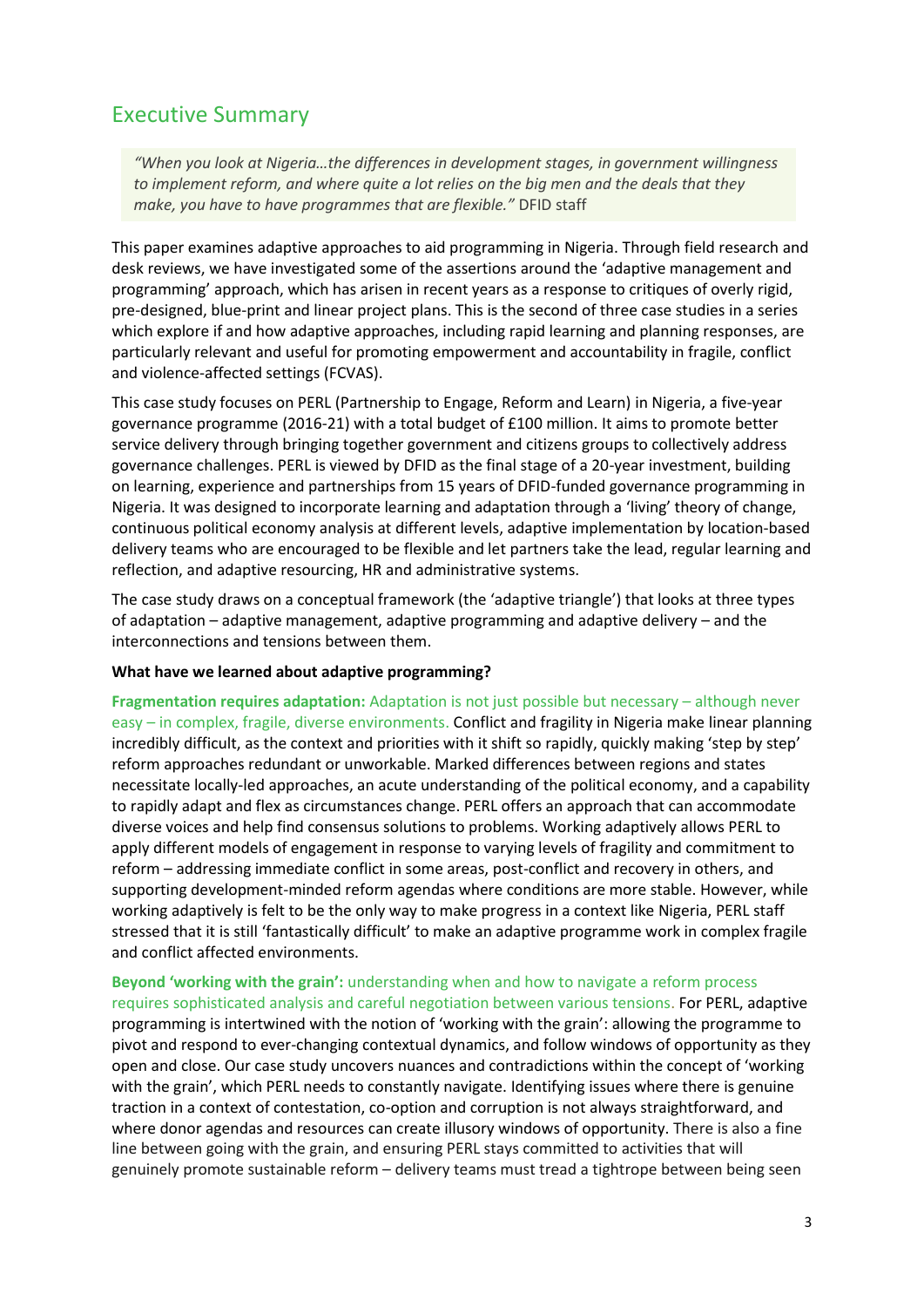as a genuine partner, and avoiding being drawn into issues that are politicised and could burn bridges with future administrations.

**Beyond an issue-based approach:** PERL's approach is stakeholders first, issues second, which helps the programme stay nimble. PERL was designed as more than an 'issue-based programme.' It combines work within specific sectors with reforms to centre-of-government processes including around budgeting and planning. Rather than making a top-down decision about which sectors to work in, delivery teams identify locally specific areas of work in consultation with a wide range of stakeholders, including government actors, civil society, private sector and media. Issues are therefore viewed as a means to an end, a way to identify broader blockages where PERL can have traction. This helps PERL escape stagnation or being locked in to specific issues with a defined set of sectoral players, avoiding 'permanent pensionable partners' who can become more motivated in sustaining their stake in a programme than adapting to new problems or priorities.

**Managing upwards and outwards:** protecting space for an adaptive programme requires careful management of donor and consortium relationships. For PERL, navigating the political economy of DFID is as important as understanding the political economy of Nigeria, crucial to create and protect space for adaptive working. While smaller adaptive programmes may 'fly under the radar' to some extent in order to experiment and innovate, the opposite is true for the £100 million investment that is PERL. It is therefore crucial for PERL management to understand and be able to navigate the pressures that DFID faces to demonstrate results for accountability, in order to protect space for adaptive delivery. The 'elephant in the room' is PERL's architecture: three pillars managed by three separate consortia under three separate contracts. Despite various incentives to work together and pockets of strong collaboration within delivery teams, the varied commercial dynamics, lack of centralised management, and diverse history and culture of the three pillars all create challenges that hinder PERL's ability to learn and adapt at a programme level.

**Demonstrating results:** ensuring monitoring and evaluation systems can demonstrate results without becoming a straightjacket. PERL's M&E system is very sophisticated, emphasising narrative and qualitative evidence and using outcome harvesting and various scales to capture and communicate evidence of change and contribution. However, this has created a huge bureaucratic burden for delivery teams, and it is an ongoing struggle to ensure that learning is appropriately incentivised. A big question also remains: how do we know that PERL's successes are really due to the programme being adaptive? While PERL staff are convinced of the added value of an adaptive approach, most of the evidence is thus far anecdotal. However, there is the potential for PERL's M&E system offers the potential to demonstrate the added value of adaptive working, through comparing the longevity, momentum and sustainability of results achieved by more and less adaptive deliver teams, which would be of great interest to the wider development community.

**People matter most:** The most important ingredient for adaptive working is recruiting and supporting the 'right people' – with the right skills, networks, credibility and a sense of 'mission'. Our research highlights the importance of a certain type of person at each point of the adaptive triangle. To do adaptive delivery, staff need more than technical skills – they need to be emotionally intelligent, comfortable with ambiguity, and have the soft skills to facilitate, influence, motivate and manage relationships with partners with humility and without money. Adaptive programmers need two sets of skills: understanding and supporting delivery teams on the one hand, and 'buffering' delivery teams from donor structures, requirements and demands that pose a barrier to adaptive working on the other. Finally, adaptive management requires donor champions willing to 'stick their necks out' – in PERL's case, a Senior Reporting Officer who could navigate DFID systems in order to get PERL off the ground as an adaptive programme, with the experience, confidence and charisma to take a risk and champion the approach in the face of institutional challenges.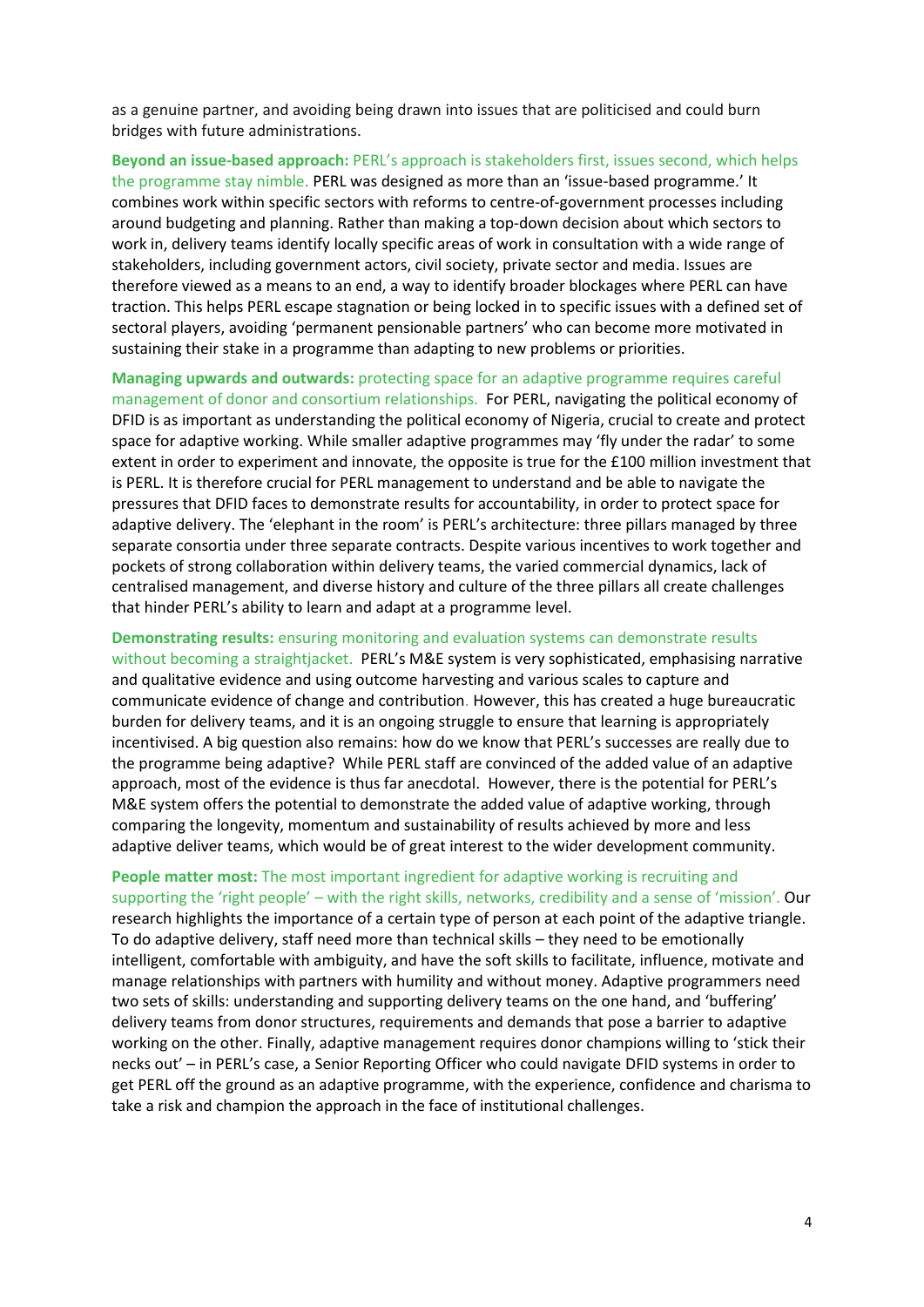## <span id="page-5-0"></span>Section 1: Purpose of the Case Study

**.** 

## *This case study seeks to explore some of the assertions around adaptive programming, especially in fragile contexts, as part of the DFID-funded Action for Empowerment and Accountability (A4EA) research programme.*

**Fragile, conflict and violence-affected settings (FCVAS) are messy and ambiguous contexts in which to plan and implement development initiatives**. This is particularly true when these interventions are designed to stimulate or support citizen empowerment and government accountability (E&A) since there remains considerable uncertainty over which E&A interventions work, where and why. 1 As a consequence, external actors are increasingly adopting an adaptive approach to E&A programming. This involves a *compass rather than map* approach, in which real-time political economy analysis, programme monitoring and evidence informed learning, are used in shorter than usual planning cycles to maintain strategic direction. Arguably, this both mitigates risk and maximises opportunity.

**This case study is the second of three, forming part of a research project set up to examine some of the assertions around the adaptive approaches to programming,** and to explore if and how adaptive approaches, including rapid learning and planning responses (*fast feedback loops<sup>2</sup>* and *agile programming<sup>3</sup> )* are particularly relevant and useful for E&A in FCVAS. Each case study focuses on a DFID flagship project, as identified from a desk review of relevant literature. According to this literature, the adaptive programming approach – because of the rapid learning involved - enables an evolutionary cycle of variation, selection and amplification of intervention experiments to trigger pathways of change that would otherwise not be achievable. The first case study examined adaptive approaches in Myanmar, focussing on the Pyoe Pin governance programme. This case study on the Partnership to Engage, Reform and Learn (PERL) programme in Nigeria builds on the learning and insights from this first case.

**Within each case study, we examine the evidence of how iterative and adaptive processes work, and whether this leads to enhanced development outcomes.** We focus in particular on the learning component of adaptive programming, firstly, to determine if and how the approach has enabled a better understanding of real-world opportunities and barriers, and connected the programme's evolving *theory of action<sup>4</sup>* to a real-world *theory of change<sup>5</sup>* to generate better development results. Secondly, we seek to establish if and how real-time political economy analysis and programme monitoring approaches adopted, are dependent on *front-line workers<sup>6</sup>* and the extent to which they play a part in embedding local knowledge into programme decision making. To understand better both the barriers and the enablers to adaptive programming, we use the case studies to deepen our understanding of the sources of inertia and opposition (ideas, interests, institutions etc) to adaptive programming and to explain whether and why these approaches have been difficult to adopt and/or implement.

<sup>&</sup>lt;sup>1</sup> Itad, Macro Evaluation of DFID's Policy Frame for Empowerment and Accountability. Empowerment and Accountability Annual Technical Report 2016: What Works for Social Accountability. Final version, 2016.

<sup>&</sup>lt;sup>2</sup> Acknowledging uncertainty and complexity in development has led to an emphasis on rapid feedback loops to connect knowledge gathering to learning and decision making in order facilitate adaptation to changing circumstances and enhanced understanding.

<sup>&</sup>lt;sup>3</sup> An agile programme is one which is adaptive, iterative and highly sensitive to performance metrics throughout implementation. The shift to agile is based on the notion that it is not possible to design solutions to complex problems: they can only be solved by adaptation and iteration.

<sup>4</sup> A theory of action sets out the strategy and tactics to be adopted for an intervention by a given organisation to explain how the exogenous intervention will achieve the outcomes expected.

<sup>5</sup> A theory of change sets out how endogenous change happens in any given system. See Green, D.[, Theories of Change for](https://opendocs.ids.ac.uk/opendocs/handle/123456789/13349)  [Promoting Empowerment and Accountability in Fragile and Conflict-Affected Settings,](https://opendocs.ids.ac.uk/opendocs/handle/123456789/13349) IDS, 2017 [\[link\]](https://opendocs.ids.ac.uk/opendocs/handle/123456789/13349), and Christie, A. and Burge, R. The Role of External Actors in Supporting Social and Political Action towards Empowerment and Accountability with a Focus on Fragile, Conflict- and Violence-Affected Settings [\[link\]](https://www.itad.com/knowledge-products/role-external-actors-supporting-social-political-action-towards-empowerment-accountability-focus-fragile-conflict-violence-affected-settings/).

<sup>6</sup> This term is used to describe a project employee who deals directly with beneficiaries or who is directly involved in delivering project activities.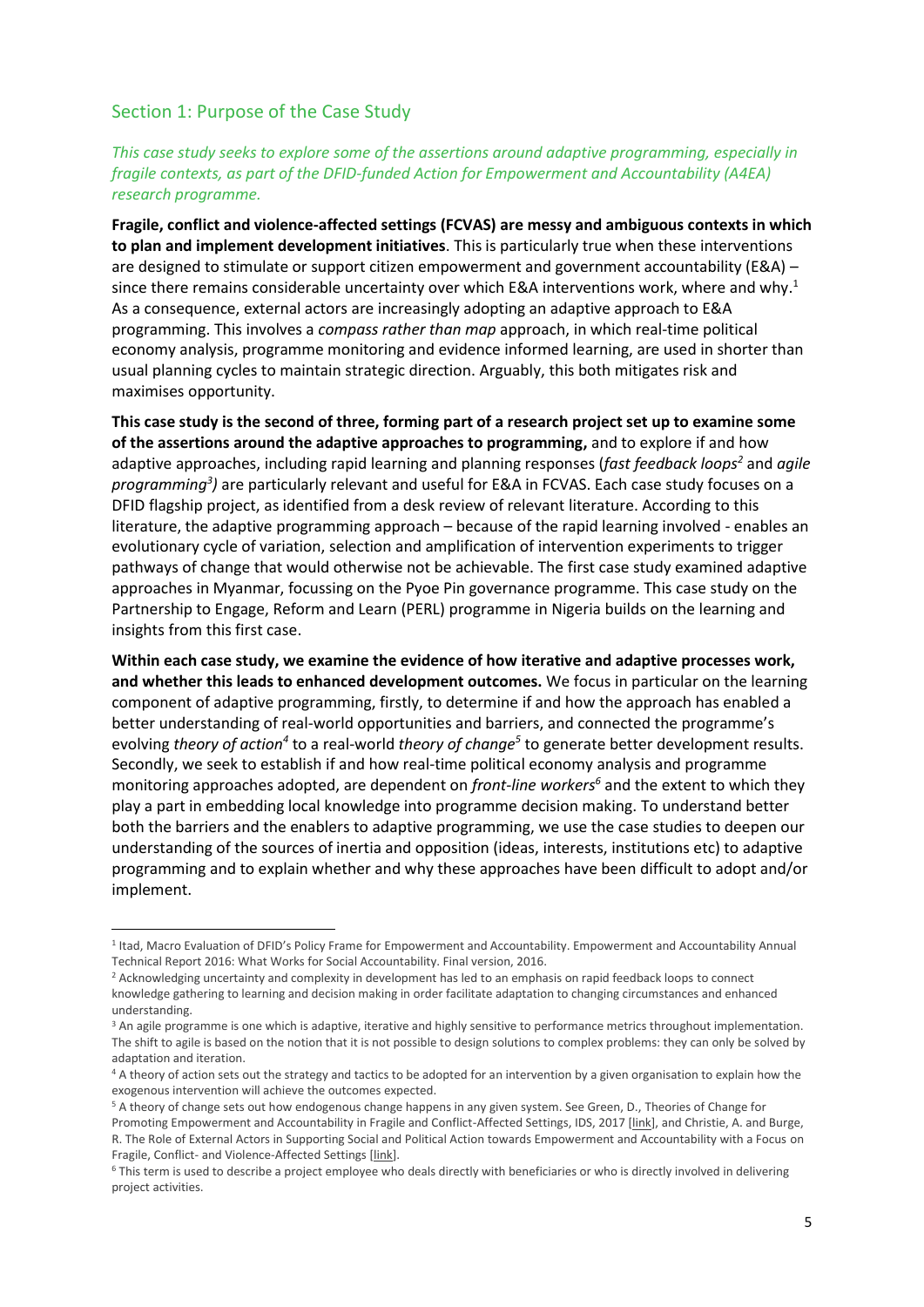**Each case study has been shaped by questions that examine how adaptive programming relates to the** *context* **in which programming occurs, the** *mechanisms* **through which programming is delivered and the** *outcomes* **achieved.** Questions include:

- How do **contextual factors** associated with fragility, violence and conflict suggest the need for, enable or constrain an adaptive programming approach?
- What are the **mechanisms and strategies** employed for adaptive programming what do they add and how do they work? In particular, how far has programme design enabled front-line workers to engage in regular analysis of power and political dynamics surrounding the programme and what kinds of learning, adaptation, issues and solutions do they lead to in practice?
- What is different about the **type and nature of outcomes** achieved by adaptive approaches vs non-adaptive? Do adaptive programming approaches enable external actors to achieve better E&A outcomes? What is the nature of the flexibility and adaptiveness that is needed in FCVAS and how far do donor practices support this? While the case studies do consider this question and offer some insights, an in-depth exploration of outcomes is not feasible within the time available.

A synthesis of the three case studies will bring together observations and conclusions which could help external actors working to support social and political action in FCVAS to shape programme design, contracting, real-time monitoring and learning and programme management arrangements.

## <span id="page-6-0"></span>Section 2: An Introduction to our conceptual framework – the 'adaptive triangle'

## *The case study draws on a conceptual framework that looks at three types of adaptation – adaptive management, adaptive programming and adaptive delivery – and the interconnections between them.*

**The concept of 'adaptive programming' emerged following a sustained critique of previous approaches to aid that were characterized as over-prescriptive and linear.**<sup>7</sup> It is one concept in a number of initiatives exploring ways of 'doing development differently', with names like 'adaptive management', 'Thinking and Working Politically', 'Doing Development Differently' and 'Problem Driven Iterative Adaptation.' While there are nuances and differences, these ideas exhibit enough common ground for one practitioner to describe them as a 'second orthodoxy.' <sup>8</sup> Most discussion and experimentation has taken place in the field of governance and institutional reform, but discussions have spilled over into other sectors such as health and education. Key ideas within 'adaptive programming' include:

- *Context is everything*: political economy analysis is central, and not just at planning stage.
- *Best fit not best practice*: aid programmes need to 'work with the grain' of local institutions, rather than import solutions from elsewhere.
- *From blueprint → flexible, responsive, adaptive programming*: Rather than conduct all analysis and design ex ante, aid programmes should accept that their initial design can only ever be a best guess, and build in the capability to learn from experience and adapt accordingly.
- Real-time learning: this requires feedback loops being put in place that allow programmes to learn and adapt as they go, rather than simply evaluate at the end of the programme cycle.

**<sup>.</sup>** *7* See for example Easterly, White Man's Burden (Oxford, OUP, 2007), Andrews, Limits to Institutional Reform in Development (Cambridge, CUP, 2013) or Levy, Working with the Grain (Oxford, OUP, 2014)

<sup>8</sup> Teskey, G. 'Thinking and Working Politically: Are we seeing the emergence of a second orthodoxy? Governance Working Paper Series 1, Abt Associates, 2017 (March) [\[link\]](https://abtassocgovernancesoapbox.files.wordpress.com/2017/06/abt-associates-working-paper-series-issue-no-1-final-010617.pdf).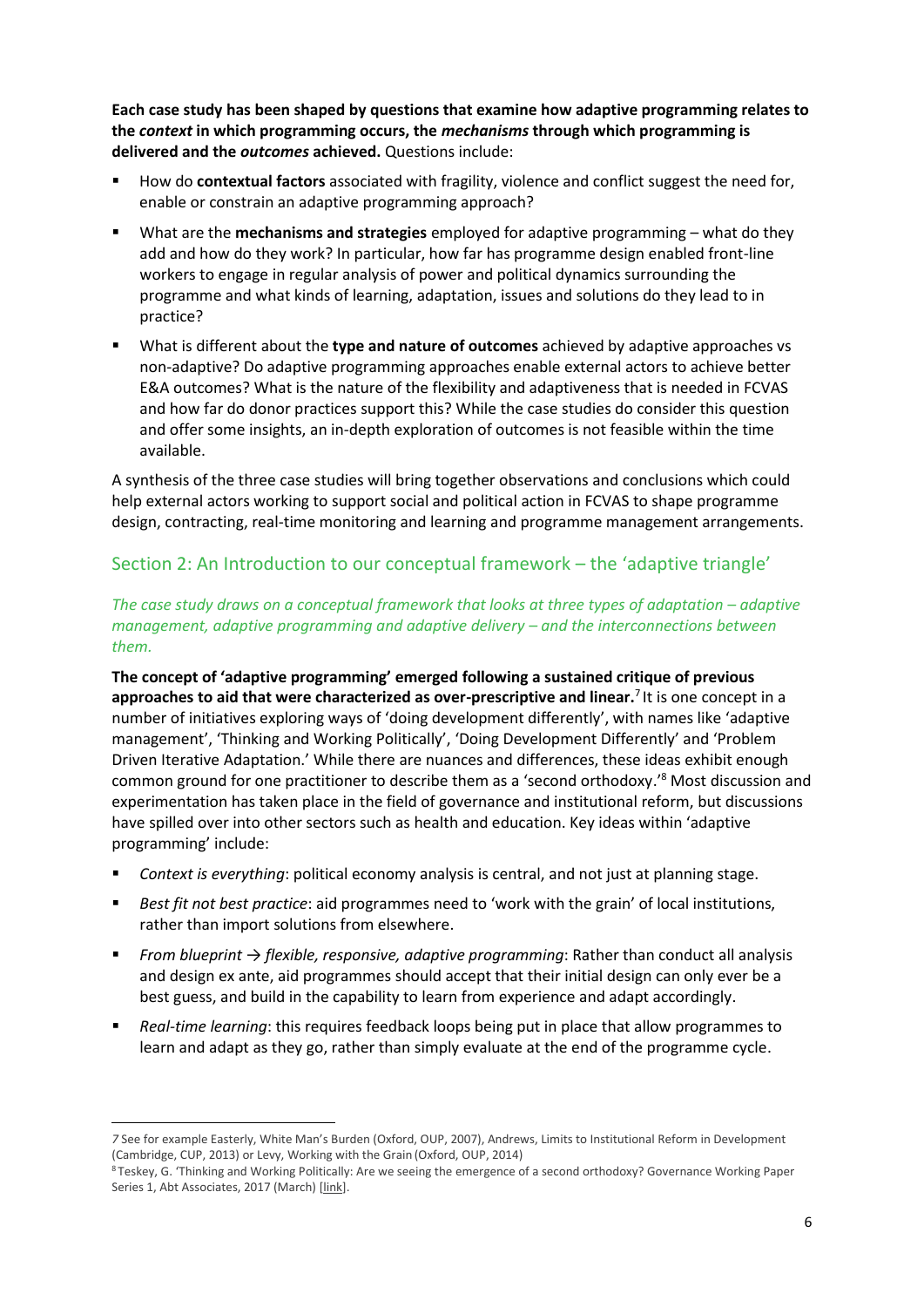Long-term commitment: this kind of 'learning by doing' is ill suited to short programme cycles. Most success stories take a decade or more to show significant results.

The first A4EA case study identified two different 'levels' of adaptation within the Pyoe Pin programme in Myanmar: delivery level and programming level. Learning from the first case study suggested there was a third dimension to consider – the role of programme management in enabling or hindering adaptation. The second case study builds on this insight, explicitly distinguishing adaptive management to form an **'adaptive triangle**.**'** This framing device has been tested and elaborated over the course of the study, and is used throughout our findings and conclusions to explore interrelationships and tensions between delivery, programming and management.

Figure 1. The 'adaptive triangle'

1



Insights from Pyoe Pin and PERL gave rise to the following working definitions of the three dimensions:

**Adaptive delivery is what happens at the 'front line'. It involves staff and partners applying curiosity, evidence, emotional intelligence and instinct to learn, adapt and make decisions in the short term.<sup>9</sup>** This includes 'chasing the problem', continually making 'best guesses' on what to do next, responding rapidly to the context and challenges on a daily basis, and then testing and correcting these decisions, employing 'everyday political economy analysis' (PEA) and valuing local knowledge. It includes the informal, natural, everyday interactions that frontline workers have with their partners in government and civil society. It involves being intuitive and instinctive, sensing and reading signals, and being 'good dancers' within the system.

**Adaptive programming concerns the more formal processes required to promote and support adaptive delivery.** It involves slower, more deliberate and structured processes of stepping back to reflect, conducting more in-depth and focused analysis, and bringing in critical friends to help set new directions. This includes monitoring and evaluation (M&E), strategic reflection and review, and processes to bring reflection and planning together, as well as tools, support and structures that enable and enhance the skills of those doing adaptive delivery.

**Adaptive management concerns how donors and commissioners design, procure, fund and manage the performance of programmes in a way that allows adaptive programming and delivery to happen in practice.** It is about donor and suppliers creating an enabling or authorising

<sup>9</sup> This definition draws on the first A4EA case study: Christie, A., Green, D. Adaptive Programming in Fragile, Conflict and Violence-Affected Settings What works and under what conditions? The Case of Pyoe Pin, Myanmar, 2018 [\[link\]](https://opendocs.ids.ac.uk/opendocs/handle/123456789/13888).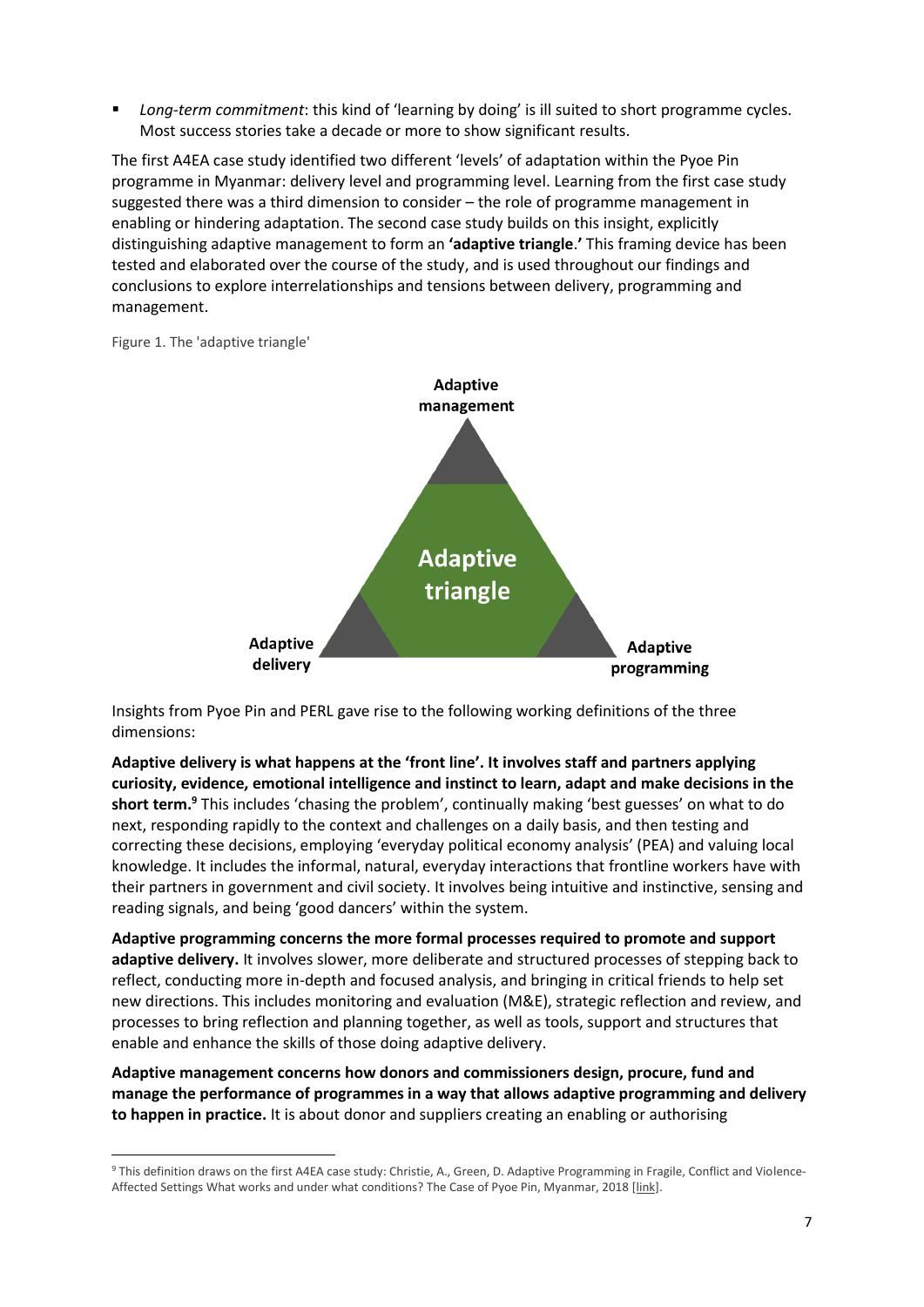environment for a programme to be adaptive, through programme design and architecture, procurement, commissioning, payment and oversight, providing management and delivery staff with the agency and space to operate in adaptive ways.

#### "All models are wrong, but some are useful" George Box<sup>10</sup>

**As with all models, the 'adaptive triangle' is a simplification of reality.** Management does not just sit at the top, but cuts across all three functions. Staff responsible for adaptive programming are often also engaged in adaptive delivery and vice versa. The model does not demonstrate where power lies, which is critical in understanding how, where and when adaptation works; and it does not incorporate relationships between the programme and its partners or the state. Despite these limitations, it has proved a useful lens to unpack how adaptation functions in PERL, and was received positively by PERL staff as a framing device to help understand how adaptive implementation works in practice

## <span id="page-8-0"></span>Section 3: An Introduction to PERL

*This section introduces the PERL programme, the historical drivers that have shaped it, and the features that make it adaptive.*

## <span id="page-8-1"></span>Introduction

**The Partnership to Engage, Reform and Learn in Nigeria (PERL) programme is a five-year governance programme (2016-21) with a total budget of £100 million**. <sup>11</sup> PERL is delivered through three 'pillars', which are managed by separate consortia under separate contracts,<sup>12</sup> but which share a joint working policy: *"one programme, one team, one process, one message."<sup>13</sup>*

- The **Accountable, Responsible and Capable Government (ARC)** pillar works to strengthen government systems, to make them better able to respond to public demand.
- The **Engaged Citizens** pillar works to ensure that citizens and civil society become increasingly more effective at influencing governance reform and delivery.
- The **Learning, Evidencing and Advocacy Partnership (LEAP)** works to strengthen the use of evidence in public sector reform processes.

**PERL aims to promote better service delivery in Nigeria**, through bringing together government and citizens groups to collectively address governance challenges. It does this through identifying emerging 'islands of effectiveness'<sup>14</sup> at Federal, Regional and State levels, where government actors are demonstrating progress towards reform, and providing support to these reforms (policy, planning and budget development and implementation).<sup>15</sup> At the same time, PERL works to facilitate constructive engagement of citizens, civil society and other non-state groups in policy planning, implementation and monitoring, to help ensure that reforms are *"realistic, relevant, self-generated, locally-driven, evidence-informed and self-sustaining.*" 16

<span id="page-8-2"></span>**.** 

<sup>&</sup>lt;sup>10</sup> Box, G. E. P. 'Robustness in the strategy of scientific model building', in Launer, R. L.; Wilkinson, G. N., Robustness in Statistics, Academic Press, 1979

<sup>11</sup> DFID, PERL Annual Review, 2018 (August, draft)

 $12$  ARC is managed by a consortium led by DAI; Engaged Citizens by a consortium led by Palladium and LEAP by a consortium led by ICF.

<sup>13</sup> PERL, Structure and Management presentation 2016 (August)

<sup>14</sup> PERL, Theory of Change and Results Framework, 2016 (July)

<sup>15</sup> PERL works in seven places, through seven separate delivery teams: at the federal level, in the focal States of Kano, Kaduna, and Jigawa, and through regional learning and reform hubs in the South-West, South-East and North East.

<sup>&</sup>lt;sup>16</sup> DFID, PERL Annual Review, 2017 (August)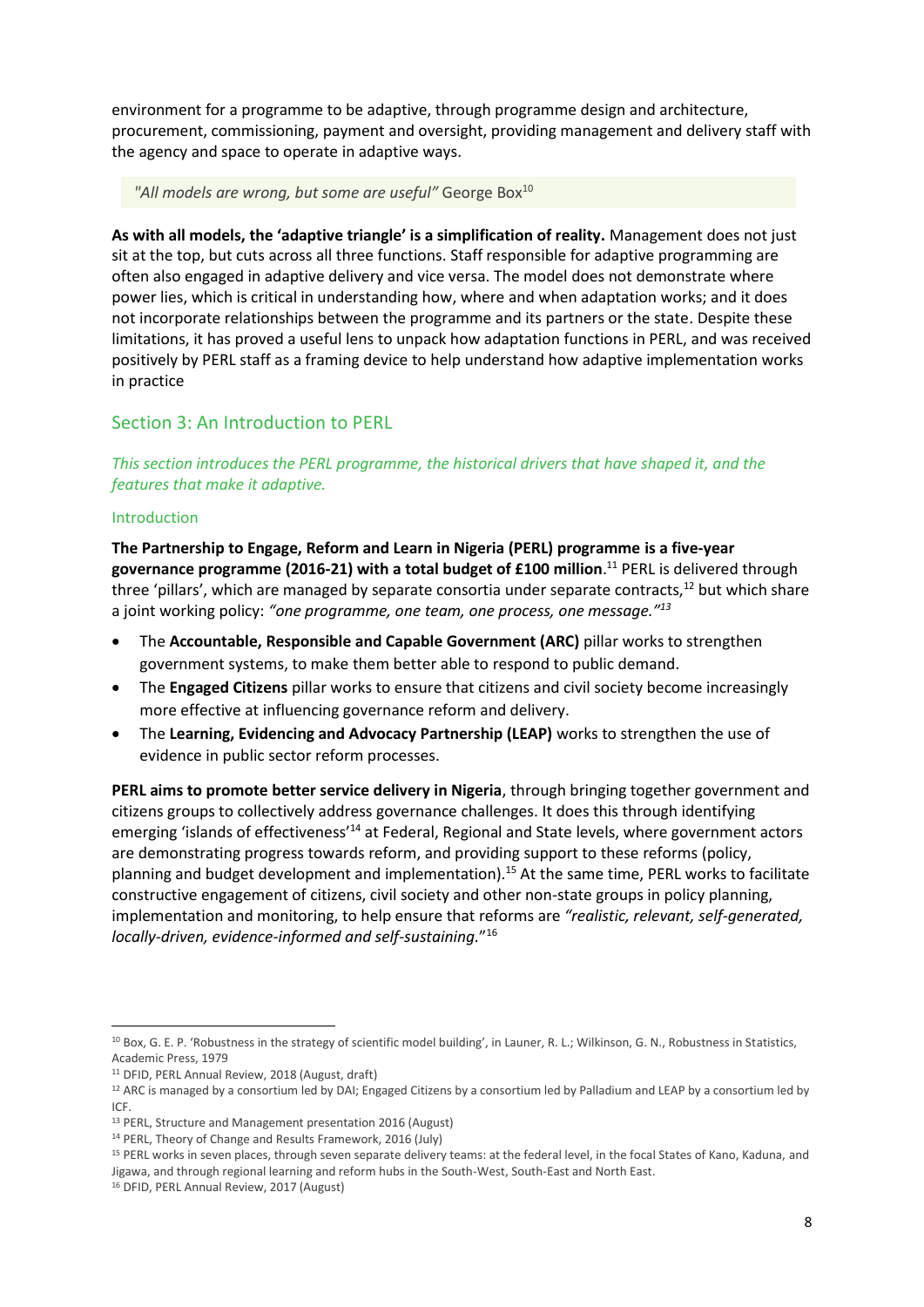## History of PERL

**PERL is viewed by DFID as the final stage of a 20-year investment, building on learning, experience and partnerships from 15 years of DFID-funded governance programming in Nigeria.** Broadlyspeaking there have been three generations of programmes:

**The first generation began in 2000, and gradually evolved towards Issues Based Approaches (IBAs) as DFID sought to make its governance work more 'politically realistic.'** The move towards IBAs was influenced by a set of Drivers of Change studies undertaken in 2003-04 as well as learning from an earlier Capacity Building for Decentralised Development (CBDD) grant to address resource management conflict in Kaduna using locally led, issue based, multi-stakeholder platforms for dialogue.<sup>17</sup> This first generation included the State and Local Governance Programme (SLGP) which began in 2000/01, and a set of other focal state sector reform programmes. These did not begin as IBAs, but gradually began to incorporate this focus over time as an add-on to their existing work. The programmes had mixed success, but generally failed to build broad coalitions of interest cutting across civil society, government, the private sector and the media, as advocated in the Drivers of Change studies. 18

Later, the Coalitions for Change (C4C) programme (beginning in 2006/07) brought together public sector management and issue-based projects, attempting to apply an IBA to federal issues, but projects were mostly closer to civil society advocacy campaigns and largely failed to form effective partnerships between government and citizens. Arguably the most successful project in this 'first generation' was the Joint Wetlands Livelihoods (JWL) project, which started in 2001/02 and succeeded in being locally led, issues-based, and multi-stakeholder driven, with a model that did not include NGO grant funding and employed a 'no branding' approach.<sup>19</sup>

**In 2007, DFID launched a new suite of programmes, which included SPARC, SAVI and FEPAR: the second generation of governance programming.** Experience from SLGP highlighted the challenges of including 'supply side' (government reform) and 'demand side' (civil society and non-state actor engagement) interventions under one programme, given the levels of distrust between the two camps. As a result, two distinct programmes were created: the State Accountability and Voice Initiative (SAVI) and the State Partnership for Accountability, Responsiveness and Capability (SPARC) programme. SAVI supported civil society groups, media and elected representatives to promote citizen voice and accountability,<sup>20</sup> while SPARC worked with state governments to support changes in the way strategies and policies were prepared, in order to promote the needs and rights and citizens.<sup>21</sup> A third programme focussed on Federal Public Administration Reform (FEPAR), aiming to strengthen core federal systems and improve capacity to deliver public services.<sup>22</sup>

These programmes were not originally designed to be adaptive. SPARC was conceived as a structured, top down, traditional government capacity building programme. SAVI involved an IBA promoting demand-side actor engagement with government reforms around budgeting and policy making processes, but through a traditional CSO grant-making approach. Particularly in SAVI, expansion into new states offered an opportunity to move towards a more adaptive and flexible model – this process is described further in Box 8 below. However, although the programmes were intended to work together, and identified opportunities to do so in several cases, in reality each programme had specific fixed objectives and outcomes. There was a lack of incentives for genuinely integrated working that would allow the programmes to become more than the sum of their parts.

**PERL represents the third generation of DFID governance programming in Nigeria.** It is explicitly designed as an adaptive programme, building on learning from previous generations (see Figure 2) –

 $\overline{\phantom{a}}$ 

<sup>&</sup>lt;sup>17</sup> Booth, D., and Chambers, V. The SAVI programme: Towards politically smart, locally led development, ODI, 2014 (Oct) [\[link\]](https://www.odi.org/sites/odi.org.uk/files/odi-assets/publications-opinion-files/9203.pdf) <sup>18</sup> [Ibid](https://www.odi.org/sites/odi.org.uk/files/odi-assets/publications-opinion-files/9203.pdf)

 $19$  [Ibid](https://www.odi.org/sites/odi.org.uk/files/odi-assets/publications-opinion-files/9203.pdf)

<sup>20</sup> <http://savi-nigeria.org/>

<sup>21</sup> <http://www.sparc-nigeria.com/>

<sup>22</sup> <https://feparnig.wordpress.com/home/>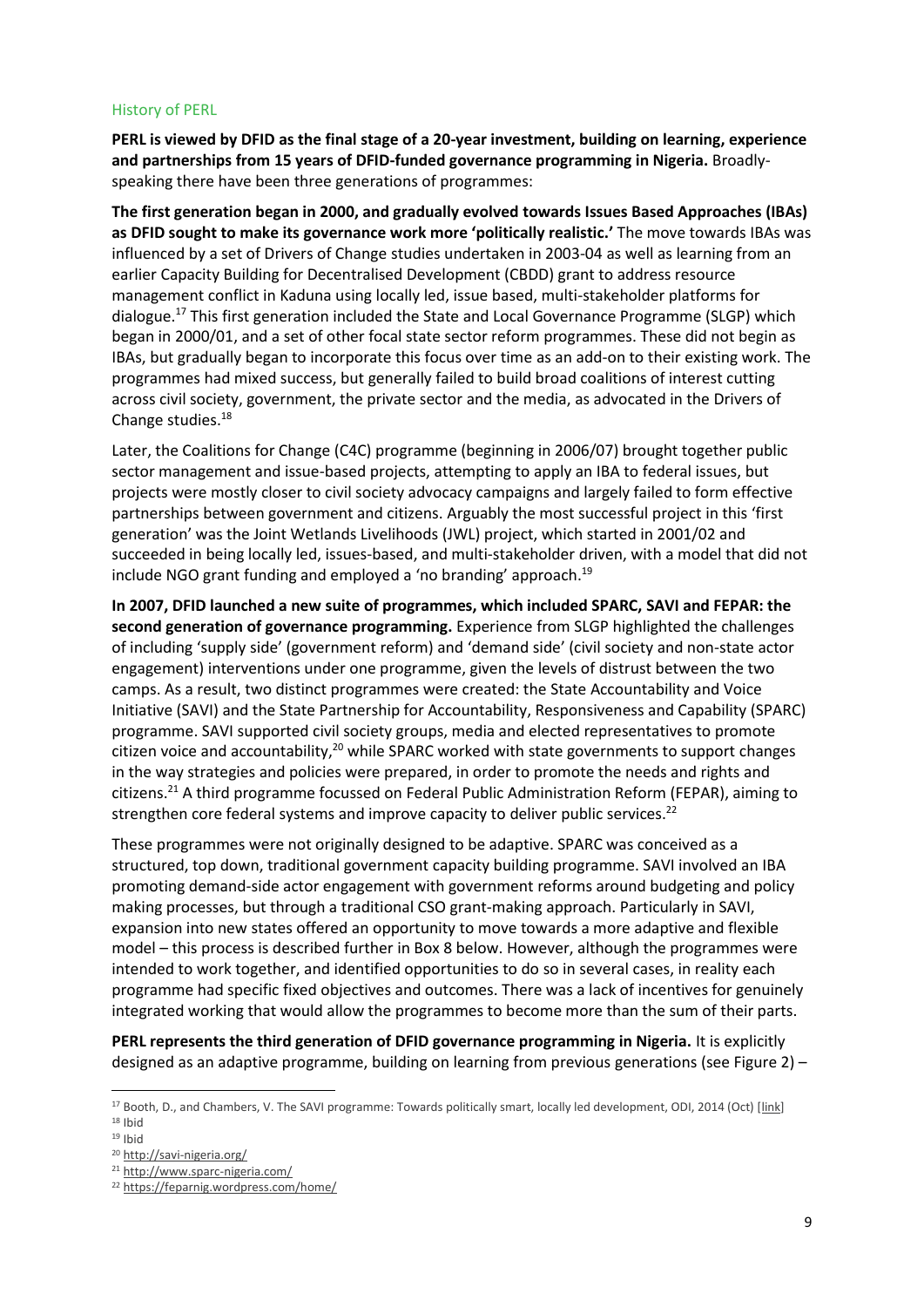including the integration of the issue-based approach demonstrated by SAVI, and the more structured approach to public sector reform taken by SPARC. It aims to significantly scale up the achievements of its predecessors, in part through bringing the 'supply' and the 'demand' side together as two complementary pillars with a common aim – to improve service delivery. This was done to *"reflect the reality that reform is usually driven by the interaction of multiple stakeholders within and outside government,"* while at the same time *"ensure an operational visible separation"*  between pillars. This separation was deemed necessary to allow PERL to build trust with government on the one hand (ARC), while providing support to organisations who may be critical of government on the other (Engaged Citizens). <sup>23</sup> The two pillars are managed by the same lead partners who managed SAVI and SPARC, and many of the same staff are involved. A third element – LEAP – was introduced to generate evidence-based learning, building on the predecessor Independent Monitoring and Evaluation Project for the SLPs (IMEP) but with a broader remit. Importantly, PERL was designed to overlap with the end of SPARC and SAVI, *"to ensure no loss of momentum and to protect as far as practical the relationships that have been built and human resources that have been developed within the programme teams."* <sup>24</sup>



Figure 2. The PERL 'river'<sup>25</sup>

#### <span id="page-10-0"></span>In what ways is PERL adaptive?

**PERL was designed to incorporate learning and adaptation at multiple levels**: within activities and interventions; within delivery teams and their partners; within each of the three pillars; and across the programme as a whole.<sup>26</sup> Figure 3 reflects some of the key features of PERL's approach to learning and adaptation, as expressed by PERL staff during the case study field research in June 2018.

 $\overline{a}$ 

<sup>&</sup>lt;sup>23</sup> DFID, Nigeria Public Sector Accountability and Governance Programme, Business Case, 2015 (March)  $24$  Ibid

<sup>25</sup> PERL, A4EA conference presentation, 2018 (July)

<sup>&</sup>lt;sup>26</sup> PERL, Learning and Adaptive Programme Management Overview, 2017 (September)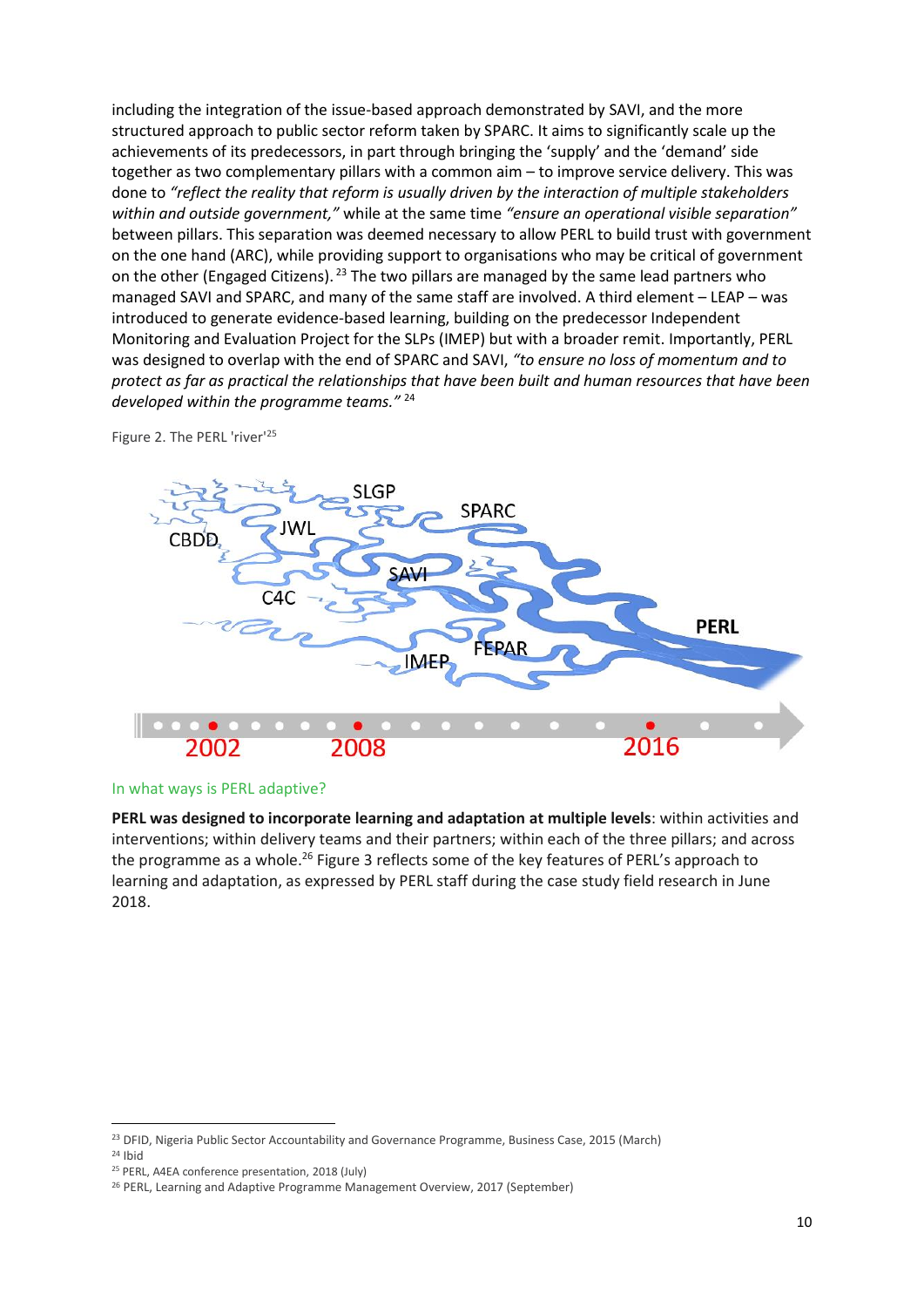#### Figure 3. Adaptation and learning in PERL



**Theory, design and strategy** in PERL incorporates a 'living' theory of change and intervention logic, encompassing theories about how social and political change happens as well as theories about how interventions will work within their specific contexts. <sup>27</sup> Planning and strategy processes are locally led, and allow for regular recalibration through revisiting workplans (every 3-6 months), with the opportunity to incorporate new or drop existing partnerships, and add, amend or halt interventions.

**Continuous analysis**, including Political Economy Analysis (PEA) at three different levels: periodic national and state level analysis, 'everyday PEA' to regularly capture changes in the political environment, and quarterly participatory PEA workshops with state level stakeholders. This analysis informs activities which are responsive to shifting contextual dynamics, sensitive to gender and inclusion, and recognise that *"we are not the only ones working on the problem".*

**Adaptive implementation** by location-based delivery teams, characterised by close and appreciative partnerships, and empowering partners to identify priorities and create coalitions for change. There is a 'give it a go' approach with staff encouraged to seize opportunities and take risks. Delivery teams are encouraged to be politically smart, flexible, and appreciate (and monitor) incremental change.

**Building in regular reflecting and learning at different levels**, including partners in these processes and allowing partners to take the lead, which all feeds back into the (re)design of existing or new activities. Staff are encouraged to actively learn across teams, avoiding a silo mentality. Formal reflection points are built in at different frequencies for different levels of the programme, while informal learning and reflection is encouraged on a weekly and daily basis.

**Adaptive resourcing, HR and administrative systems underpin all of the above.** Flexible funding and administrative systems enable rapid shifts in direction, and free delivery teams from the need to spend certain sums within certain timeframes. Human Resource (HR) management is crucial, with a significant emphasis on recruiting and retaining people who are able to think and behave adaptively, and a strong emphasis on soft skills, mindsets and attitudes alongside technical skills.

While this is the ideal, it is not always easy to realise this approach in practice – as explored below.

**.** 

<sup>27</sup> PERL, Theory of Change and Results Framework, 2016 (July)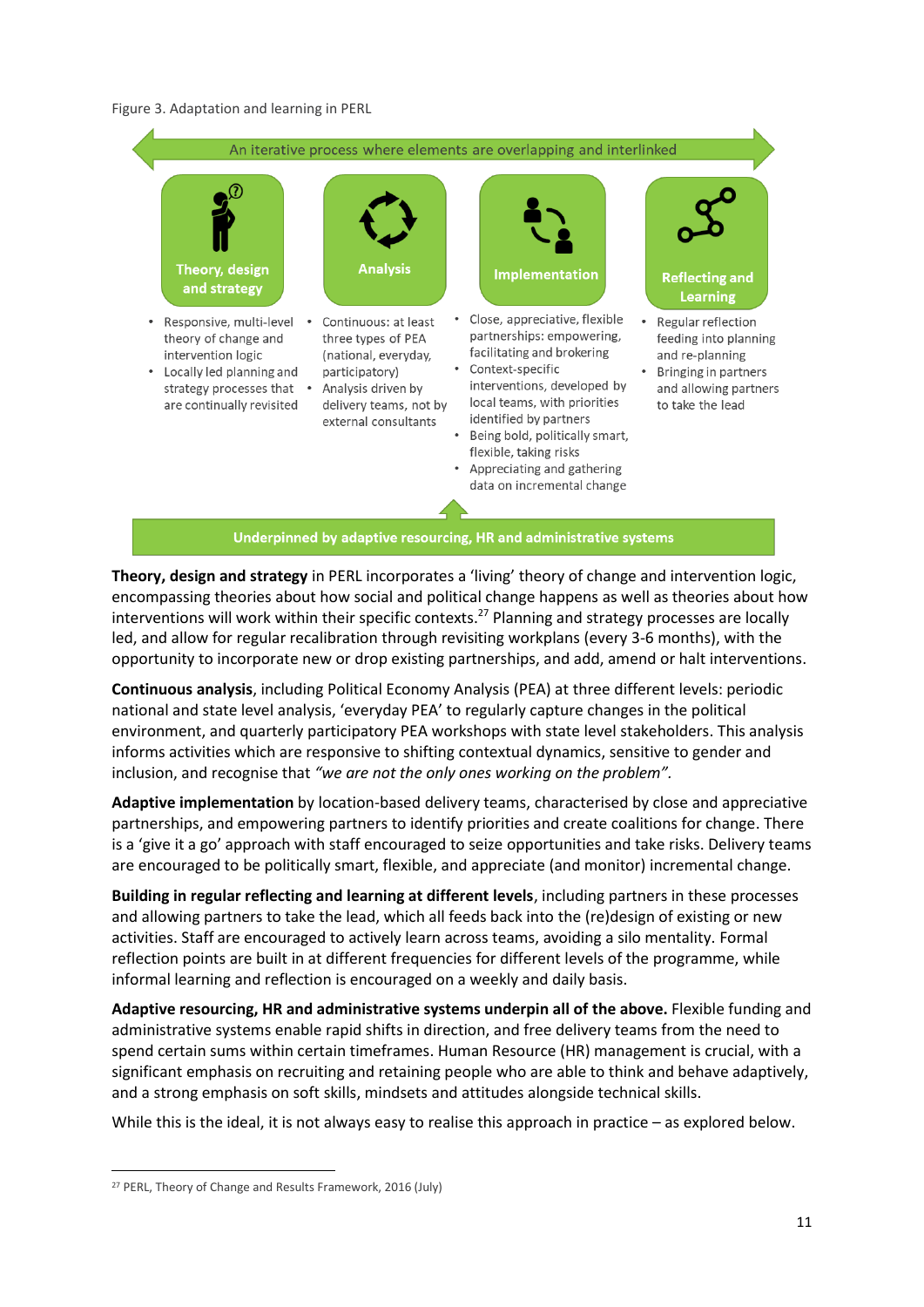## <span id="page-12-0"></span>Section 4. What have we learned about adaptive programming?

*This section introduces the main insights from the PERL case study, reflecting on the contextual factors that necessitate, enable and constrain adaptation, the mechanisms and strategies employed for adaptive programming, and the nature and type of outcomes achieved by PERL's adaptive approach. Throughout the findings, we highlight the interconnections and tensions between adaptive management, programming and delivery.*

## <span id="page-12-1"></span>1. Fragmentation requires adaptation

**.** 

*"We have many fault lines in Nigeria…religious, ethnic...they divide people. If you bring solutions to them, the solutions will not bed down. You have to work together in finding those solutions, for them to sustain."* Engaged Citizens staff

## Conflict, fragility and diversity demands an adaptive, locally led approach

Nigeria is labelled the seventh most violent country in Africa, ranking 148 out of 163 in the latest Global Peace Index.<sup>28</sup> In a country of 190 million people, 500 ethnic groups and languages, and two major religions (Islam and Christianity), diverse groups have found themselves in constant contestation for power, with grievances frequently spilling over into violence and resulting in over 50,000 deaths in the last six years.<sup>29</sup> The jihadist militant organisation Boko Haram continues to pose a threat in the North East, with a surge of attacks since the start of 2018, and a heavy handed response by the military that has driven hundreds of thousands of civilians from their homes.<sup>30</sup> Conflict and fragility make linear planning incredibly difficult, as the context and priorities with it shift so rapidly, quickly making 'step by step' reform approaches redundant or unworkable. PERL staff also feel strongly that this hotbed of tensions necessitates an approach that can accommodate diverse voices and help find consensus solutions to problems. Solutions need to be based on compromise in order to avoid being perceived as favouring one element of society over another, and solutions imposed from outside tend to fail. Playing this role requires deep contextual understanding and trust, which is not established overnight – suggesting the importance of continuity and longevity in a programme like PERL.

There are also vast differences between the regions and individual states in Nigeria, making a 'blueprint' approach inappropriate. Following the elections in 2015, new governments in many of the states have committed to governance reform in response to increasing citizen demands. However, each state has its own localised dynamic of change and development trajectory. Working adaptively allows PERL to apply different models of engagement in response to varying levels of fragility and commitment to reform – addressing immediate conflict in some areas (e.g. the North), post-conflict and recovery in other areas (e.g. the North East) and supporting development-minded reform agendas in others (e.g. Kaduna).

*"In places with less disruption like Lagos, you could make progress even with a linear mode of thinking…you could almost have a step by step menu because there is less disruption. But in a place like Jigawa, priorities are changing all the time, if there's a bombing what's important yesterday won't be important tomorrow…it's almost impossible to have any level of success in fragile states with linear approaches, because as priorities change, you have to change your approach."* DFID staff member

<sup>&</sup>lt;sup>28</sup> Nigeria is one of only two West African nations whose score deteriorated since 2017, along with Niger. Institute for Economics and Peace, Global Peace Index 2018 [\[link\]](http://visionofhumanity.org/app/uploads/2018/06/Global-Peace-Index-2018-2.pdf)

<sup>29</sup> Campbell, J., Nigeria Security Tracker, 2018 (June) [\[link\]](https://www.cfr.org/nigeria/nigeria-security-tracker/p29483); PERL, Federal Political Economy Analysis, 2017 (October) <sup>30</sup>News 24, 'Nigerian soldiers protest as Boko Haram attacks surge', www.news24.com, 2018 (July) [[link](https://www.news24.com/Africa/News/nigerian-soldiers-protest-as-boko-haram-attacks-surge-20180815)]; Maclean, R. 'Nigerians forced out by Boko Haram return to ruins and continuing risk.' www.theguardian.com, 2018 (July) [link].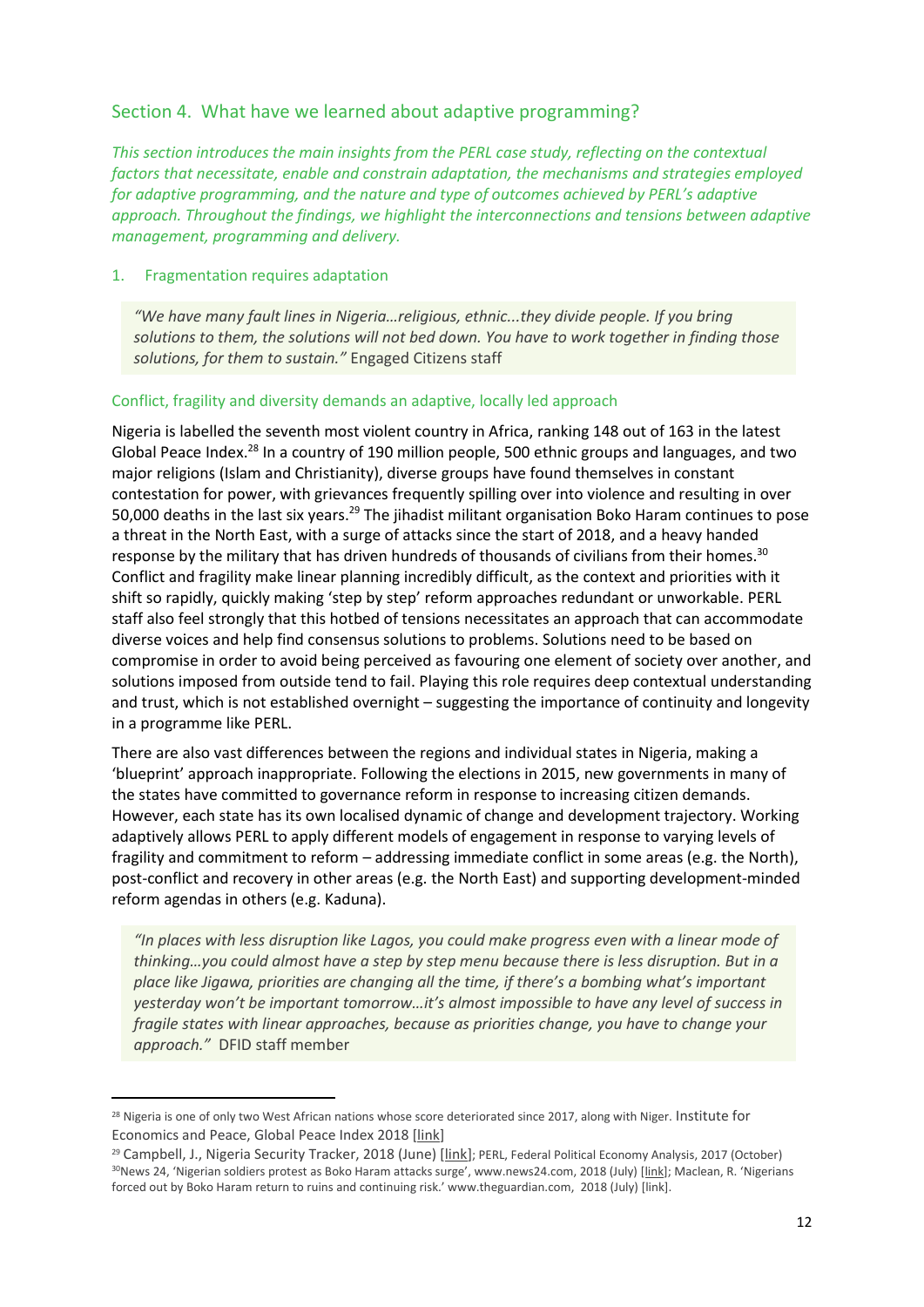PERL's place-specific workplans are underpinned by at least three types of political economy analysis (PEA), which attempt to stay on top of these complex contextual dynamics, and understand where power lies and how decisions are made. Most of the work of actually doing PEA is led by the delivery teams, supported and incentivised by structures and expertise at the programming level – including nominating PEA Champions, coordinating a national PEA Community of Practice, developing tools and templates, organising learning events and training, and coordinating external consultancy support. This supports delivery teams to frequently update their understanding of the context using a 'political economy tracker' spreadsheet. Every quarter, ARC and Engaged Citizens delivery team staff also convene a participatory PEA meeting with local stakeholders, bringing together government, civil society, media and private sector actors to reflect on the context and what this means for PERL's work over the next few months. These findings are then fed in to place-specific workplans, which are approved at the programme level.

## **Box 1. Finding an entry point to support conflict recovery in Borno**

The humanitarian crisis in the North East of Nigeria has deepened for the eighth year in a row, resulting in the continuing displacement of millions of people, and millions more facing critical food insecurity. Borno state is at the epicentre of the Boko Haram conflict, and its ability to respond effectively is hampered by huge challenges in the capacity and functionality of state government institutions.<sup>31</sup> The story of PERL's work in Borno – as told by the North East Reform Manager for ARC and internal reports – highlights both the challenges of promoting governance reform in conflict affected areas, and the value an adaptive approach can bring.

*"When the programme started in 2016, the priority for DFID was to support coordination around recovery. But the coordination environment in Borno is extremely complex and not fully functional. There are multiple layers, a lot of overlaps, the more donors you have the more coordination mechanisms you have, and then it increases the complexity and decreases the effectiveness. It wasn't easy to find an entry point – we tried for a while to support coordination mechanisms but had to shift away from this because we weren't best placed to improve the situation."* Ongoing political economy analysis tracks the constantly shifting coordination landscape in Borno, to identify opportunities where PERL may be able to offer strategic support. At the end of 2017, PERL was asked to support the drafting of a State Development Plan, something that PERL has facilitated in other states. However, PERL's PEA suggested that *"due to the upcoming election period and given the amount of work and commitment required from the State government to draft such a plan, in 2018 any attempt in this direction is likely to fail."*

Instead, a decision was made to focus on strengthening coordination capacities at Ministry, Department and Agency (MDA) level. *"This was based on the thinking that if we support health or education with, for example, a sector plan, or other support they might need around planning, public sector management or budgeting, then they will be better equipped to coordinate with donors, INGOs, etc. Coordination is difficult to achieve when key government institutions lack basic governance systems and processes such as clear mandates, human capacities, plans and budgets."* The Commissioner for Water Resources and the Permanent Secretary seized the opportunity to work with PERL *"when they realised the kind of support PERL could provide. They really put their weight behind some major reforms in the water sector."* PERL then supported the development of a water sector plan, to help the Ministry of Water Resources coordinate more effectively with other MDAs, citizens and humanitarian and development partners in the water sector. The plan was verified in 2018, and through this PERL has been able to expand its capacity strengthening work to health and education agencies, through "*using the experience of the water sector to encourage other sectors. We used their words, their testimony, their examples, their advice in a workshop to share knowledge and recommendations with other actors from the health and education sectors."* 

Overall, the message from PERL's work in Borno is: *"you find entry points, they aren't working, so you have to adapt and find other entry points."* PERL staff also emphasised the importance of operational and logistical flexibility given the ever-changing security situation. Staff cannot always be physically present and events are frequently cancelled or moved at the last minute, with Borno activities often held in another state. This slows progress, places a burden on stakeholders, and increases costs substantially*: "The transaction time for the North East is double that for other locations."*

**.** 

 $31$  PERL, Conflict Snapshot – North East Nigeria, 2018 (May); PERL, Political Economy Analysis for North East, 2017 (October).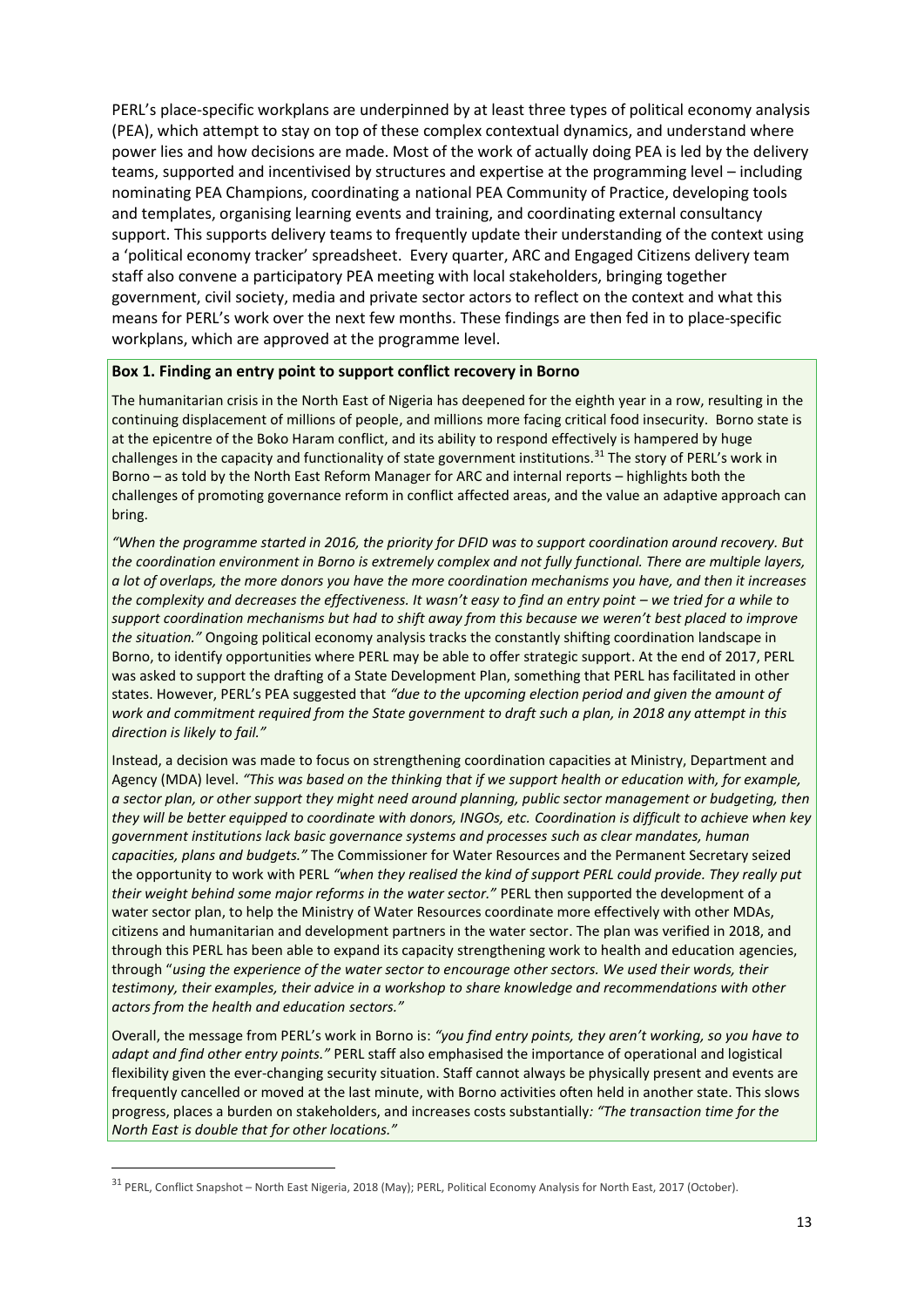## Decentralisation, diversity and discourse help an adaptive approach to work

*"Nigeria isn't a flat field, it's variated. There's no one place in particular where you can say 'power emanates from here.' This contestation lends itself well to [adaptive ways of working], because you can work with various locations of power to make progress, using strategies that different types of power will find attractive."* ARC staff

State Governors hold huge amounts of power in Nigeria's decentralised political system, underlining the importance of strong state-level relationships, managed by staff who are embedded in the locality and are intimately acquainted with the context and key players. At the federal level, the political space is highly contested – including between the presidency and the vice-presidency, between the executive and the legislature, and within the legislature. ARC staff feel that this lends itself well to working in an adaptive way as it means that there are competing power bases in which to identify opportunities and seek champions for reform.

PERL staff also feel that Nigeria's political discourse and national psyche are both conducive to adaptive, locally led approaches. Parties do not rally behind a particular ideologically motivated development agenda – rather, the discourse is diverse and competitive. "*Nigeria lends itself to an adaptive model because there isn't a strong philosophical development movement around how change is going to happen. It's a blank sheet."* This is felt to support an approach that seeks to find common ground and bespoke local solutions to problems. There is also a sense that Nigerians "*do not play second fiddle to anyone*" – meaning there is appetite for locally-led processes, and willingness to engage in the potentially indirect 'journey' that an adaptive approach promises.

In spite of this, PERL staff strongly emphasised that the complex fragile and conflict-affected environment in Nigeria makes it "*fantastically difficult*" to work in an adaptive way, despite the fact that this is felt to be the only way to make progress – as discussed in the example in Box 1 below.

## <span id="page-14-0"></span>2. Beyond 'working with the grain'

*"To achieve progress, we need to begin by seeing things as they are, and to work from there. If we do that, we have the possibility of forward movement. This is the essence of working* with the grain." Brian Levy<sup>32</sup>

For PERL, adaptive programming is intertwined with the notion of 'working with the grain': allowing the programme to pivot and respond to ever-changing contextual dynamics, and follow windows of opportunity as they open and close. However, our case study uncovers nuances and contradictions within the concept of 'working with the grain', which PERL needs to constantly navigate.

## Working with whose grain?

**.** 

In a context of contestation, co-option and corruption, 'working with the grain' in Nigeria is complex. The term is often interpreted as supporting and advancing issues that have momentum within government. This is PERL's approach in some states, such as Kaduna (see Box 2) – where is a strong reform agenda, and more advanced technical and institutional capacity. However, ARC staff feel that *"we can't go with the government grain in gregs with no commitment to reform" – in these cases.* Engaged Citizens may take more of a lead in harnessing citizen action to push reform agendas forward. In states where *"budgets make no difference – the budget will be passed and then government will make decisions on where cash is released,"* working with the grain means understanding who holds the power, and identifying where their interests and PERL's meet.

Identifying issues where there is genuine traction is not always straightforward, with donor agendas and resources potentially creating illusory windows of opportunity. PERL staff highlighted the risk

<sup>&</sup>lt;sup>32</sup> Levy, B., Working with the Grain: Integrating Governance and Growth in Development Strategies, Oxford University Press, 2014.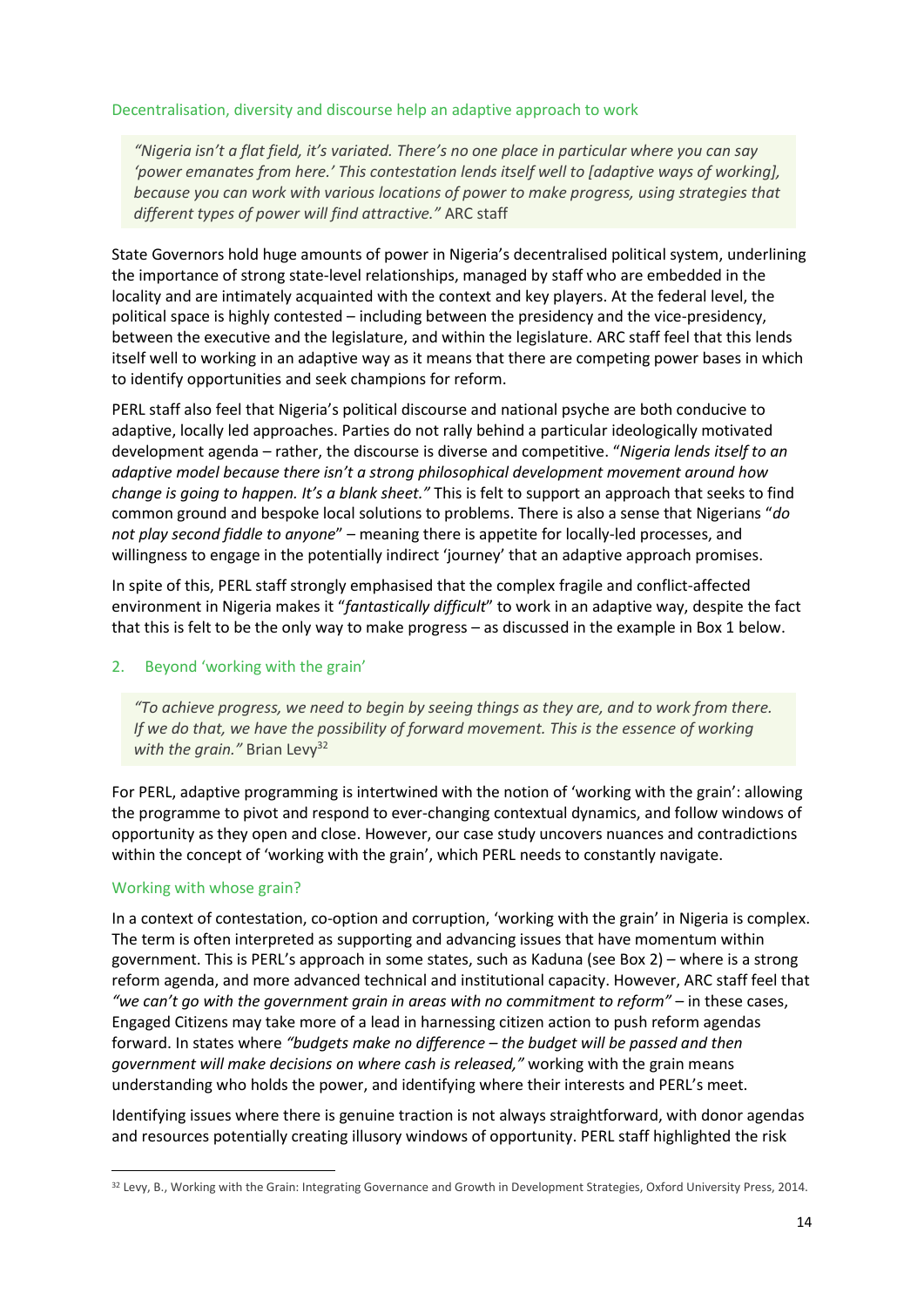that government stakeholders put certain reform priorities on the table because they think they are the issues DFID is most likely to support: "*they might say their priorities are health and education, because they know DFID have money for that."* PERL's PEA processes attempt to understand informal, hidden agendas as much as the formal, visible processes of power, reading between the lines to locate reform processes that are truly locally-led and have traction.

There is also a fine line between going with the grain, and ensuring PERL stays committed to activities that will genuinely promote sustainable reform. While ARC in Kaduna see their role as supporting government on their whirlwind reform journey, they also identified the need to be able to say 'no' to requests that carry political risk for the programme, for example when PERL is asked to support an issue linked to a party affiliation or a particular individual who may no longer be in power after the 2019 elections. Working with the grain requires treading a tightrope between being seen as a genuine partner, and avoiding being drawn into issues that are politicised, that could burn bridges with future administrations. This takes significant tact and diplomacy.

Finally, when government and citizen groups have competing priorities, how can a programme like PERL identify whose grain to go with? From Engaged Citizens' perspective, working with the grain is about harnessing momentum for change from citizens – identifying and working with the issues that civil society groups are raising, the debates that are surfacing in the media – and moving with the trajectories of travel within civic space. This could result in PERL supporting 'multiple grains' in society, following movements for change that come from citizens as well as that come from visible political leaders and systems. A focus on inclusion is key for Engaged Citizens. "*Even if we think that including [marginalised groups] will slow us down or shut down the conversation…we are compelled to include."* This might involve creating spaces where marginalised groups – migrants, women, people with disabilities or youth – are able to speak openly, while in the long term trying to *"manage them to a point where they feel able to speak when they are in a room with others."*

## Avoiding 'going with a lot of grains'

*"PERL is not about following partners to chase results. If you just follow partners wherever they're going, you won't get anywhere" Engaged Citizens* staff

Going with the grain can lead to numerous and diverse context-specific initiatives in different locations. This has its risks: one of PERL's 'first generation' predecessor programmes, SLGP, was reportedly accused of being a "*hodge podge of 30 or 40 different things*" as the programme sought to capitalise on context specific windows of opportunity. One PERL staff member worried that PERL might similarly be accused of *"going with a lot of grains" –* following numerous localised reform processes and cherry-picking low-hanging fruit. This is not compatible with DFID expectations for PERL: as the culmination of 20 years of supporting governance in Nigeria, there is an expectation of transformational change.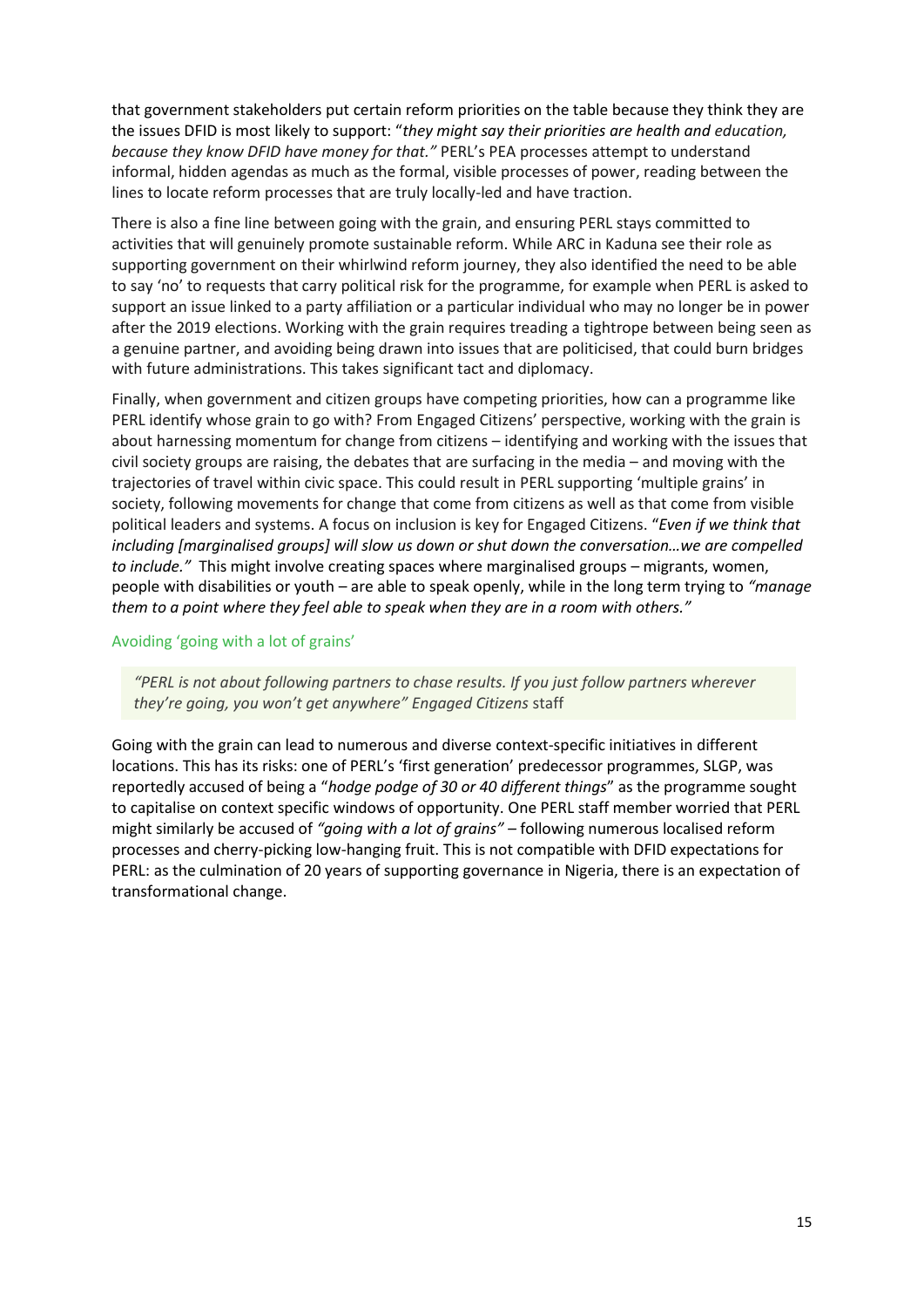#### **Box 2. Working with the grain in Kaduna**

On our first day in Kaduna we visited the ARC offices, set within a sprawling government complex near the centre of town. The charismatic ARC State Reform Manager pointed to the significance of the location: "*this building belongs to the Budget and Planning Commission – that shows you how committed Kaduna State are to reform."* Kaduna's governor, El-Rufai, was elected in 2015 after a well-fought campaign founded on a plan for the economic revival of the state. He holds widespread public support, and is generally regarded as 'reform minded', pushing forward a state development plan, with what ARC staff felt was an 'unprecedented' level of transparency (the plan was developed through crowd-sourcing and other platforms to gather citizens' input).<sup>33</sup>

An adaptive approach means that ARC can work more closely and effectively with government, moving swiftly to adapt to changing priorities. *"The government have an agenda they want to achieve in four years – and they don't want to wait for anyone. The expectation is that we can adapt and re-align ourselves with new priorities, and we need to be able to respond in days, not just in months or quarters. Even us, working adaptively, we find it hard to operate."* For example, PERL were not initially working on the Open Governance Partnership, but Kaduna state were ready to sign into it (one of the few sub-national governments in Nigeria where this has been the case), and PERL were in a position to rapidly reorientate to support a state action plan, despite this not being in the workplan. *"Government are not interested in knowing our programming cycle. As a team we quickly need to meet and engage the management and say 'we need to do this directly.'"* 

In Kaduna, NGOs have a seat at the table and are frequently working in partnership with, rather than in opposition to government agendas. This presents a range of opportunities and challenges for Engaged Citizens. Staff from a local NGO KADMAM, who has been monitoring the rehabilitation of primary healthcare facilities in Kaduna with support from PERL, described the positive relationship they have with government. *"It goes way back. Any engagement opportunities that come up, the government recommends us for partnerships. Why? Because we provide reliable data that government use. It feels like we are working towards the same goals. This particular government, if you want to relate to them well, you have to get your basic facts right- once they are sure of that, you are a friend to them."* The Engaged Citizens State Team Leader Abel Adejo explained that the Kaduna government are dependent on data collected by civil society, to help monitor the effectiveness of their rapid reform initiatives.

However, ARC staff described how this fast-paced reform environment can lead to a situation where government is 'running ahead', and it can be challenging for citizens to catch up. "*One of the responsibilities of PERL is to make sure citizens aren't left behind in terms of planning and priorities."* Engaged Citizens also highlighted the challenges of working on the demand-side in reform minded states. *"These are sometimes the most challenging, because we are working against isomorphic mimicry. Some NGOs are looking to be at the table with government, but aren't necessarily genuinely constituency based, aren't really representing the people."* Programme analysis from Kaduna highlights the risk that many civil society groups are 'co-opted': happy to be at the table with government as work continues to flow their way, but not genuinely representative of citizen groups. *"The leadership of many civil society groups is politically aligned, the owners of key media organisations play an active role in party politics, and there are few broad-based citizen groups and platforms that cut across party political divides."<sup>34</sup>*

All of this is happening against a backdrop of recurring security challenges and spates of violent conflict in Kaduna, linked to years of ethno-religious crisis and characterised by mutual suspicion between ethnic and religious groups, conflict between Shiites and the military, tensions between pastoralists and farmers, and regular kidnappings and armed robberies.<sup>35</sup> A vivid reminder of this context was offered in our second day in Kaduna, as we were ready to leave for Zaria to observe the team's participatory PEA in action – but had to abandon the plan due to violent protests in the centre of town, linked to the trial of a local Shiite leader El-Zakzaky. While the Governor is making progress on his campaign promises, this is also creating 'challengers'. The volatile context and history of electoral violence in Kaduna suggests that a highly contentious and potentially violent election period is likely in 2019, which could seriously affect PERL's work.<sup>36</sup> PERL is very aware that relying on a reform-minded executive that may be overturned within a year or two has risks for sustainability, hence its focus on systems strengthening.

**.** 

<sup>33</sup> PERL, End of Bridge Period Progress Report, 2017 (April)

<sup>34</sup> Harvested Output Results from Kaduna State, 2018 (June)

<sup>35</sup> PERL, Kaduna Participatory PEA notes, 2018 (January)

<sup>36</sup> Harvested Output Results from Kaduna State, 2018 (June)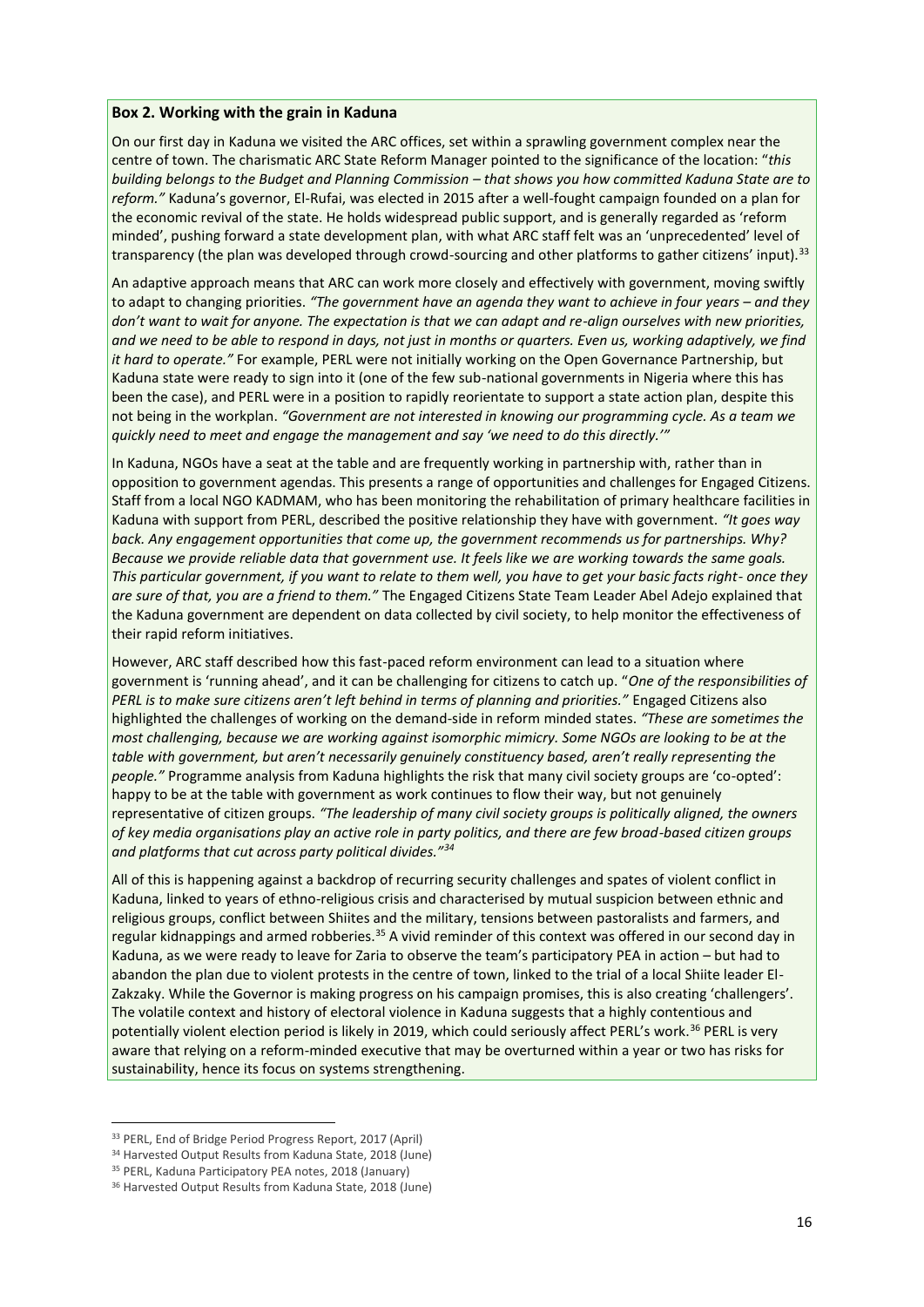## <span id="page-17-0"></span>3. Beyond an issue-based approach

#### *"Issues are a means to an end."* Engaged Citizens staff

As with 'working with the grain', PERL's adaptive approach is closely linked with 'issue-based approaches,' building on Nigeria's long history of experimentation with IBAs described in Section 3.

#### From issues to processes

PERL was designed as more than an 'issue-based programme.' It combines work within specific sectors with reforms to centre-of-government processes including around budgeting and planning.<sup>37</sup> Learning from SAVI showed that work on service delivery issues alone made it difficult to scale up beyond 'islands of effectiveness' to work on more contentious blockages or corruption – it was better to engage with these through supporting budget tracking, project monitoring and legislative oversight. <sup>38</sup> That said, PERL staff feel that the jury is still out on whether it is more effective to put all their 'eggs in one sectoral basket', to push for large scale change (this is the approach the Kaduna team is taking, with multiple interventions focussed on health sector reform), or to work through centralised systems in a more incremental way.

Issues are defined and prioritised by delivery teams, who are responsible for developing placespecific workplans within the boundaries of the results framework and nationally agreed progress markers monitored at the programme level (discussed further under finding 5 below). Different pillars take different approaches to this. Engaged Citizens' approach is *"decentralised technical decision making, centralised financial management"* – allowing teams to make decisions about priorities rather than work within a fixed budget, with funding flexibly allocated across teams depending on their workflows and priorities each quarter. ARC also emphasises decentralised technical decision making, but State Reform Managers own their own budget (although large expenses need to be centrally approved). This is viewed as important to promoting autonomy and risk taking: *"if you don't have the money, how can you make decisions?"* This is one of a number of key distinctions in the worldviews of PERL's different pillars, discussed further under finding 4.

#### Stakeholders first, issues second

PERL focuses on identifying locally specific areas of work in consultation with a wide range of stakeholders, including government actors, civil society, private sector and media – rather than making a top down decision about which sectors to work in. Issues are viewed as a means to an end, a way to identify broader blockages where PERL can have traction. Each of PERL's delivery teams undertook a process of consultation, in order to identify where blockages were at a local level. Engaged Citizens then supports civil society partners to engage with reform processes where they are, rather than *"honing in on one island of effectiveness".* An example of this has been support towards budget processes by engaging citizens in the whole cycle of budgeting: from identifying priorities, to planning, to implementation, to monitoring and reporting. For ARC, the focus is on working closely with government reform priorities, with the flexibility to shift as priorities do (within the limits discussed in Section 2), and while bringing civil society along.

*"ARC doesn't say 'do this' but 'can we help with this?'"* Government partner, Lagos

*"Under EU, the World Bank or SPARC [projects], there was no civil society. PERL has helped bring in CSOs. This can bring in more challenges – it is a balancing act. But overall it's a good thing to have someone checking you. You can't see outside government as a civil servant."*  Government partner, Jigawa

1

<sup>37</sup> DFID, Nigeria Public Sector Accountability and Governance Programme, Business Case, 2015 (March)

<sup>38</sup> Conversation with Helen Derbyshire, Sept 2018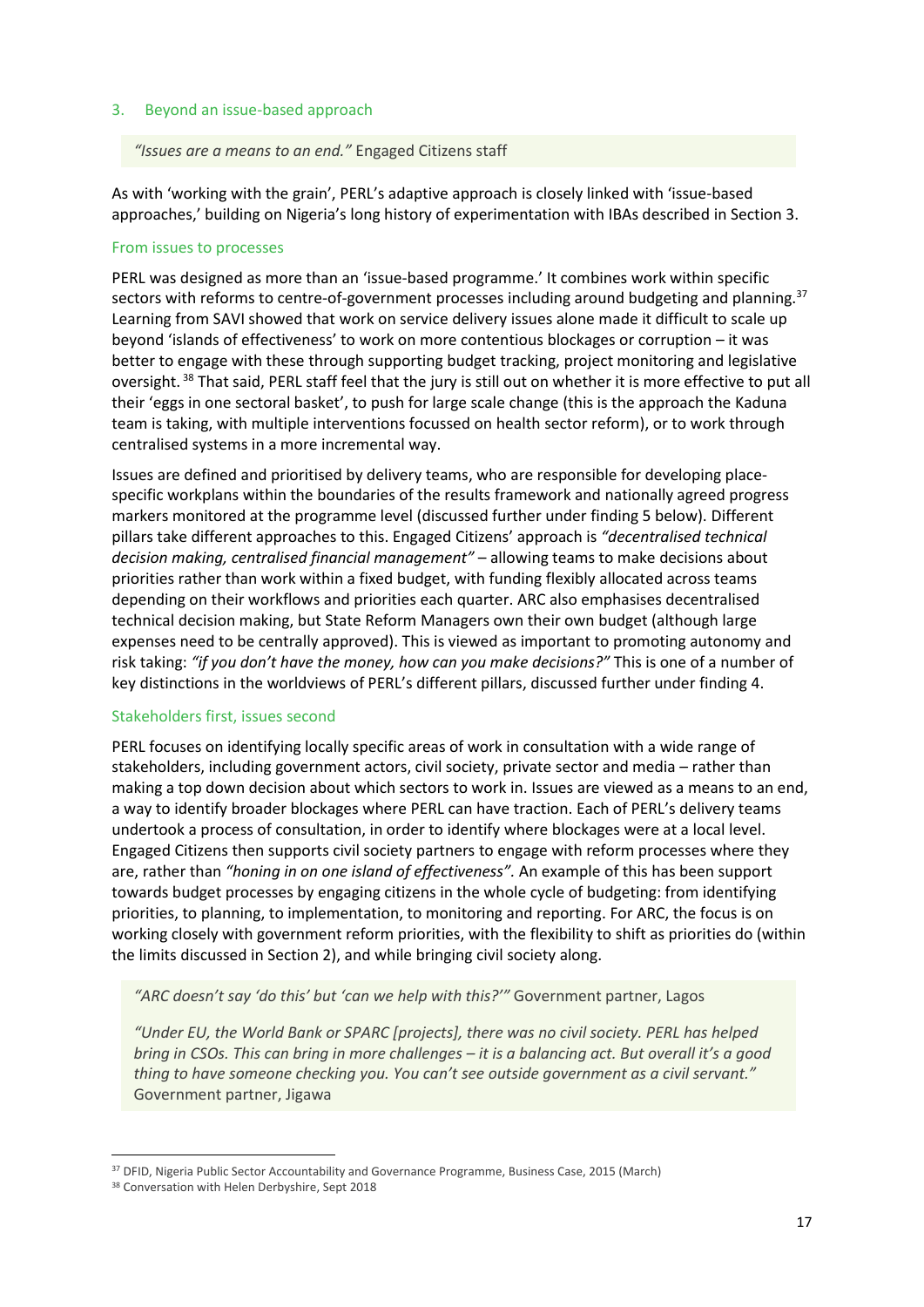#### **Box 3. Pivoting away from 'dead duck' issues in Kaduna**

ARC's State Reform Manager in Kaduna spoke at length about how PERL enables his team to pivot away from issues that no longer have traction when interest wanes among their government partners, allowing ARC to move nimbly to adapt to shifting priorities.

*"We had a discussion with a Commissioner about the need to support a rural assessment – what does rural Kaduna look like? So, we contracted a consultant to support this, they came up with a concept note and so on. But then we realised that interest was dying. It became hard to get the commissioner to come to meetings. She kept saying 'there's no problem.'- So we told her 'let's be open – we don't have any work that is defined as "PERL work," our responsibility is to support government.' That allowed her to open up, and explain that the priority had shifted to understanding interventions in rural areas and how to make them better. We were able to immediately adapt to this, because we are set up to do that.*

*This is very different when compared to SPARC. Whenever we came up with an intervention and the state showed a lack of interest, our job was to persuade government to see the benefit of conducting the activity, to make sure we delivered against our workplan. It's very different now."*

#### Avoiding 'permanent, pensionable partners'

One potential risk with an issue-based approach is that programmes may become 'locked in' to specific issues with a defined set of partners, leading to stagnation and hindering adaptation.<sup>39</sup> Engaged Citizens staff felt this had happened to some extent in SAVI, where issues were identified at the start of the programme, and coalitions formed around these to drive change. The programme might remain working on the same issue with the same set of people for years, risking creating 'permanent pensionable partners' more motivated in sustaining their stake in SAVI than adapting to respond to new problems or priorities.

In contrast, PERL identifies issues with a wide range of 'stakeholders, not partners,' rather than coming into states with a set of predefined priorities. This helps PERL avoid being funnelled towards a limited range of sectoral partners who have to be consulted on specific problems.

*"You don't get invited unless you have a stake in the issue…We're looking for partners who are itching to get a solution to the problem, which keeps it alive for a long time."* Engaged Citizens staff

Engaged Citizens has also invested considerable effort into ensuring state teams do not just work with 'the usual players' within well-known NGOs – instead working hard to engage a multitude of actors, facilitating dialogue on a range of issues, rather than hand picking partners from existing networks. Once issues have been identified, potential lead partners are identified based on their genuine engagement with the problems, and the extent to which they represent citizens. Engaged Citizens' focus is then on providing responsive and flexible support, rather than large grants or largescale capacity building, which also helps avoid getting 'locked in' to issues or partnerships. Partners are not always involved from start to finish and they may have different levels of engagement: "*someone could be a partner for one day, it's that fluid*." This might involve identifying partners from the 'outside' who may not be directly involved on an issue but have the credibility to talk about the problem, e.g. local government officials or retired professionals (see Box 4). Engaged Citizens also works to gauge the health of these partnerships on a regular basis, using reflection sessions to determine whether partners are using their power to shift the direction to favour their own preferred outcomes. This approach allows them to work with any partner at any time on any specific issue, and exit partnerships with ease at any time in a way which does not damage the relationship. This fluidity is more difficult to emulate on the supply side of governance: ARC is by necessity locked into partnerships with particular governments at federal and state level for at least a four-year period.

**.** 

 $39$  This was noted in the Pyoe Pin case study: Christie, A., Green, D., 2018 [\[link\]](https://www.itad.com/knowledge-products/role-external-actors-supporting-social-political-action-towards-empowerment-accountability-focus-fragile-conflict-violence-affected-settings/).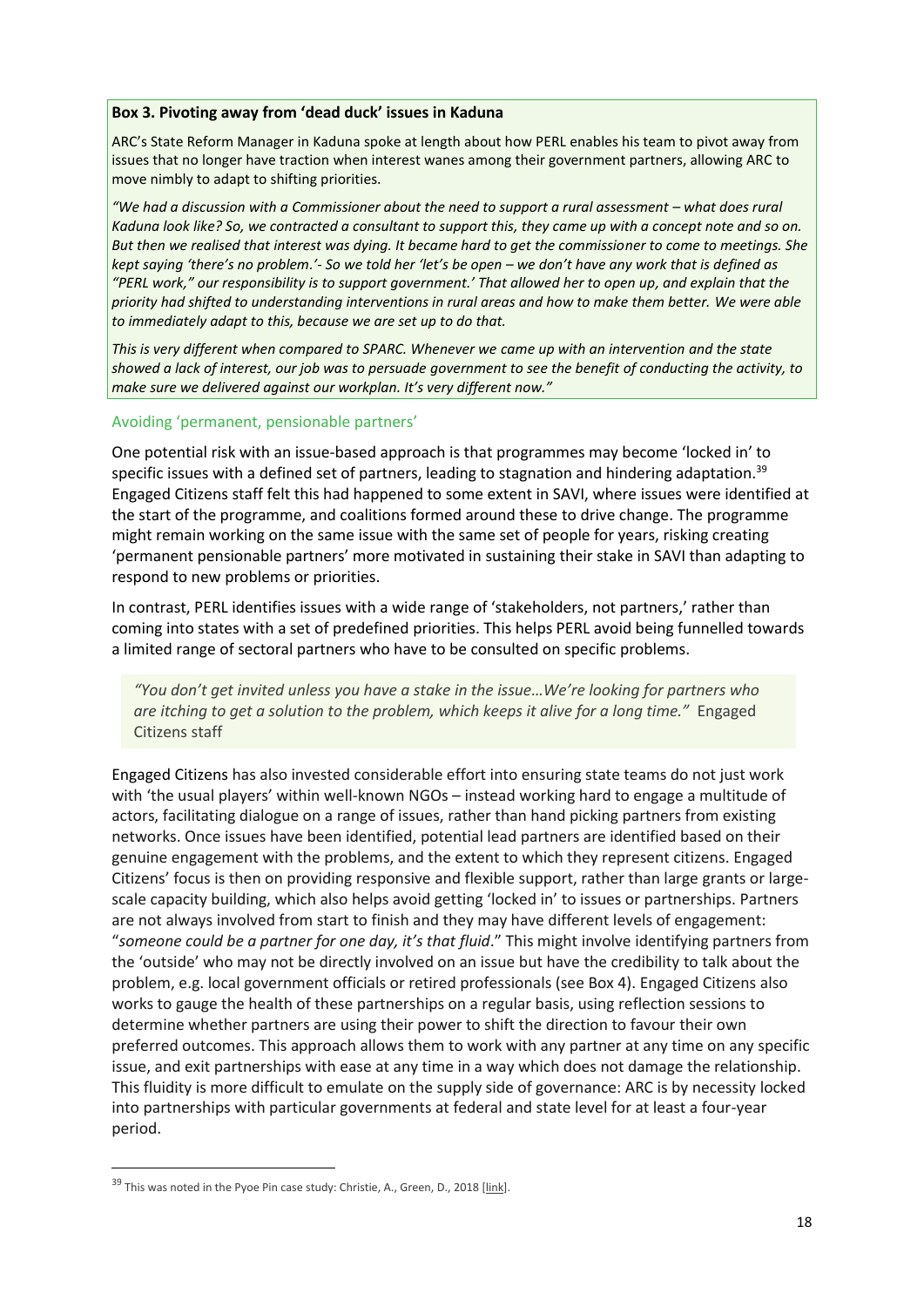#### **Box 4. Engaging a multitude of partners in a constitutional amendment process**

In 2017, PERL facilitated the engagement of citizen groups in a national constitutional review process. This helped contribute to the inclusion of financial autonomy for local governments in a constitutional amendment set out by the National Assembly to State Houses of Assembly in September 2017, giving them independence from state government. However, State Governors passed a resolution against local government autonomy, and advised State Houses of Assembly to reject the amendment.

PERL's response was to support the frontline owners of the issue (unions, the National Labour Congress, traditional leaders and women groups) to unify around advocacy, and to be the loudest and most visible advocates for change. In partiuclar, PERL's engagement with the National Assembly and with the National Conference of Speakers played an important part in influencing State Houses of Assembly across the country to hold public hearings on the controversial amendments*. "We started out working at the level of the National Assembly – but getting them to ratify was a struggle. We had to expand our partnerships to include critical stakeholders – they had to buy into it, so they could help get their members on side and push for it. We identified key leaders across civil society, including former members of the National Assembly, who could talk to Governors and promote the need for reform. Getting them to lend their voices, travelling around to talk to State Houses of Assembly on why it's important for bills to be passed, talking to Governors in their rooms as friends and colleagues."*

There was overwhelming support in public hearings for local government autonomy, which strengthened the arm of the State Houses of Assembly. By March 2018, nine states, after holding public hearings, had voted in favour of local government autonomy – explicitly representing public opinion and exercising independence from the Executive, which represented a step change in Nigerian democracy. 40

#### <span id="page-19-0"></span>4. Managing upwards and outwards

*"We work on the political economy of DFID, as much as on the political economy of Nigeria. That's how we've survived."* ARC staff

#### Space for adaptation vs pressure for tangible results

PERL management feel there is a high level of DFID buy-in, in principle, to PERL as an adaptive programme. DFID staff described a context of growing momentum for adaptive approaches, as more programmes have begun to show success with this way of working, while at the same time evidence is beginning to suggest the limitations of traditional, linear approaches to governance. DFID initiatives such as the Better Delivery department are starting to focus attention on the value of adaptive ways of working and provide support and training, and in recent years there has been a move away from 'one size fits all' management approaches, as typified in the new Smart Rules that promote 'empowered accountability' over blind compliance.<sup>41</sup> However, spending £100 million of UK taxpayer money on governance in Nigeria brings a lot of scrutiny, especially at a time in DFID's history where pressure to demonstrate tangible results has continued to increase under successive Ministers of State.<sup>42</sup>

*"DFID understands instinctively what it means to be adaptive but DFID is under tremendous pressure to show results." Engaged Citizens staff*

In this context, it is crucial for PERL management to understand the pressures that DFID faces and be able to navigate these, in order to protect space for adaptive delivery. In large part, this is about ensuring monitoring and evaluation (M&E) systems are set up to demonstrate results without becoming too much of a straightjacket – this comes with its own challenges, discussed further below. PERL staff also talked about the effort channelled into developing strong relationships with DFID, and ensuring PERL is seen as a trusted partner. Capitalising on their strong relationship with

 $\overline{a}$ 

<sup>40</sup> PERL, Harvested Output Results from Federal-National, 2018 (June)

<sup>&</sup>lt;sup>41</sup> Wild, L. and Ramalingam, B. Building a global learning alliance on adaptive management, ODI, 2018 (September) [\[link\]](https://www.odi.org/publications/11167-building-global-learning-alliance-adaptive-management)

<sup>&</sup>lt;sup>42</sup> Valters, C. and Whitty, B. The politics of the results agenda in DFID: 1997-2017, ODI, 2017 (September) [\[link\]](https://www.odi.org/sites/odi.org.uk/files/resource-documents/11730.pdf)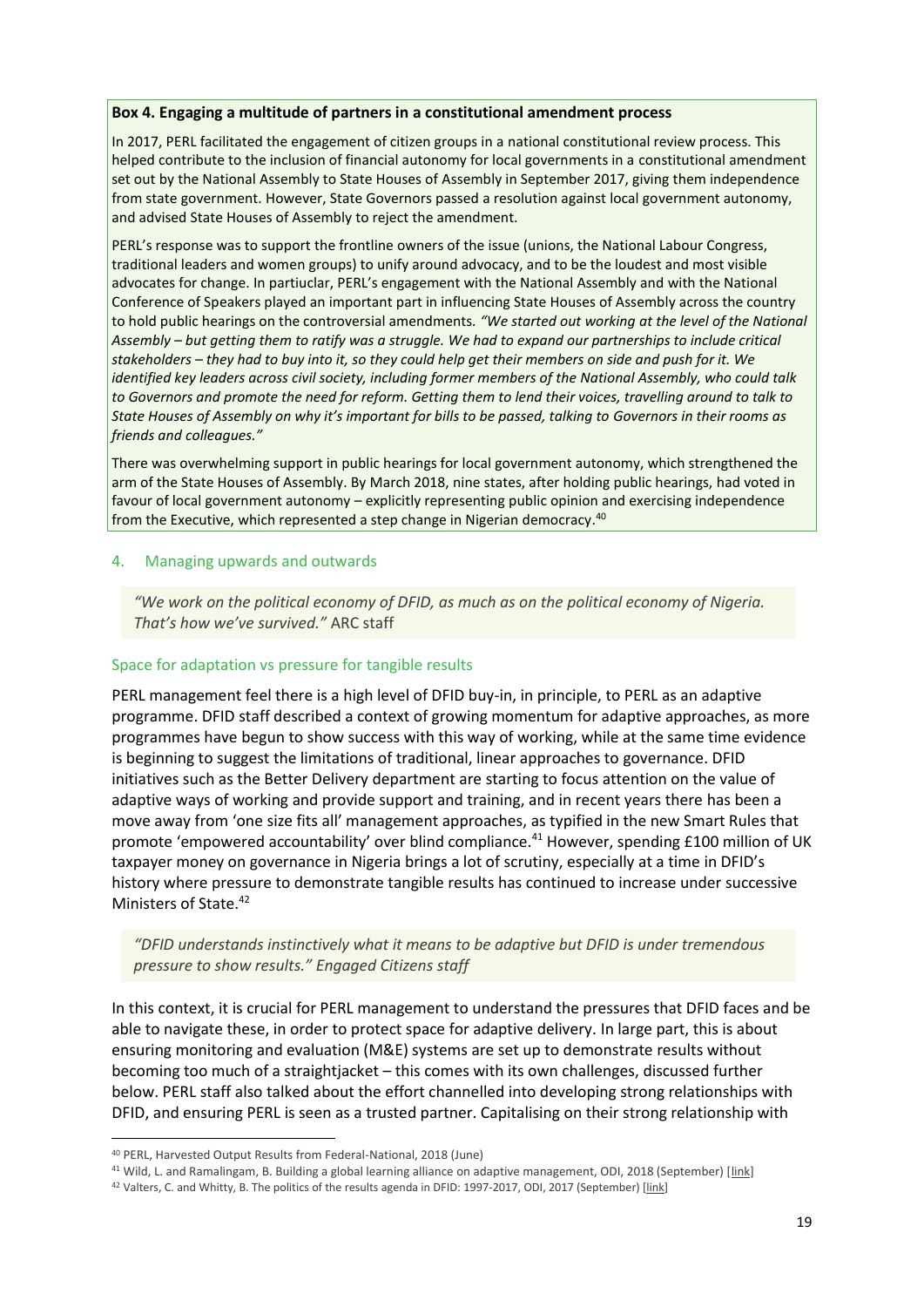DFID, SPARC and SAVI management worked hard for years to encourage and support DFID to plan PERL in such a way that there was a seamless transition, essential to maintaining momentum and relationships.

Managing upwards is a lot to do with communication. PERL management emphasised the importance of finding ways to talk about PERL's results in language donors can appreciate and understand, as well as sell the advantages of adaptive programming in language that resonates with discussions in DFID. This was a lesson learned by the managers of SAVI in the years before PERL, who used the language of emerging movements around Drivers of Change, Issue based Approaches and later Thinking and Working Politically and Doing Development Differently, to talk about SAVI in ways that would resonate with observers and build capital within and beyond DFID, *"tapping into changing development dialogue over the years."*

## Being 'on the radar'

PERL's predecessor programmes, including JWL and SAVI, were several orders of magnitude smaller than PERL. Staff felt this allowed them to fly much more 'under the radar', with the space and the agility to enable experimentation and innovation, without as much urgency and pressure to demonstrate results quickly. The opposite is true for PERL. Over the past few years, several other large DFID programmes in Nigeria have closed, leading to pressure for PERL to respond to emerging DFID priorities across various sectors. In some cases, this leads to DFID raising expectations and making promises among state and civil society stakeholders, which can be at odds with PERL's commitment to a flexible, locally led approach (see Box 5). This can put direct pressure on delivery teams, as: *"DFID doesn't say stop, DFID only adds."*

#### **Box 5. Challenges of being on the DFID radar in Kaduna**

Kaduna is the closest DFID focal state to Abuja, which has meant a high volume of traffic over the years of DFID advisers, senior management and high-level visitors. Former SAVI staff reported that this led to a lot of mixed messages, and *"raised Kaduna partners' expectations of a conventional donor relationship. We had DFID senior management and advisors going in and having meetings with government and civil society representatives and telling them: we've got a new programme that will be giving grants and building capacity – the reverse of what we were trying to do. All the lead partners from the first year were getting the message from DFID, that it was a traditional 'civil society for hire programme', which affected our relationships with media, civil society etc."*

ARC staff had their own tale to tell. *"A commissioner kept asking for an embedded consultant in her ministry. But we didn't want to do this – we're always preaching sustainability and we felt this was going against that. If someone is working with the ministry and embedded with them, what happens when the consultant leaves? It can lead to a situation where Minister works mainly with the consultant not with technical staff. So, we said 'no – can we please find a way for an expert to come and work with your staff and do things together, so when they leave, staff will be able to continue?' The Commissioner was unhappy about this, and raised it when DFID visited. DFID didn't see anything bad about it and we were asked to work it out. This was a very difficult situation, as the ministry will look at it as though PERL doesn't want to support them. It affects our relationship, and almost undermines PERL's support in that ministry. But we had to find a way around it – we went ahead and provided the consultant, but used our discretion and said 'they won't stay in the ministry, they will be based in PERL's office', so were able to balance the demands. But even with that, the Commissioner wasn't that happy."*

#### The elephant in the room: PERL's architecture

*"Fundamentally, we have never had and still don't have a sense of being a single programme."* PERL advisor

PERL's 'three pillars' architecture was frequently painted as the 'elephant in the room' by PERL staff. While the 'one programme' mantra ('we sink or swim together'), and the joint reporting and accountability frameworks create an incentive for Engaged Citizens, ARC and LEAP to work together, staff from all three pillars felt there are various obstacles in the way of effective joint working.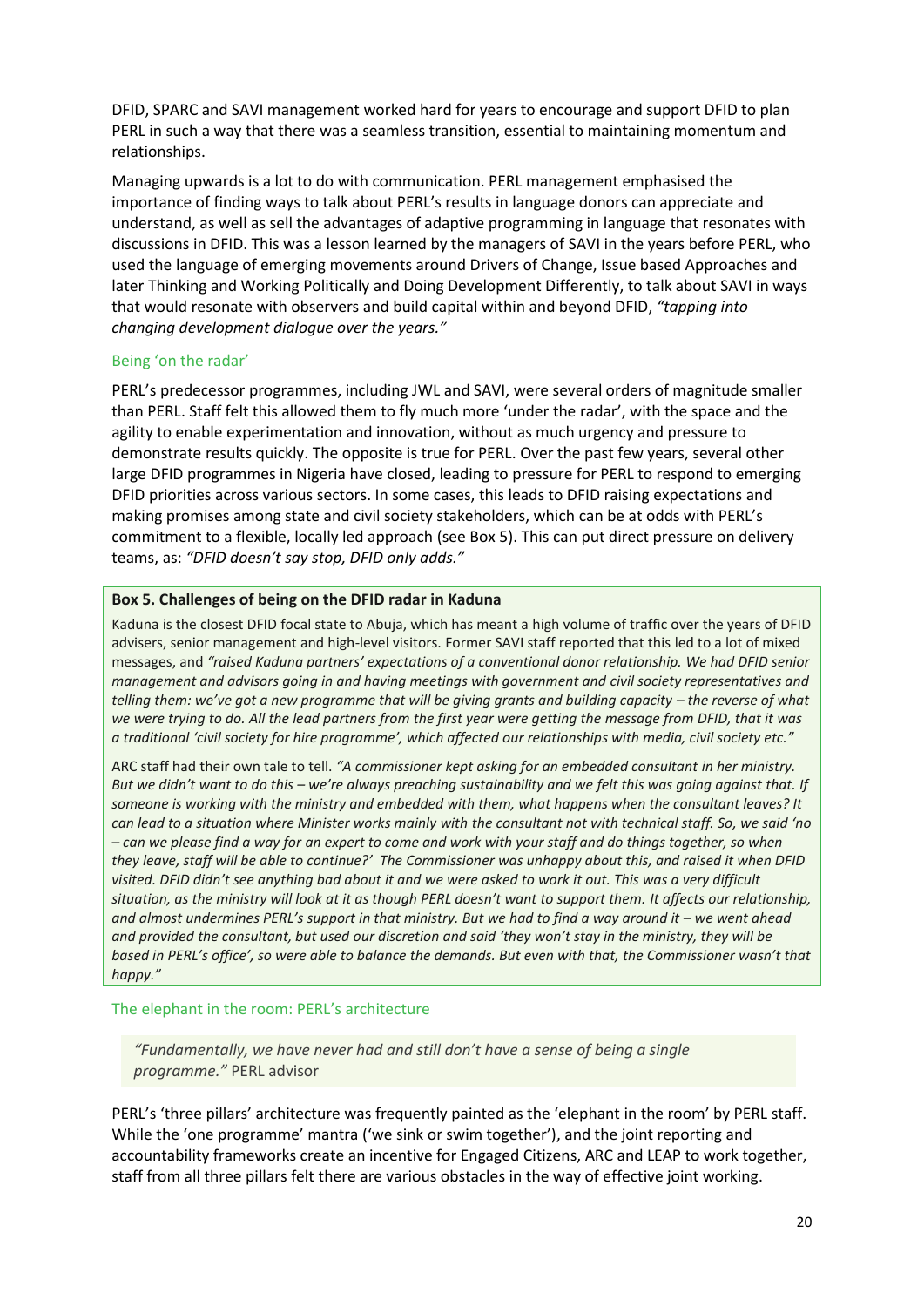Commercial dynamics present a major barrier – each of the pillars is contracted differently, with different payment by results models, leading to various financial incentives and sensitivities that create barriers to joint working. There is also no centralised management within PERL, which some staff view as a challenge hindering the pillars from working together effectively (although others see this decentralisation as an important driver for negotiation and collaboration between pillars).

## *"It's a £100 million ship on the move, with three captains."* PERL staff member

History also plays an important role. Many of the staff from Engaged Citizens and ARC worked in SAVI and SPARC, so each of the pillars has a strong and distinct sense of identity and vision, as well as diverse systems and processes that have evolved from predecessor programmes. The supply and demand side of governance are also seen as two very different worlds. ARC staff spoke about the caution required when sharing information with Engaged Citizens, given the risk of civil society picking up sensitive information and using it against government partners. Engaged Citizens talked about the challenges of working with a more diverse and fluid set of partners than ARC, with potentially less visible and direct outputs, leading to problems in demonstrating change within the same M&E framework. And as the much smaller and newer partner, PERL staff suggested that LEAP has struggled to establish itself as an independent broker between Engaged Citizens and ARC in the way initially envisioned. *"LEAP was very small to start with…the other pillars had to make space for LEAP which was not there in previous lives. The value of LEAP was initially not understood."*

These challenges have hindered PERL's ability to learn and adapt across pillars at the programme level, although there are pockets of strong collaboration within delivery teams where there are good relationships between ARC and Engaged Citizens staff. *"People do come together. But its people driven. Where you have a successful collaboration, it's where the guys know, trust and get on with each other; when you don't, it's because of personality clashes."* 

## <span id="page-21-0"></span>5. Demonstrating results

*"Adaptive programming does not mean a blank sheet. We know what we want to achieve, know the results we want to show, but can't tell you how we want to get those results. The perception of adaptive programmes can be: 'give us 10 million and we'll make it up as we go.' But we knew we wanted to improve government accountability and systems, we just didn't know what bits of government and how to achieve that."* DFID staff

## A results framework journey

**.** 

PERL's initial results framework built on learning from SPARC and SAVI, along with early guidance provided by DFID advisers on what they expected for an adaptive programme such as PERL. It was designed to provide a sound basis for accountability, demonstrating progress towards outcomes, while also measuring learning and adaptation. It included 'process indicators' to capture changes in citizen engagement and accountability alongside 'outcome indicators' to capture tangible shifts in policy and practice – based on the theory that better accountability acts as a driver towards improved and more sustainable delivery of public goods and services.<sup>43</sup> It sought to capture evidence of learning and adaptation, as well as attitude and behavioural change, recognising that these are frequently important signals of future change in formal processes and systems. Outcomes were broad rather than tied to specific issues or sectors, providing a broad direction of travel while leaving space for delivery teams to work on areas with traction, and for these to change over time.

However, this first iteration of the results framework did not survive. DFID needed PERL to communicate results in terms that would justify its 20-year investment in Nigerian governance programming, supporting accountability to politicians and UK taxpayers – which translated into a

<sup>43</sup> PERL, Results Framework Revised & Justification Note, 2018 (February).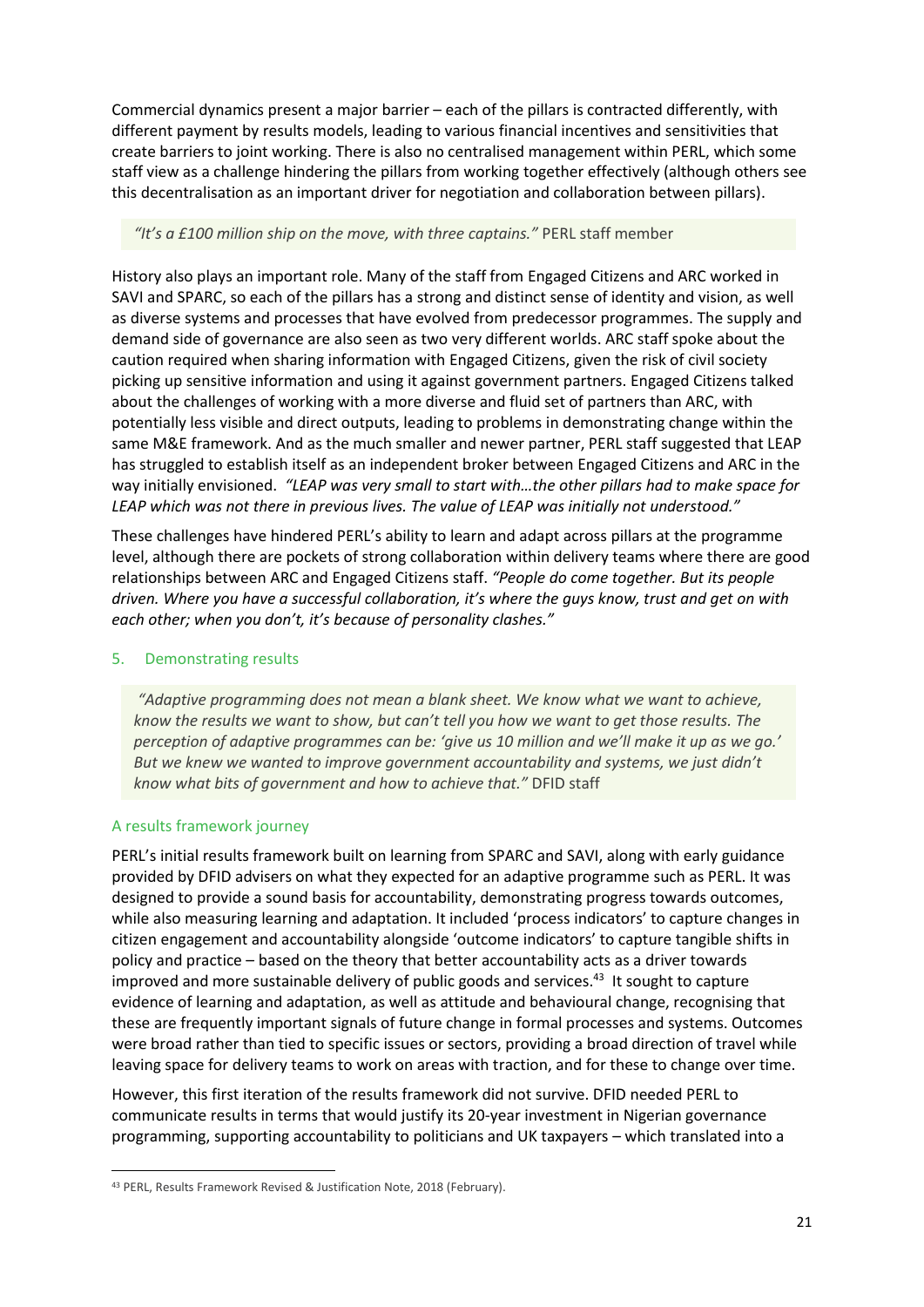greater focus on tangible evidence of change. The overhauled results framework dropped the focus on process, emphasising changes in planning, budgeting and policies rather than citizen engagement or accountability (although these are still framed in broad terms).<sup>44</sup> Learning is not included in the current version of the results framework, meaning that adaptation is not incentivised.<sup>45</sup>

*"In any E&A programme, you can get a result by throwing money at it….you can get the government to say what you want and it means absolutely nothing. There's a real danger of this if you don't emphasise processes, and with DFID demanding results every quarter…it incentivises the sort of results you can throw money at." PERL advisor*

Expected results at a conventional 'output' level are now captured in annual workplans, as intervention-specific quarterly progress markers (deliverables), which sit outside of the results framework. <sup>46</sup> Some staff felt this has played a major role in facilitating adaptive delivery, as target setting is more tangible, more specific to particular interventions, more amenable to being adjusted, and more 'owned' by delivery teams rather than by PERL management, M&E teams, or DFID.

#### Adaptation works despite the M&E system rather than because of it

PERL's M&E system is very sophisticated. It emphasises narrative and qualitative evidence, using outcome harvesting to compile stories of change. The results framework then counts the number of evidenced significant changes where PERL can show contribution, where significance is measured against three scales: the stage in the governance process; the breadth, depth and longevity of impact; and the size of the population benefitting from the change (see Figure 4). $47$ 

PERL's reporting against progress markers is additional to this. At the beginning of implementation, there were a total of 386 progress markers, tied to specific quarters.<sup>48</sup> Each quarter, PERL reports to DFID against around 50 progress markers, each of which have multiple documents as supporting evidence.

All of this means that PERL is able to highlight specific examples of change that can be attributed to its work, and point to the supporting evidence (see Figure 4 and Box 7), helping meet DFID's need to show tangible results.

*"If you go to a minister, you've got to be able to show them something – give them an example… As more [adaptive] programmes have started to show that you can have success with this way of working, without neglecting results and monitoring and accountability, there's been a much more favourable response from senior management."* DFID staff

However, the M&E system has also created a huge "*bureaucratic burden"* for both delivery teams and central M&E staff that can be "*suffocating*". Because reporting underpins the payment by results commercial setup, there are also powerful incentives to "*chase progress markers*" rather than focus on learning and adaptation, a focus on progress markers also potentially draws attention away from the results framework itself. PERL's architecture also creates challenges: while the results framework is jointly owned, the progress markers are commercially linked to the ARC and Engaged Citizen pillars, which pulls the programme in different directions. Overall, although many interesting

1

<sup>44</sup> For example: 'strengthened public planning, budgeting and polices for better delivery of public goods and citizens,' measured by indicators including ''number of actions effectively addressing service delivery blockages at federal and national levels.'

<sup>&</sup>lt;sup>45</sup> The most recent DFID annual review recommends that the results framework should change again to capture where lessons have been learned and where approaches have been adapted in response. DFID, PERL Annual Review, 2018 (August, draft) <sup>46</sup> For example, for a budget support intervention in Kaduna, progress markers included: "2017 expenditure & revenue profiling and cash plan developed" by June 2017; "Analysis of half year budget performance report facilitated to improve budget implementation" by Sept 2017; "Citizens groups and wider stakeholders' actively monitoring and tracking implementation of the 2017 budget" By December 2017 and "Development of 2018 expenditure & revenue profiling and cash plan facilitated" by March 2018. PERL, Y1 Joint Workplan, 2017 (April).

<sup>47</sup> DFID, PERL Annual Review, 2018 (August, draft)

<sup>48</sup> PERL, End of Bridge Period Progress Report, 2017 (April). Note that this number is not fixed and changes annually.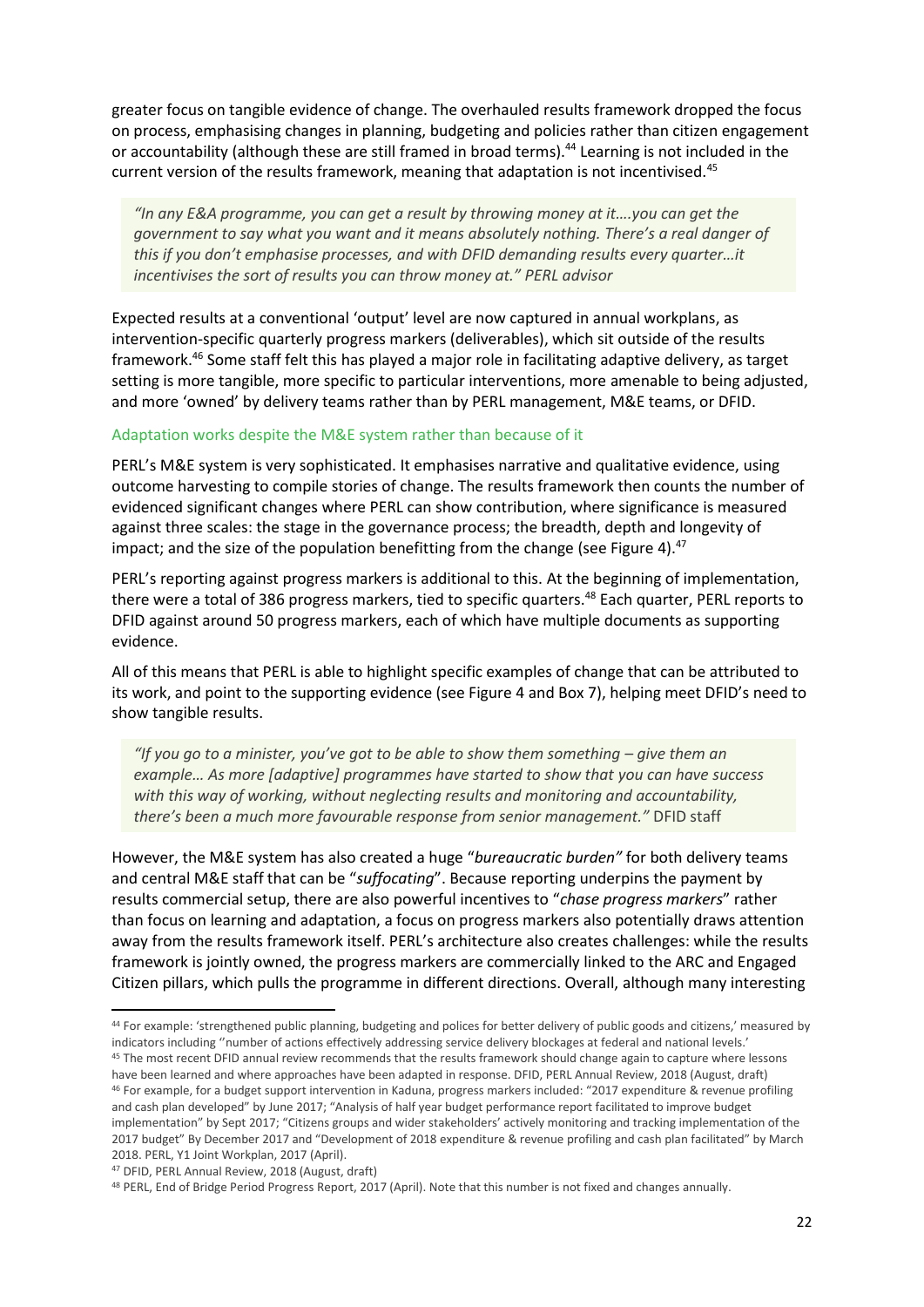and useful stories are emerging from PERL's M&E system, the sense is that adaptation works in spite of rather than because of it, and that the current focus is much more on "*feeding the DFID beast*" than on learning.

#### **Box 6. The trials and tribulations of M&E**

One delivery team staffer smiled ruefully when we asked how well PERL's M&E system was working.

*"Initially, the M&E system was one of our major headaches. At one point, we didn't even want to even see a call from the M&E people. There were so many concept notes and papers. People in central M&E seemed not to understand the nature of the environment we're working in at state level. They were saying 'it's adaptive, you guys need to be nimble' at the same time as saying 'you have a quarterly milestone you have to deliver.'*

*It helps that workplans are produced in the locations. But then, meeting the milestones can still be stopped by partners, as partners change and their priorities change. We then need to put down a narration of why we can't deliver, and hope the central team is on board. Some of the learnings can be better shared through talking than put in any narrative, because they are to do with a particular person, which politically as a programme you can't say as it has a relationship implication. But overall the system is very robust. It's not the fault of PERL management, because for DFID you need to have a results framework that will measure results…but this shouldn't mean that you can't review it to fit into reality on the ground."*

PERL support staff in Abuja are very aware of these challenges, and are currently thinking through how they can support their delivery teams better to value learning and incremental change in spite of the disincentives in the current results framework: *"trying to change the dynamics between national support teams and delivery teams to one that's more facilitative and listening rather than telling and instructing*." Part of this involves creating spaces for learning and results to be discussed in a 'non-extractive' manner. *"To help teams realise that it isn't all about hitting progress markers, we used a 'results ladder' process, looking at where results in the quarterly reports sit on the ladder. In one state, the team were initially upset that everything that they were reporting was really low down on the ladder. But as we started talking, all these other stories started coming out about things they had been doing, for example on social media where people were tweeting things to the Governor – the team had been creating a real buzz in the area but this wasn't being reported because it wasn't framed in terms of an output or an outcome."* 

Putting learning back into the results framework is felt to be a step in the right direction – but staff are aware that this may have a downside. When learning becomes a measurable outcome, how can management prevent it from becoming overly formalised, and just another box to tick?

## What is the evidence that adaptive working is working?

Despite these challenges, there is evidence that PERL is beginning to contribute to significant governance changes at many levels in Nigeria. DFID annual reviews have consistently rated PERL and its federal, regional and state level teams as meeting or exceeding expectations, despite the major risks attached to the programme – and the 2018 review highlighted evidence that the programme is making a significant contribution to improvements in core governance and service delivery processes at Federal level and in the focal regions and states (see Box 7 for some examples).

The big question is: how do we know that these successes are really due to PERL being adaptive? PERL staff point to the importance of the partnerships based, locally led approach, which is promoting ownership and commitment – as demonstrated by examples of partners who are willing to put their own money on the table to contribute to problem solving. "*Nothing is as good as allowing partners or owners of issues to drive it, rather than you dictating to them."* Staff also point out that in an adaptive programme, work doesn't stop or grind to a halt when there are blockages or failures, as PERL can move nimbly when priorities shift or doors close: *"there is the flexibility to change course."* This is down to empowered delivery teams with the agency to take decisions at critical points, without necessarily coming back to seek permission.

While PERL staff are convinced of the added value of an adaptive approach, most of the evidence for this is thus far anecdotal. However, there is the potential for PERL to demonstrate the added value of adaptive ways of working through its M&E system. Engaged Citizens staff felt that there are clear comparators within PERL (and SAVI before it) between interventions and delivery teams that have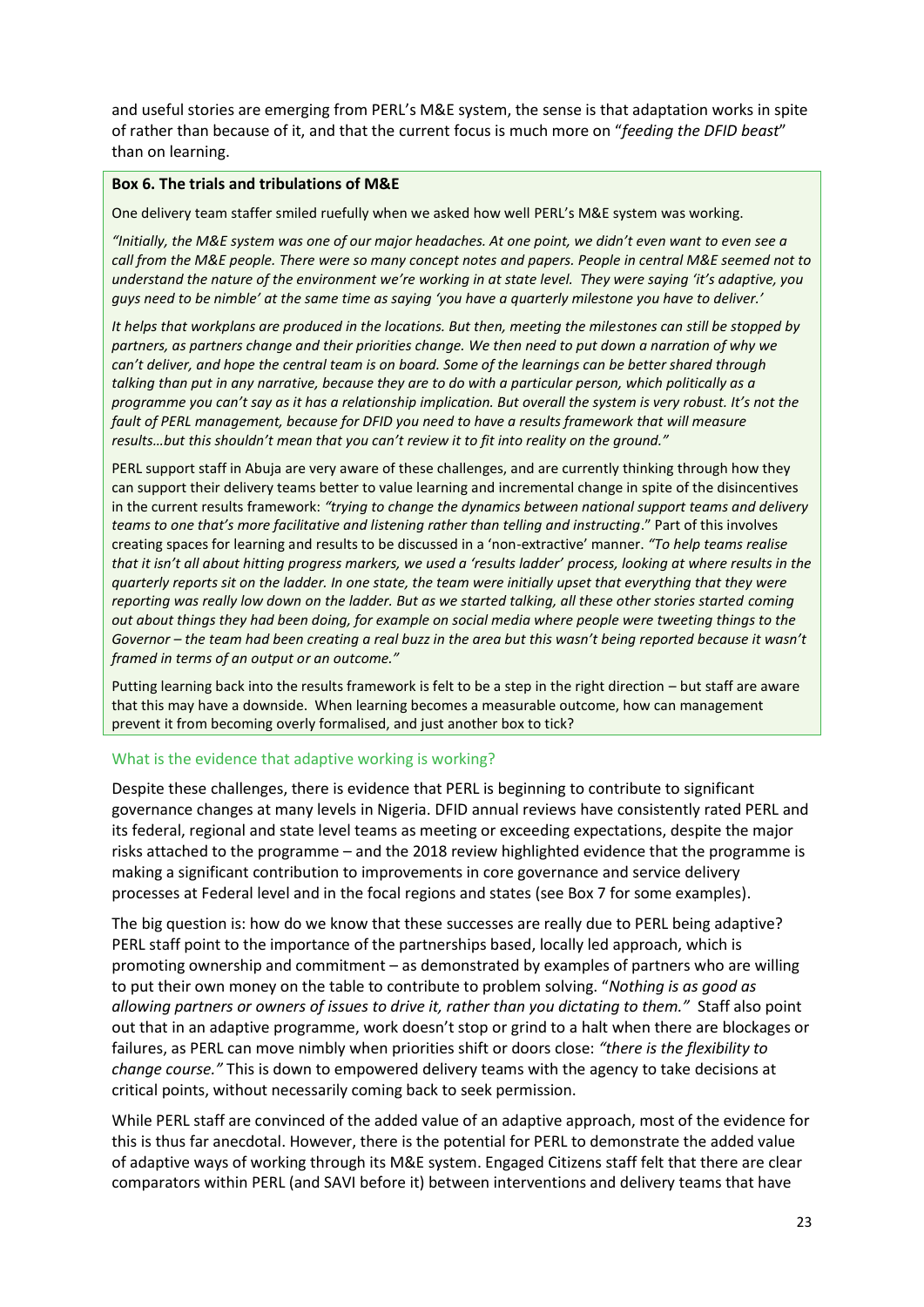been more and less faithful to the adaptive approach. More adaptive teams can reportedly demonstrate greater longevity, momentum and sustainability, and are achieving longer term outcomes not just quick wins (see Box 8). This evidence has not yet been explicitly showcased by PERL, but would potentially be of great interest to the wider development community.

However, PERL staff were also clear that an adaptive programme needs a different understanding of success:

- **Success is incremental**. It's hard to see if you've succeeded when you set a moving target.
- **Successes throws up new challenges.** For example, improving citizen engagement with budget process in Kaduna resulted in submissions four times the size of the budget the following year.
- **How do you know when you're failed**? The ability to rapidly redirect resources away from areas of limited traction comes with the risk of declaring failure too soon. When is it too soon to declare failure, and when should teams try a bit longer?

Figure 4. Quantifying narratives: results from Kaduna (PERL, Place Level Harvest Results, 2018, June)

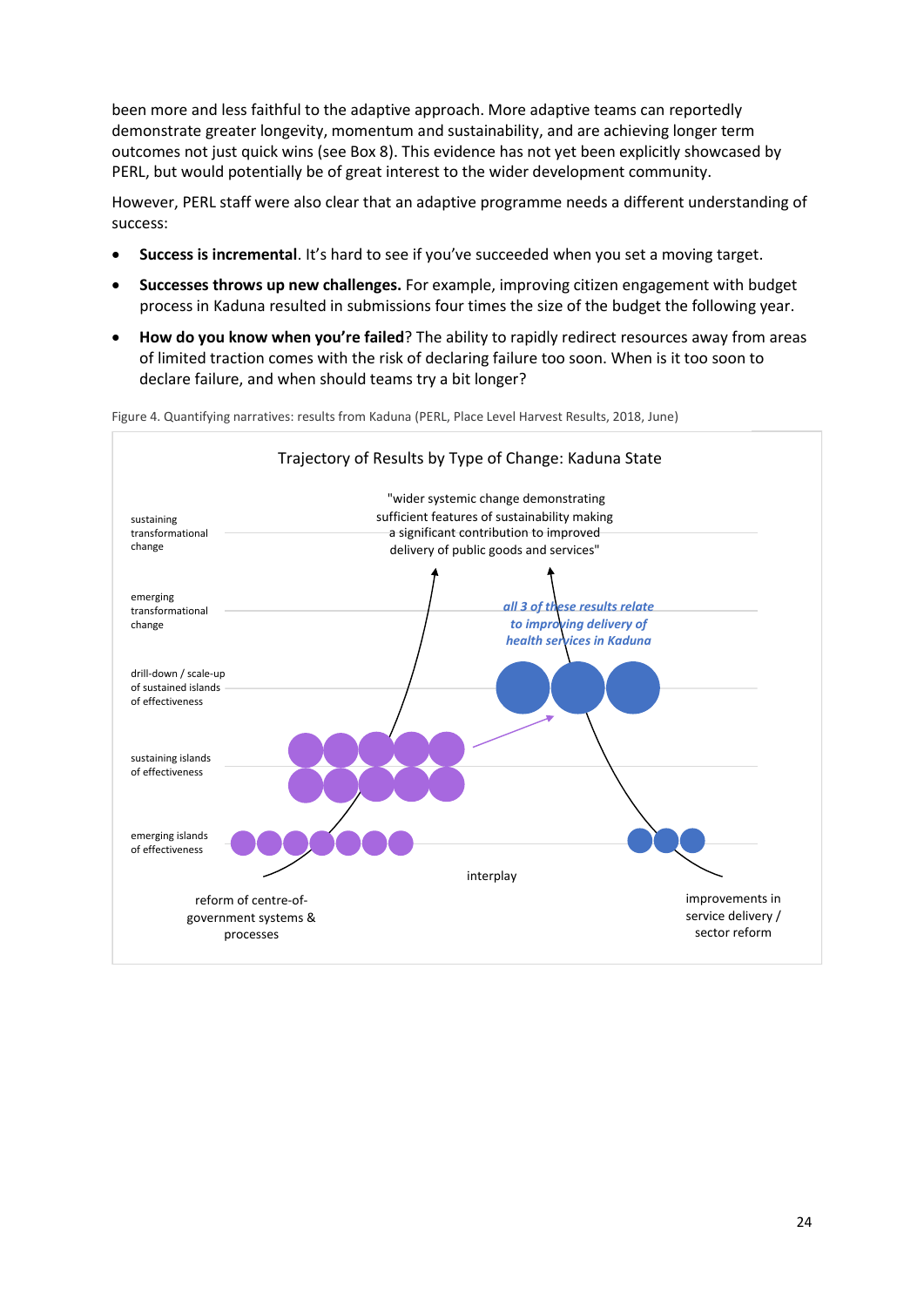#### **Box 7. Examples of significant changes where PERL can demonstrate contribution<sup>49</sup>**

- PERL contributed to further progress on the **Open Government Partnership** (OGP), which creates a platform for constructive engagement between government and citizens. With PERL support, the government of Nigeria drafted its first ever OGP National Action Plan.
- PERL's support to the **Medium Term Sector Strategy process** at the Federal/National level has contributed to an increased allocation of NGN 547 billion (a 34% increase over 2016 allocation) to 14 critical sectors in the 2017 budget, including health, education, agriculture, and water resources.
- In Kaduna, a **primary health care partnership** between the Kaduna State Government, citizens and development partners including PERL, has influenced an increase in the state's health budget allocation from 7.5% to 11.6%; a reduction in average turnaround time for processing and delivering drug orders; and a 20% increase in uptake of health services at night. 84 additional Primary Healthcare Centres have been renovated and upgraded for services as a result of citizens holding government and contractors accountable to deliver on the contract specifications.
- In Kano, PERL supported the State government to use **improved tools to plan the 2018 budget**. Alongside this, work with civil society, traditional leaders and the State House of Assembly has enabled more public participation and challenge in the preparation of the budget – for example through public hearings in the House of Assembly introduced for the first time in 2018. The improved budget planning process and consultation resulted in savings of over NGN 54 billion (£113.7 million) to the state, and the approval of realistic estimates by the Kano Executive Council.
- In Borno, PERL has engaged with civil society, the media and State House of Assembly members to **reduce trust and suspicion, and build coalitions to advocate effectively**. Following initial accusations and counter accusations, these groups are now developing a better understanding of how to work together, producing Action Plans to develop their role in monitoring and overseeing service delivery.

## <span id="page-25-0"></span>6. People matter most

## *"It's all about the people."* PERL staff

Arguably the most important ingredient of PERL's success has been recruiting and supporting the 'right people' – with a specific combination of technical and soft skills, networks, credibility and a sense of mission. There has been significant focus in the literature on the characteristics needed to do adaptive delivery well. However, our research highlights the importance of a certain type of person at each point of the adaptive triangle.

## Adaptive delivery: finding and retaining staff who can 'throw away the map'

PERL staff emphasised the importance of recruiting (and training, and retaining) people who have the right attitude and soft skills to facilitate, influence, motivate and manage relationships with partners without money, who are emotionally intelligent and show humility.

*"There are those who can work with ambiguity and those who are frozen by it. Some people need the route map, and others want to throw away the map and say 'let's go and see where the sea takes us.'"* ARC staff

This means looking for staff who are able to work outside of traditional donor-funded approaches and programmes that emphasise transactional grant making, who are comfortable with ambiguity, and who are able to work in a different way. For Engaged Citizens, this means steering away from recruiting staff from the world of professional NGOs, who have often built careers around delivering donor-funded projects on the latest issue of the day. Engaged Citizens also have a preference for generalists over specialists, which often comes with a greater ability to be flexible.

**<sup>.</sup>** <sup>49</sup> From DFID, PERL Annual Review, 2018 (August, draft) and PERL, Place Level Harvest Results, 2018 (June).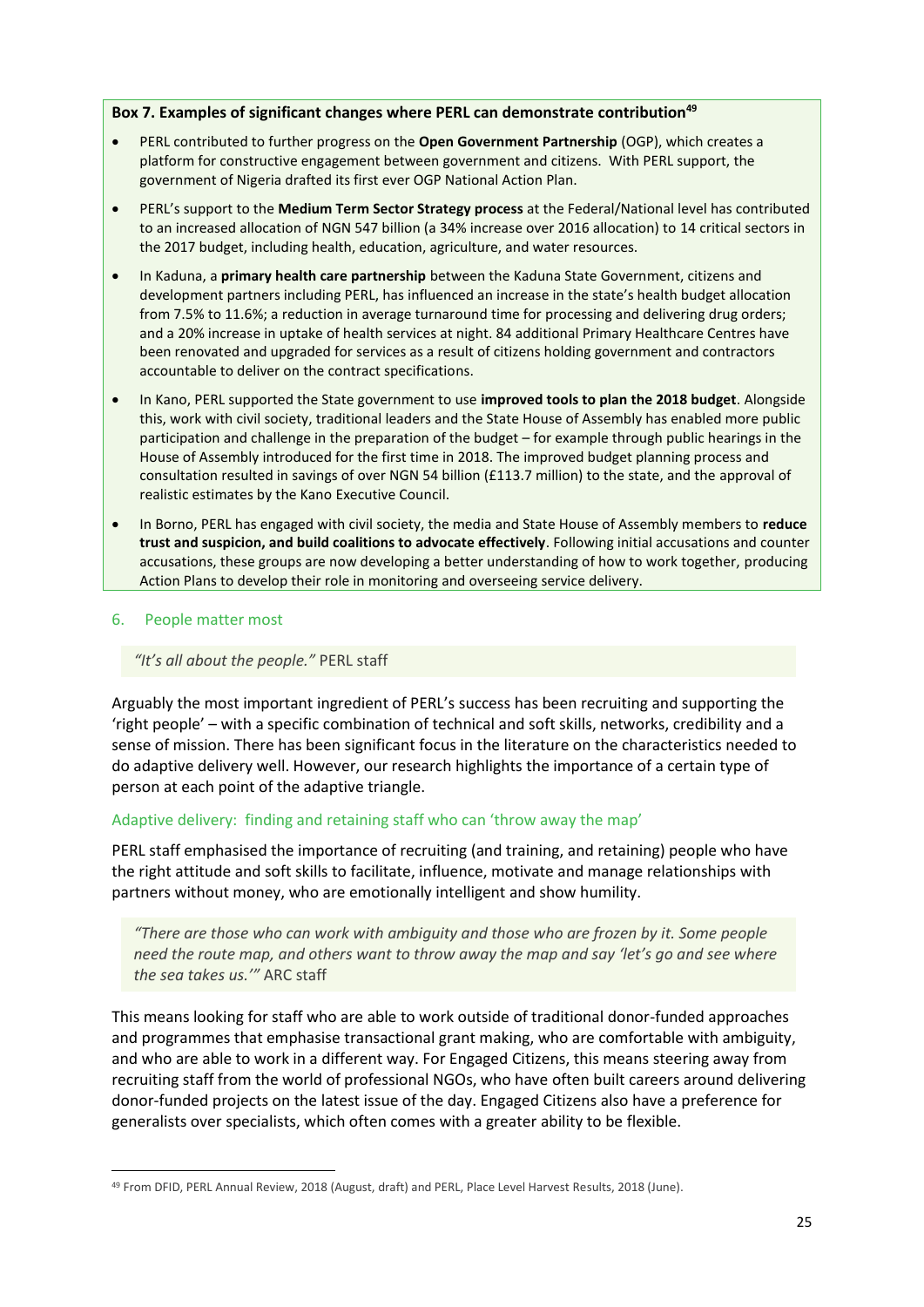Figure 5. Where do PERL staff fit in the adaptive triangle?



DFID Senior Reporting Officer, other Nigeria country office staff, and staff in Head Office, as well as consortium and supplier management within DAI, Palladium and ICF

In most respects, the same characteristics are important on both the supply and demand side. However, Engaged Citizens potentially place a greater emphasis on recruiting staff who come from the locality, are well-networked and who understand and are immersed in the context. This is important in Nigeria, as state loyalty is very strong, and there is often a distrust of outsiders. Engaged Citizens recruits people who are already acting as trusted brokers within the setting, who local stakeholders already have a ready-made respect and trust for, recognising that it takes years to build up those kinds of relationships. Getting the right staff is often equated to getting the right partners, as personal networks provide crucial entry points, both within government and civil society. This means it is vital to find the right people at the start of a project – but this can take time (discussed in Box 8 below). On the other hand, there is a risk that a focus on recruiting existing trusted brokers could lead to the exclusion of those who are already disadvantaged and don't have access to networks or influence with those in power. In Engaged Citizens there was also an emphasis on recruiting staff with a sense of mission, who recognise that "*the citizens are the client,"* and see PERL as a vehicle for them to continue their existing work for the people of Nigeria. This type of person is felt to be more ready to say 'no, this won't work' – because they are driven to achieve real results rather than tick the boxes for the sake of a stable salary.

## *"They're insiders…known people, known as being objective and relatively apolitical and neutral, respected for not being too one-sided." Engaged Citizens staff*

For ARC, it is essential that adaptive deliverers understand civil servants, and are able to work closely and collaboratively with them and spend time understanding their point of view, while at the same time demonstrating the technical skills required to be viewed as credible by government. Most of ARC's technical staff also received training in Problem Driven Iterative Adaptation (PDIA) through a six-month Harvard training course on Building State Capability in 2015/16,  $50$  which management felt had *"prepared almost 80% of staff to work adaptively."* While there was more emphasis on technical skills by ARC, this was certainly not the be-all and end-all. We heard one story of a team who "*were desperate to get someone technically sound…but we found someone who ended up compounding* 

**.** 

<sup>50</sup> <https://bsc.cid.harvard.edu/>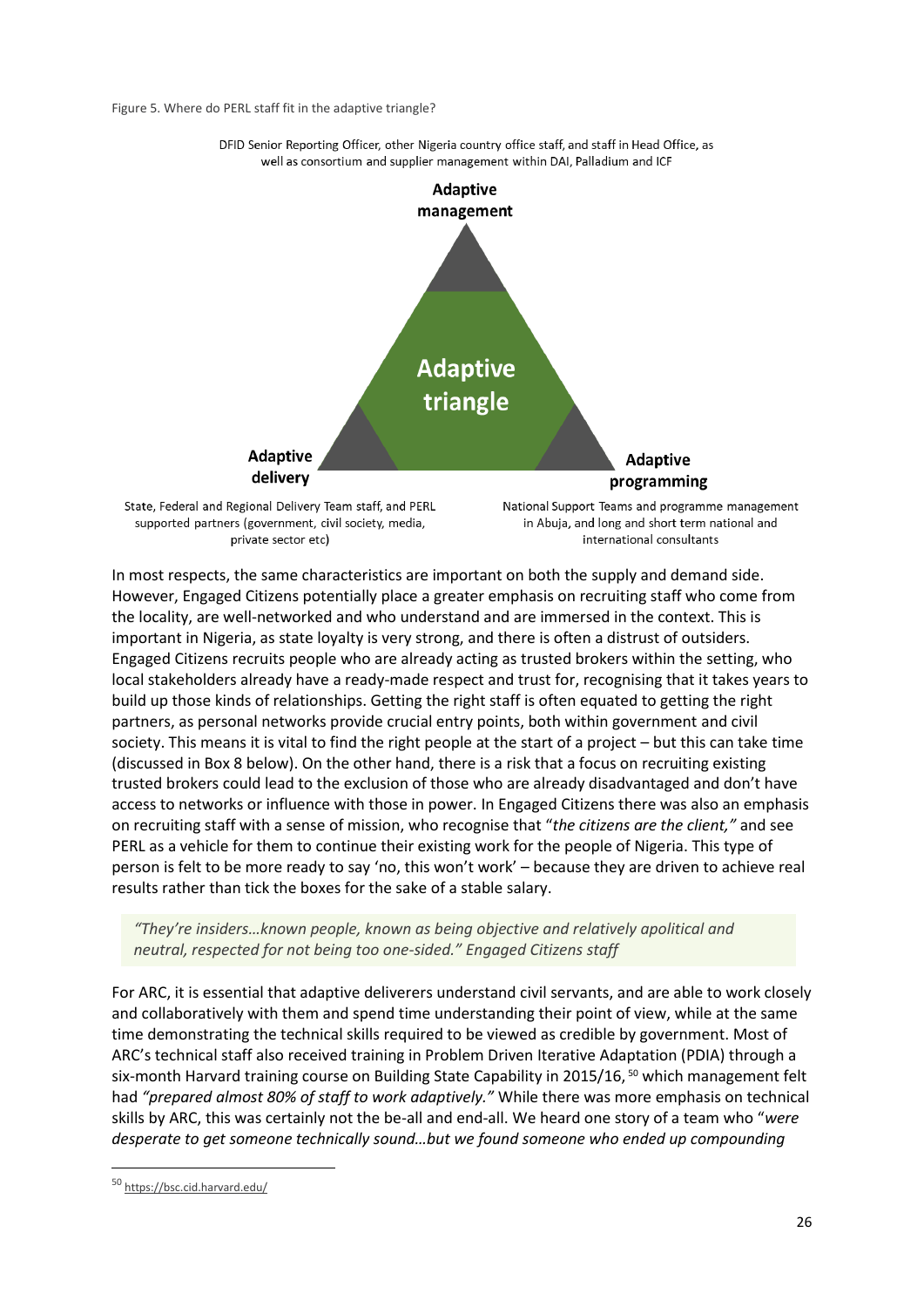*our problems because of their attitude. Just having technical competency is not even half of it."* As with ECP, ARC has benefitted from team members who have a thorough understanding of the context and the setting – highlighting the value of working with civil servants on extended leaves of absence. *"In locations where we have them, especially in the North, their understanding of civil servants has been helpful at breaking down barriers and building up trust."*

The Pyoe Pin case study raised the questions: are good dancers born or made? In PERL, the sense was that the answer is 'both' – an adaptive programme needs a certain type of person but also an enabling environment that empowers people to 'dance with the system.' This is where adaptive programming comes in.

#### Adaptive programming: recruiting, supporting and protecting the dancers

*"Adaptive programming people have to have some of the delivery skillsets to understand the context where they work, to support them in doing that work."* PERL management

The line between delivery and programming is a blurry one – adaptive programmers are also often engaged in delivery themselves (e.g. at the national or federal level), while adaptive deliverers may transition into programming staff as they progress in their careers. The PERL case study suggests that adaptive programmers need two sets of skills. On the one hand, they need to understand the thinking of delivery teams, and be able to support them. This points to the need for an organisational culture of humility, patience and trust. PERL support staff spend a lot of time with delivery teams: *"they're there in the background, understanding their situation on the ground, not advising from afar."* This might lead to a team that looks 'centrally heavy', because programming teams are trying "*to support and take the weight off the shoulders"* of delivery staff. Capacity building is important, but it is essential to find ways to genuinely build additional expertise, rather than 'providing' it to delivery staff from suppliers – and it can be challenging to get this right when under pressure to deliver.

*"The Engaged Citizens 'National Support Team' continually monitor and assess where support is needed and provide it, both formally and informally, remotely and face-to-face, as and when required, sometimes based on a delivery team's request, sometimes at the request of the central management team, and sometimes where they discover the need for themselves."*  Engaged Citizens management

On the other hand, adaptive programming staff also need to be able to act as a 'buffer', to protect delivery teams from donor structures, requirements and demands that are a barrier to adaptive delivery. Programming staff need a reflective 'balcony view', so they can understand both the delivery teams' decisions in the context in which they are operating, and also understand the incentives of the funders and the other pillars of PERL. This 'buffer' function involves finding ways to accommodate DFID demands or requirements without pushing additional burdens onto delivery teams – for example by fielding requests for information, or managing DFID requests to work on particular issues rather than insist on them being included in delivery team workplans.

Programme staff stressed the importance of investing in people after recruiting them, in order to strengthen their skills and retain good staff in the face of higher salaries elsewhere. Active performance management is required. Management in Engaged Citizens (and SAVI before it) have spent a lot of time actively mentoring staff, putting team leaders under performance review where they are failing to work in adaptive ways, but equally rewarding excellent performance with internal promotion – discussed in Box 8.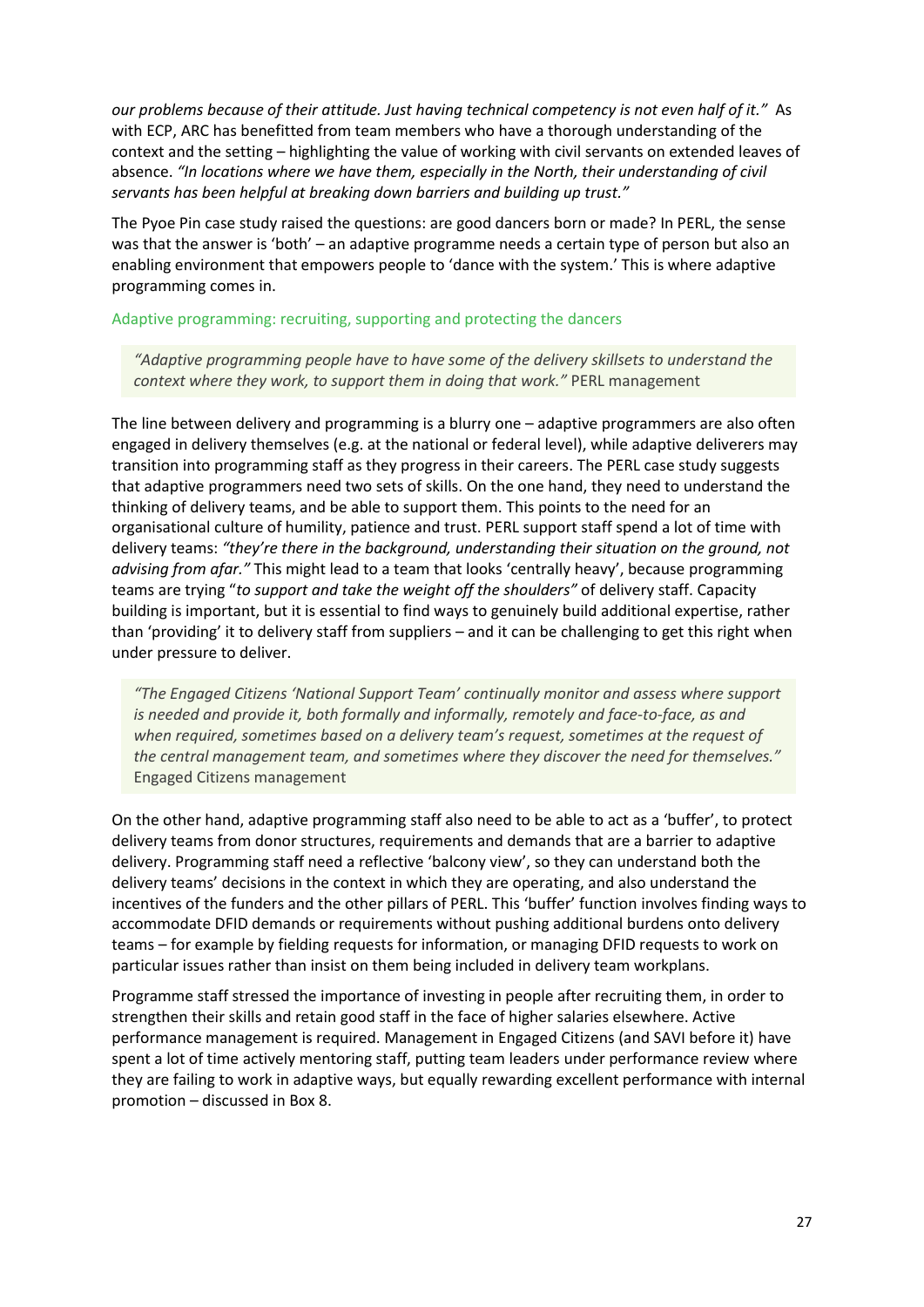#### **Box 8. Finding the right people: a long journey from SAVI to PERL**

Finding the right staff for an adaptive programme is far from an easy process. Engaged Citizens staff described the gradual and often painful journey, spanning many years and two programmes.

*"At the beginning of SAVI, many of the staff recruited were traditional NGO grant making type of people, in line with the SAVI approach as it was initially conceived."* Not all of them could follow SAVI's evolution into an adaptive programme, and securing staff who could was a gradual process. The first opportunity came during the expansion of SAVI when new states were added. *"In that process, SAVI could start to recruit the right kind of people from the right kind of backgrounds."*

At this point, SAVI changed their recruitment process towards a competency-based process. An independent management consultant was brought in, who helped to re-establish core principles. They started looking for people from the local setting, but not from the development industry and traditional civil society grant making backgrounds: people who had served a role in brokering relations between government and citizens. All of the people recruited in new states had a background of working inside government, but also outside, brokering relations. *"They were not the typical recycled development staff that you usually get, because they know how to manage a log frame and write a report. Nigeria was full of people who had become experts in giving the donor what the donor wants."*

However, a lot of the original staff remained, and some SAVI teams were *"trying to cloak what they were doing in PDIA language…We knew it but it would never come out through formal reporting processes…the problem is that the people good at doing an adaptive approach are often not skilled in crafting reports."* 

M&E and VFM analysis proved the key to resolving this impasse. *"For the first few years you can buy results with partners, but they are all driven by project and donor brokering. Once we started looking at scaling up, we developed a comprehensive results tracker."* This analysed all results reported against criteria such as: to what extent are partners driving this result, vs SAVI teams? How much money have teams spent to get this result? This helped expose things that looked good on paper as one-offs. "*Suddenly states reporting fantastic results were not able to report continued results, diminished dependency, and partner led processes. And others who had been underreporting, suddenly we could see that things were multiplying, fruit growing on trees, it became very obvious. VFM analysis means they can't deny how much money they've been spending…VFM was the key."* In the final year of SAVI, this allowed the management team to identify teams who had been doing well and those who hadn't, and putting some teams on performance review measures.

As SAVI transitioned into Engaged Citizens, the programme was able to focus on retaining those staff who really 'got' the adaptive approach (highlighting the importance of the seamless transition between SAVI and PERL). This has not always been easy, and in some cases has meant replacing key staff and seeing slower progress as a result. It can be challenging to get the right people in place at the beginning of a programme within tight timeframes agreed with donors – suggesting the importance of long inception periods in order to avoid hiring the wrong people with the wrong networks, and in doing so setting a team up to fail.

Adaptive management: donor champions willing to 'stick their necks out'

*"By the time we designed PERL, we had internal DFID staff who knew what they were talking about, who had credibility, had engaged senior colleagues in Nigeria and outside of it – and were very clear what we meant by adaptive programming."* DFID staff

As discussed above, pressure to demonstrate results within DFID programmes can create obstacles to working adaptively. The reason that PERL exists as an adaptive programme in this context is largely due to the championing of the former PERL Senior Reporting Officer (SRO), who joined DFID Nigeria in 2012 and took responsibility for SAVI midway through: the fifth SRO since the start of the programme. Fortunately for SAVI, this SRO "*instinctively and immediately*" understood what SAVI was trying to, and became a key champion of its approach within DFID, eventually playing a lead role in designing PERL. This involved significant work navigating DFID systems in order to get PERL off the ground as an adaptive programme – including conversations with procurement staff to ensure the tendering process was set up in a way that would support adaptive ways of working while also ensuring sufficient accountability for a £100 million programme.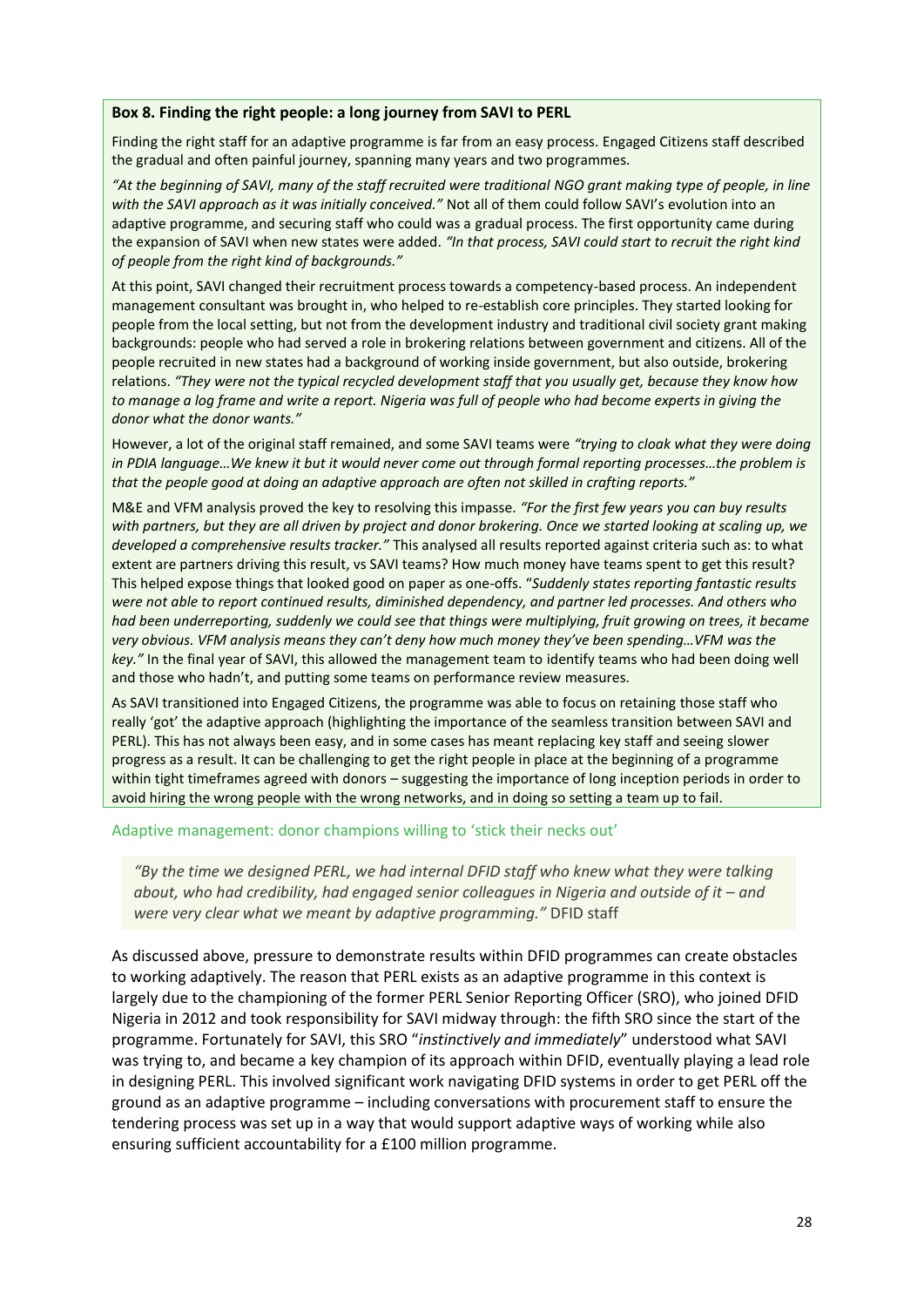*"He was able to do what you would want of an SRO – work very closely with the team, constantly going to visit teams at state level, listen to what they were saying, champion the cause, come along to quarterly meetings. He would pop into office frequently on his way home from work, debating what was going on for hours. When DFID demands came down from on high, he could mediate, push back, and where this wasn't possible, he helped SAVI manage them."* PERL advisor

Championing SAVI and then PERL in the face of institutional challenges required confidence, experience and charisma, as well as a willingness to take risks and to act as a buffer between DFID and the programme. DFID staff talked about the importance of being viewed as "*an extension of the team"*, not just a programme manager – engaging intellectually in debates about the programme's future, and building confidence with programme staff that 'we're in this together.'

*"Adaptive management people are mavericks – they are on a mission too. They believe in trying to change the system to the point they are willing to stick their necks out and buffer and protect a programme, in same way that programme protects delivery."* Engaged Citizens staff

However, as found in the Pyoe Pin case study, rapid staff turnover within DFID due to short postings means adaptive champions may not be around for long, creating challenges with institutional memory and risks that new managers may not understand a programme or support adaptive ways of working. PERL's initial SRO champion has now moved on and PERL is now on its third SRO in just two years, which has reduced the level of protection PERL has from DFID demands and accountability challenges.

## <span id="page-29-0"></span>Section 5. Lessons from PERL on adaptive ways of working

*This section offers five lessons on adaptive ways of working, drawing on insights from PERL. These highlight important interconnections and tensions between the three elements of our adaptive triangle.*

**1. The case of PERL suggests that adaptation is not just possible but necessary – although never easy – in a complex, fragile, diverse environment like Nigeria.** 

Conflict and fragility lead to rapidly shifting realities and priorities, quickly making 'step by step' reform approaches redundant. High levels of tension and distrust require approaches that can accommodate diverse voices and find compromise solutions, rather than solutions imposed from outside. Vast differences between regions and states means 'one size fits all' approaches are unworkable – different models of engagement are required to respond to varying levels of fragility and commitment to reform. Responding to these contexts requires deep understanding, underpinned by sophisticated PEA that is regularly updated and actively used in decision making (not delivered periodically by fly-in-fly-out consultants), and local staff who are trusted and plugged into existing networks. This kind of programme cannot be implanted overnight. PERL's successes very much build on a 15-year history of governance work in Nigeria, suggesting the importance of continuity and longevity in adaptive programming.

While PERL staff stressed that working adaptively in a fragile and conflict affected environment is 'fantastically difficult', they also emphasised features of the Nigerian context that provide opportunities for an adaptive approach. Decentralisation and contestation allow PERL to work with various locations of power to make progress, through carefully nurtured relationships at a state and federal level. Nigeria's political discourse and national psyche is felt to lend itself to an approach focussed on bespoke locally-led solutions, rather than centralised blueprints.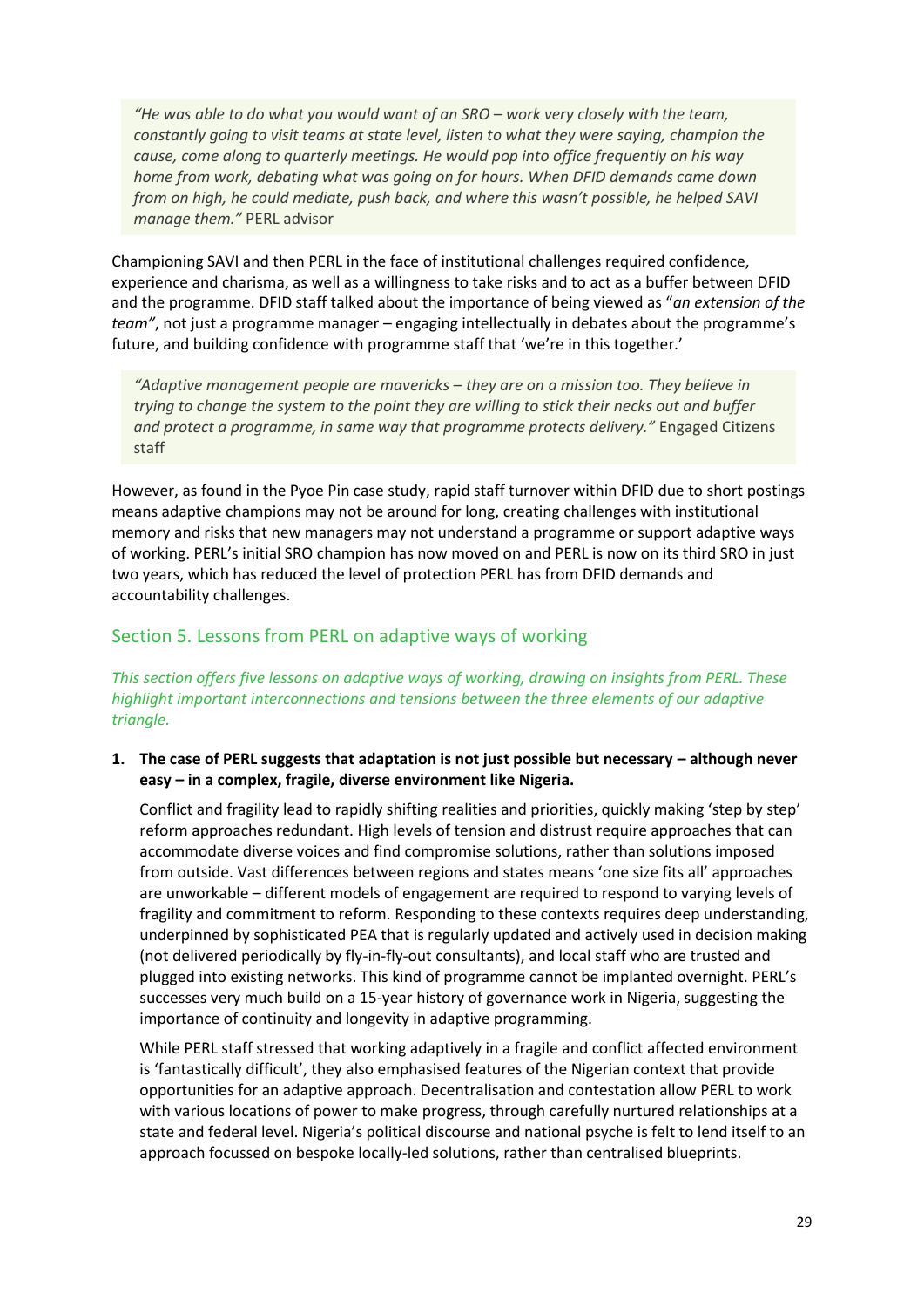## **2. Adaptive programming and delivery should be designed to blend together, bound by a common sense of mission and purpose, and a set of adaptive attitudes and skills.**

This case study casts a spotlight on the need for adaptive programmes to recruit emotionally intelligent staff, who are embedded in the locality, and who are able to facilitate, influence, motivate, navigate ambiguity, manage relationships with humility (and without large sums of money), and work outside the traditional donor-funded programme mould. The role of adaptive programming staff is to find, train, support and retain these people, and develop structures that help them to dance without treading on their toes. This requires programme staff to have a lot of the same skillsets as delivery staff, and to foster an organisational culture of humility, patience (recognising that it can take time to get results), a 'getting things done' attitude, and an environment of trust that leaves space for delivery staff to operate. The line between delivery and programming is a blurry one – adaptive programmers are also often engaged in delivery themselves (e.g. at the national or federal level), while adaptive deliverers may transition into programming staff as part of their professional development.

At the same time adaptive programming staff need to balance two roles: supporting front line workers to 'dance with the system', while also managing performance and ensuring accountability. Adaptive programmers therefore need to manage the performance of adaptive delivery staff – this can be difficult when the people good at adaptive delivery are not necessarily the best at communicating their success, and vice versa. Engaged Citizens' experience suggests that filtering out 'bad dancers' can be a long process, spanning several years, and requires sophisticated M&E systems that can monitor how far results are genuinely locally led.

## **3. Adaptive management needs to create an enabling environment for adaptive programming and delivery – but in reality might involve a single champion swimming against the tide.**

Adaptive management is about how procurement, commissioning, and systems for accountability are set up to allow agency and space for an adaptive programme to operate. The case of PERL highlights the challenges of ensuring this in reality, despite genuine buy-in among DFID staff and a slowly changing culture at DFID HQ. Spending over £100 million of UK taxpayer money on governance in Nigeria comes with a lot of scrutiny, especially at a time in DFID's history where pressure to demonstrate tangible results has continued to increase under successive Ministers of State. PERL is too big to 'fly under the radar', which means it has to field various challenges to being adaptive and responsive – including pressure to respond to DFID sectoral and state level priorities. The PERL experience emphasises the importance of adaptive programmes having individual champions within donor organisations, who can swim against the tide and who are willing to stick their necks out to protect space for a programme like PERL. This case study also highlights the importance of programme architecture, and the role of staff and supplier cultures and commercial incentives in enabling or constraining programme components to work effectively together to learn and adapt.

PERL's experience also highlights the role of programming staff and structures in acting as a 'buffer' to protect delivery staff from management systems and demands. This requires systems and processes that help answer donor demands for accountability and results, and supporting delivery staff to use them, while at the same time ensuring there is still space for dancing. To do this effectively, adaptive programmers need to have a good understanding of donor politics and priorities – applying PEA 'upwards', not just in the operating context.

## **4. One of the biggest nuts to crack is developing M&E systems that can support adaptation and learning, while delivering accountability and results that meet donor expectations.**

PERL's M&E system is very sophisticated, emphasising narrative and qualitative evidence collected through an outcome harvesting approach, and measuring the significance of change by breadth, depth and longevity of impact. This allows PERL to demonstrate specific examples of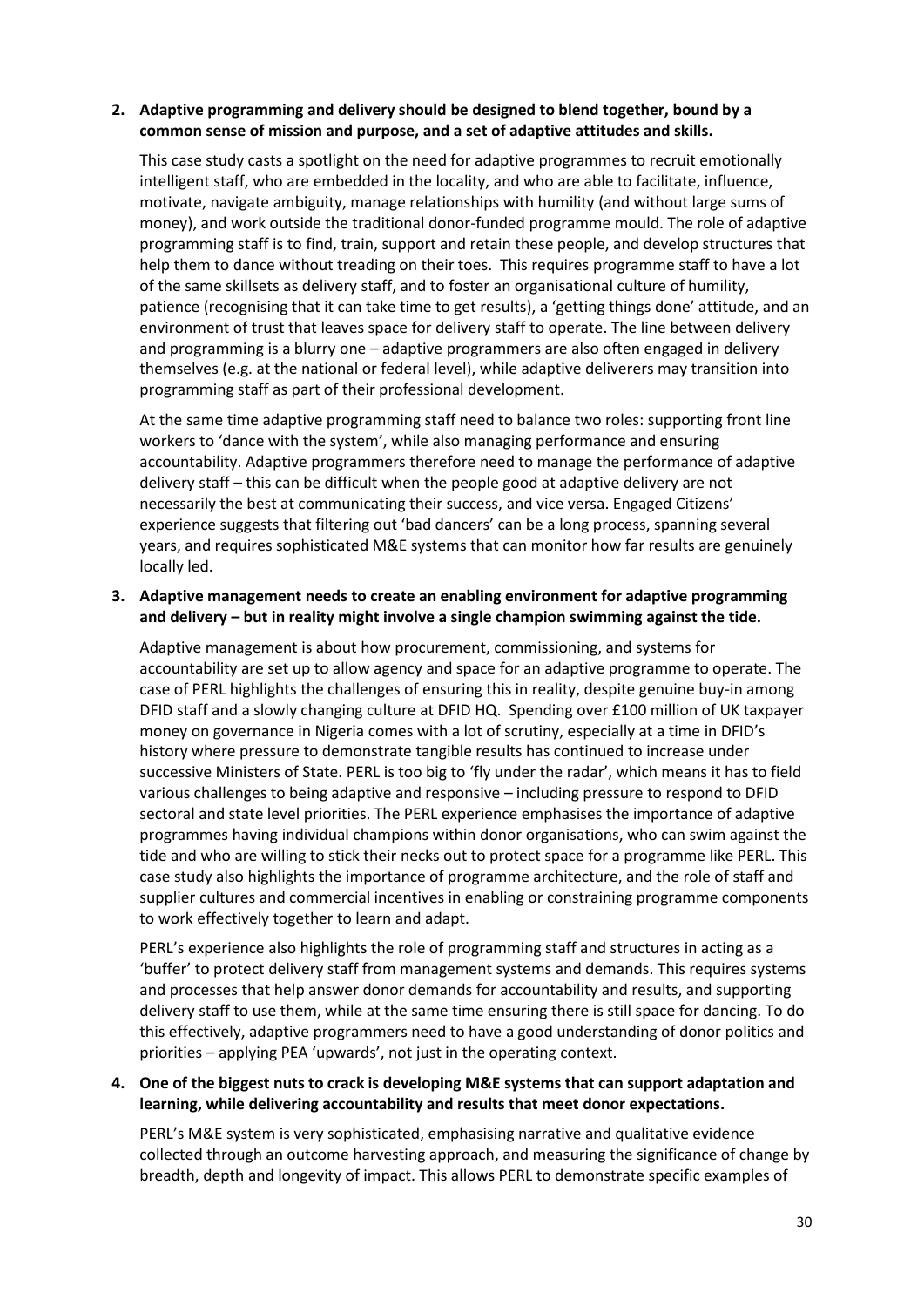change that can be attributed to its work, helping meet DFID's need to show tangible results while recognising the long term, incremental and potentially non-linear nature of change. However, while there is a lot that other adaptive programmes might learn from PERL's approach, it has not been a smooth ride. PERL has had to navigate disagreements over DFID's willingness to pay for learning and process-based outcomes in the results framework, the bureaucratic burden of reporting against hundreds of 'progress markers' tied to supplier payments, and the challenge of developing a system that works across the three pillars of PERL despite the need to monitor very different processes.

PERL is able to demonstrate a number of high-profile results – but how do we know that these successes are due to it being adaptive? Staff certainly feel this is the case, pointing to examples where the partnerships based, locally led approach has promoted ownership to the extent that partners are willing to put their own money on the table, and where PERL has been able to move nimbly in response to shifting priorities or closing doors, rather than work stopping or grinding to a halt as it often would in other programmes. PERL's M&E system also offers the potential to demonstrate the added value of an adaptive approach, through comparing results from delivery teams that have been more and less faithful to it – this evidence would be very interesting to many observers in the wider community.

## **5. Adaptive programming requires a (more) compelling narrative**

PERL's experience highlights that a crucial function of adaptive programming is to communicate adaptive delivery in a language management can understand. This is partly about framing the approach in the language of the day – building on experience from SAVI, which consciously framed itself as first an issue-based approach, and later an example of Thinking and Working Politically and PDIA, in order to build interest and capital within and beyond DFID by feeding into and drawing from wider debates on the approach.

It is also about communicating what the programme is doing and – critically for the donor – achieving in practice. Measuring and attributing clear results is inevitably challenging for a governance programme like PERL, where results are non-linear, where instrumental change takes time to emerge, and where it is difficult to describe complex, context-specific results in neat soundbites. But, as the recent DFID Annual Review demonstrates, compelling stories can be told. Showing how adaptive ways of working lead to better outcomes is an important challenge that frontline workers, donors and researchers must continue to grapple with.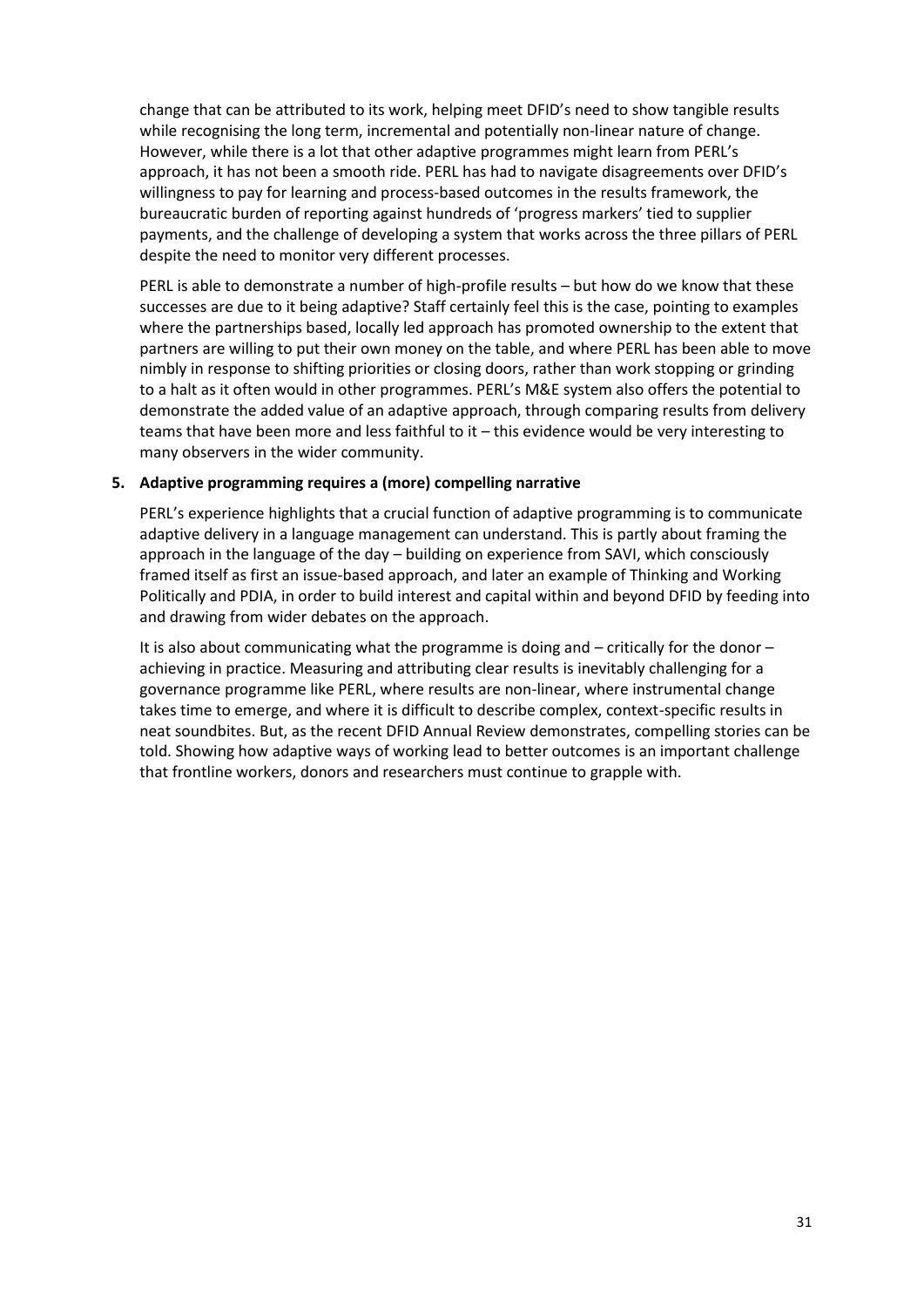## <span id="page-32-0"></span>Bibliography

Andrews, M., Limits to Institutional Reform in Development, Cambridge: CUP, 2013.

Booth, D., and Chambers, V. The SAVI programme: Towards politically smart, locally led development, ODI, 2014, Oct. Available at: [https://www.odi.org/sites/odi.org.uk/files/odi](https://www.odi.org/sites/odi.org.uk/files/odi-assets/publications-opinion-files/9203.pdf)[assets/publications-opinion-files/9203.pdf.](https://www.odi.org/sites/odi.org.uk/files/odi-assets/publications-opinion-files/9203.pdf)

Box, G. E. P. 'Robustness in the strategy of scientific model building', in Launer, R. L.; Wilkinson, G. N., Robustness in Statistics, Academic Press, 1979.

Campbell, J., Nigeria Security Tracker, 2018 (June). Available at: [https://www.cfr.org/nigeria/nigeria](https://www.cfr.org/nigeria/nigeria-security-tracker/p29483)[security-tracker/p29483.](https://www.cfr.org/nigeria/nigeria-security-tracker/p29483) (Accessed 14 November 2018).

Christie, A. and Burge, R. The Role of External Actors in Supporting Social and Political Action towards Empowerment and Accountability with a Focus on Fragile, Conflict- and Violence-Affected Settings. Available at[: https://www.itad.com/knowledge-products/role-external-actors-supporting](https://www.itad.com/knowledge-products/role-external-actors-supporting-social-political-action-towards-empowerment-accountability-focus-fragile-conflict-violence-affected-settings/)[social-political-action-towards-empowerment-accountability-focus-fragile-conflict-violence-affected](https://www.itad.com/knowledge-products/role-external-actors-supporting-social-political-action-towards-empowerment-accountability-focus-fragile-conflict-violence-affected-settings/)[settings/](https://www.itad.com/knowledge-products/role-external-actors-supporting-social-political-action-towards-empowerment-accountability-focus-fragile-conflict-violence-affected-settings/) (Accessed 14 November 2018).

Green, D. Theories of Change for Promoting Empowerment and Accountability in Fragile and Conflict-Affected Settings, IDS, 2017. Available at: [https://opendocs.ids.ac.uk/opendocs/handle/123456789/13349.](https://opendocs.ids.ac.uk/opendocs/handle/123456789/13349) (Accessed 14 November 2018).

Teskey, G. 'Thinking and Working Politically: Are we seeing the emergence of a second orthodoxy? Governance Working Paper Series 1, Abt Associates, 2017 (March). Available at: [https://abtassocgovernancesoapbox.files.wordpress.com/2017/06/abt-associates-working-paper](https://abtassocgovernancesoapbox.files.wordpress.com/2017/06/abt-associates-working-paper-series-issue-no-1-final-010617.pdf)[series-issue-no-1-final-010617.pdf.](https://abtassocgovernancesoapbox.files.wordpress.com/2017/06/abt-associates-working-paper-series-issue-no-1-final-010617.pdf) (Accessed 14 November 2018).

Christie, A., Green, D. Adaptive Programming in Fragile, Conflict and Violence-Affected Settings: What works and under what conditions? The Case of Pyoe Pin, Myanmar. 2018. Available at: [https://opendocs.ids.ac.uk/opendocs/handle/123456789/13888.](https://opendocs.ids.ac.uk/opendocs/handle/123456789/13888) (Accessed 14 November 2018).

DFID, Nigeria Public Sector Accountability and Governance Programme, Business Case, 2015 (March).

DFID, PERL Annual Review, 2016 (August).

DFID, PERL Annual Review, 2017 (August).

DFID, PERL Annual Review, 2018 (August, draft).

Easterly, W., White Man's Burden, Oxford: OUP, 2007.

Itad, Macro Evaluation of DFID's Policy Frame for Empowerment and Accountability. Empowerment and Accountability Annual Technical Report 2016: What Works for Social Accountability. Final version, 2016.

Levy, B., Working with the Grain**:** Integrating Governance and Growth in Development Strategies, Oxford University Press, 2014.

Maclean, R. 'Nigerians forced out by Boko Haram return to ruins and continuing risk.' [www.theguardian.com,](http://www.theguardian.com/) 2018 (July). Available at: [https://www.theguardian.com/global](https://www.theguardian.com/global-development/2018/jul/27/nigerians-forced-out-by-boko-haram-return-to-ruins-and-continuing-risk)[development/2018/jul/27/nigerians-forced-out-by-boko-haram-return-to-ruins-and-continuing-risk.](https://www.theguardian.com/global-development/2018/jul/27/nigerians-forced-out-by-boko-haram-return-to-ruins-and-continuing-risk) (Accessed 14 Nov 2018)